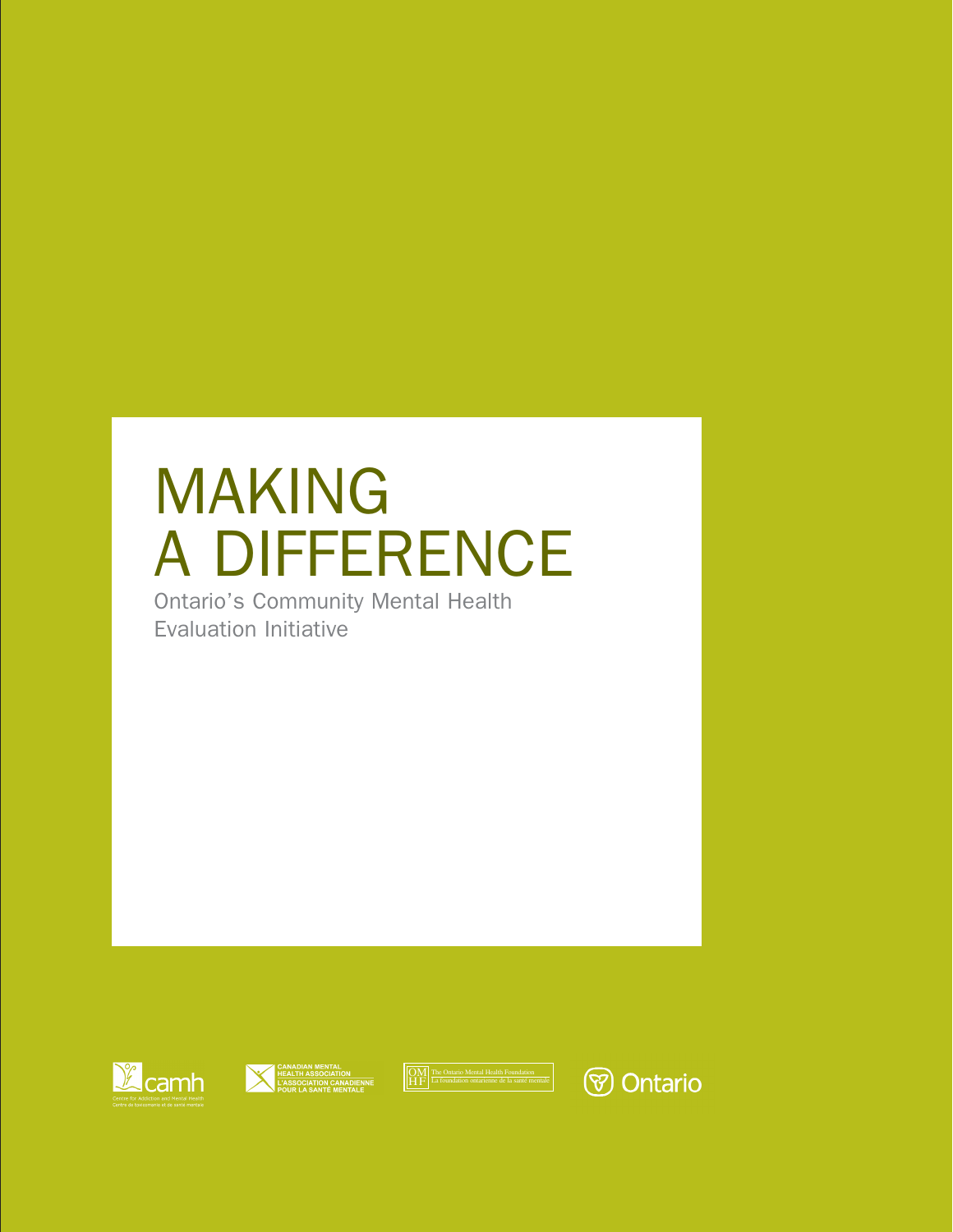# WWW.ONTARIO.CMHA.CA/CMHEI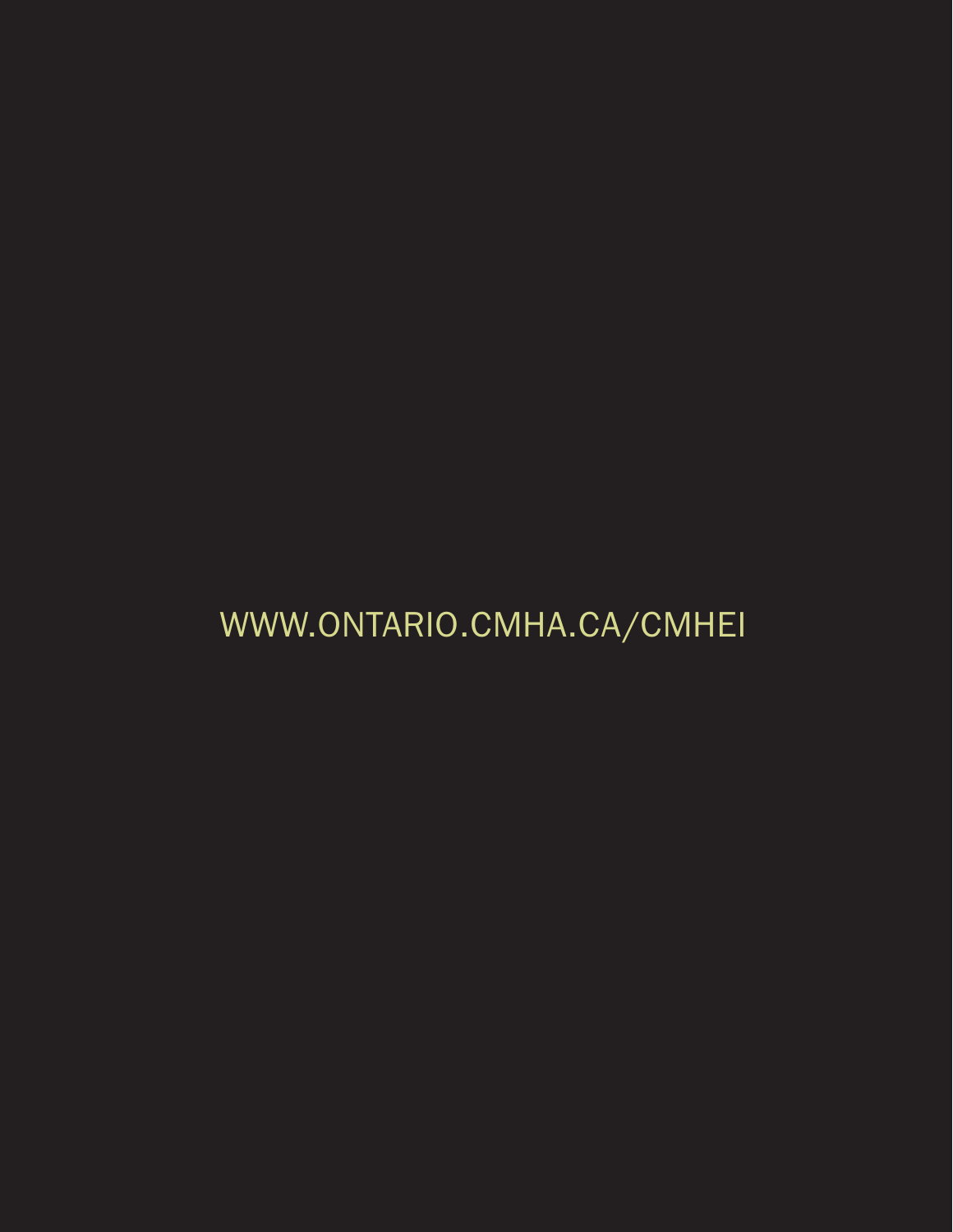## TABLE OF CONTENTS

|                | PRINCIPAL INVESTIGATOR'S MESSAGE                                                                                                                                                                                                                                                                                                                                                          | 3                                      |
|----------------|-------------------------------------------------------------------------------------------------------------------------------------------------------------------------------------------------------------------------------------------------------------------------------------------------------------------------------------------------------------------------------------------|----------------------------------------|
|                | THE COMMUNITY MENTAL HEALTH EVALUATION INITIATIVE - KEY FINDINGS                                                                                                                                                                                                                                                                                                                          | 4                                      |
| $\overline{2}$ | <b>CMHEI OVERVIEW</b>                                                                                                                                                                                                                                                                                                                                                                     | $\overline{7}$                         |
| 3              | A COMMON METHODOLOGY                                                                                                                                                                                                                                                                                                                                                                      | 10                                     |
|                | WHO IS USING COMMUNITY MENTAL HEALTH PROGRAMS<br>A. Who is being served in programs for individuals with serious mental illness<br>B. Who is using family self-help                                                                                                                                                                                                                       | 13<br>14<br>16                         |
| 5              | HOW CONSUMERS ARE DOING<br>A. What was learned about new ACT clients<br>B. What was learned about clients using ICM<br>C. What was learned about ongoing users of ACT<br>D. What was learned about crisis occurrence and recovery among ICM and ACT users<br><b>F.</b> What was learned about members of CSIs<br>F. How family members using community-based self-help programs are doing | 17<br>19<br>20<br>22<br>23<br>25<br>27 |
|                | A METHODS STUDY: EXPLAINING OUTCOMES                                                                                                                                                                                                                                                                                                                                                      | 28                                     |
|                | USING CMHEI RESEARCH TO IMPROVE PRACTICE<br>A. Helping clients to lead meaningful and productive lives<br>B. Understanding clients with co-occurring substance abuse and mental disorders<br>C. The role of self-help<br>D. Understanding investments in community mental health                                                                                                          | 31<br>33<br>35<br>37<br>38             |
| 8              | TOOLS AND METHODS FOR MONITORING AND QUALITY IMPROVEMENT                                                                                                                                                                                                                                                                                                                                  | 40                                     |
|                | CONCLUSION                                                                                                                                                                                                                                                                                                                                                                                | 42                                     |
|                | Appendix 1                                                                                                                                                                                                                                                                                                                                                                                | 44                                     |
|                | Appendix 2                                                                                                                                                                                                                                                                                                                                                                                | 46                                     |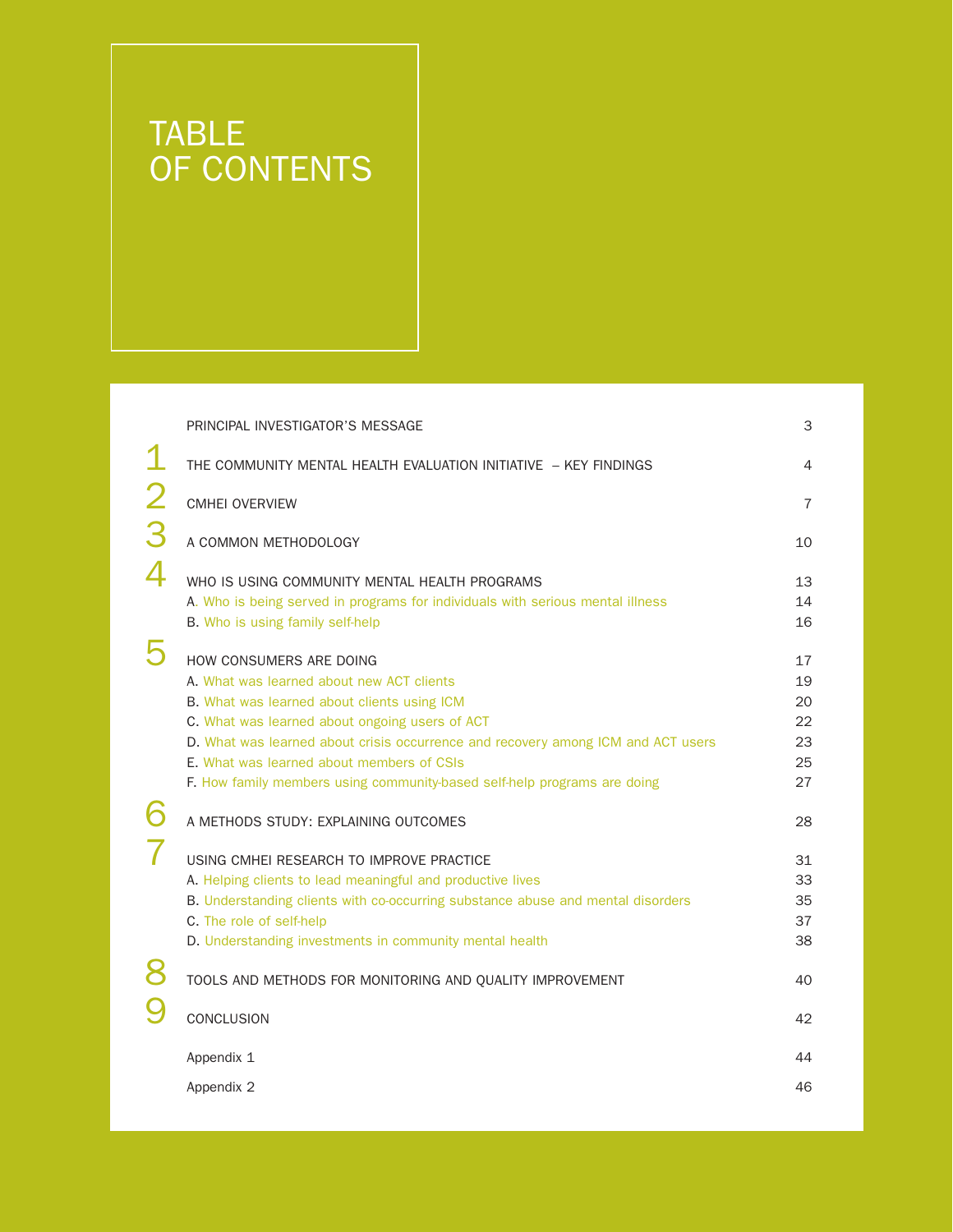A KEY GOAL OF THE CMHEI PROJECT IS TO COMMUNICATE FINDINGS BEYOND THE RESEARCH COMMUNITY TO SERVICE PROVIDERS, CONSUMERS, AND FAMILIES; REGIONAL AND PROVINCIAL DECISION-MAKERS; AND POLICY DEVELOPERS.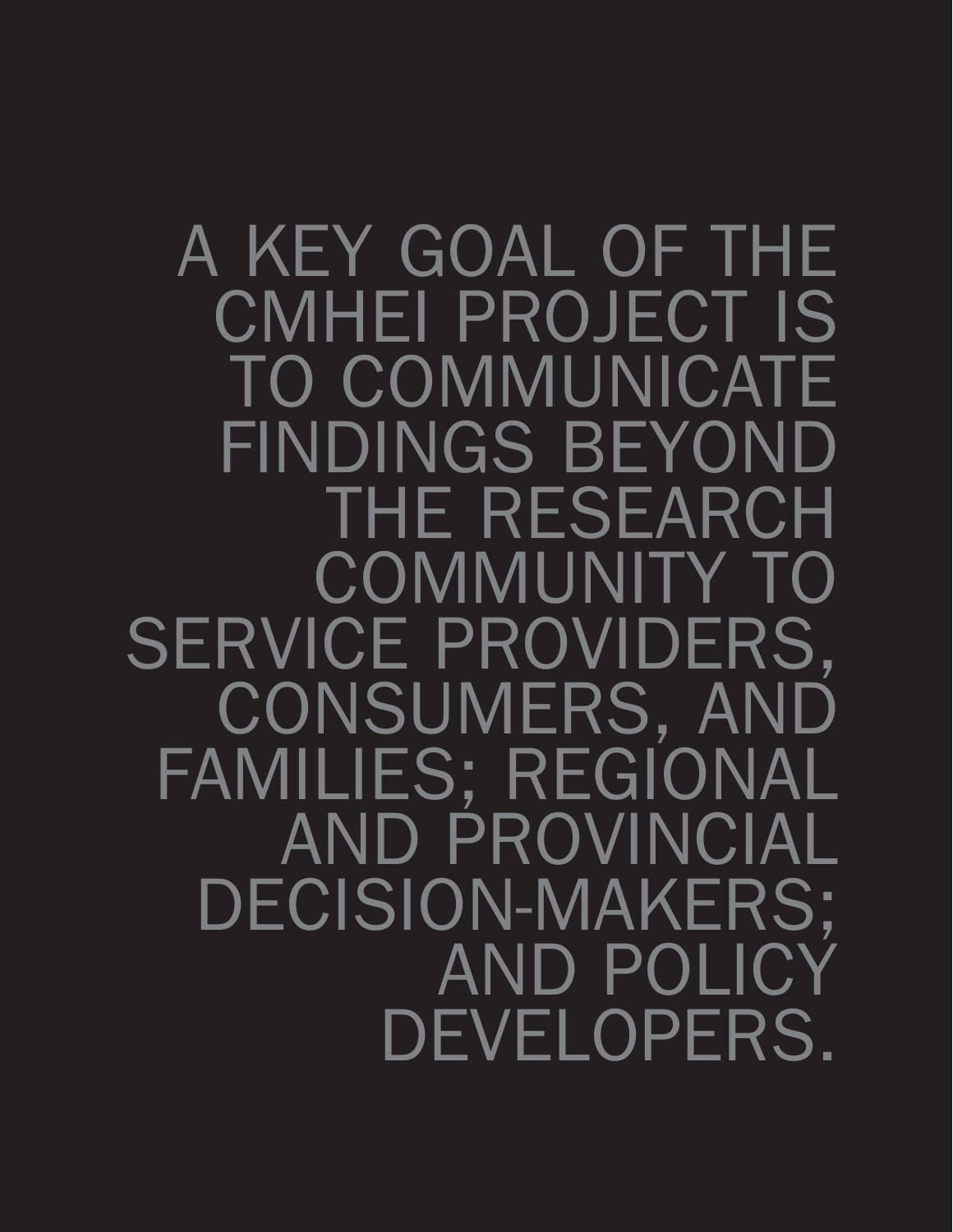# PRINCIPAL INVESTIGATOR'S **MESSAGE**

#### Community Mental Health Provides Results

On behalf of all CMHEI investigators, research partners, and study participants, I am pleased to present *Making a Difference: Ontario's Community Mental Health Evaluation Initiative.* 

The report describes some of the key findings of the Community Mental Health Evaluation Initiative (CMHEI), the first-ever multisite assessment of community mental health programs in Ontario. The CMHEI is a partnership of the Ontario Mental Health Foundation; the Centre for Addiction and Mental Health; the Canadian Mental Health Association, Ontario; and the Ontario Ministry of Health and Long-Term Care, which provided more than \$3.5 million over six years to fund the project. Further analysis of the project data are ongoing, and this report will be followed by more findings and results over the coming months and years.

The research provides new, Ontario-based data on how community mental health is working. Project findings point to the effectiveness, value, and importance of community mental health; but there remain many opportunities for improvement and future research, and work is continuing in a number of areas. The report also reflects the project's strong commitment to developing knowledge that will build the capacity of Ontario's community mental health system and support informed, evidence-based decisions on programs, services, and policies.

A key goal of the CMHEI project is to communicate findings beyond the research community to service providers, consumers, and families; regional and provincial decision-makers; and policy developers. We hope that this report will help to inform and promote increased knowledge and awareness of community mental health. In addition, CMHEI project research findings have been, and will continue to be, published in scientific journal articles, presentations, and reports. The CMHEI website www.ontario.cmha.ca/cmhei is the best source of updated information about these communications products and vehicles.

I would like to thank all the project partners, principal investigators, researchers, study participants, and others for their contributions. The CMHEI has taken a large step in building the capacity and effectiveness of community mental health in Ontario.

Dr. Paula Goering Principal Investigator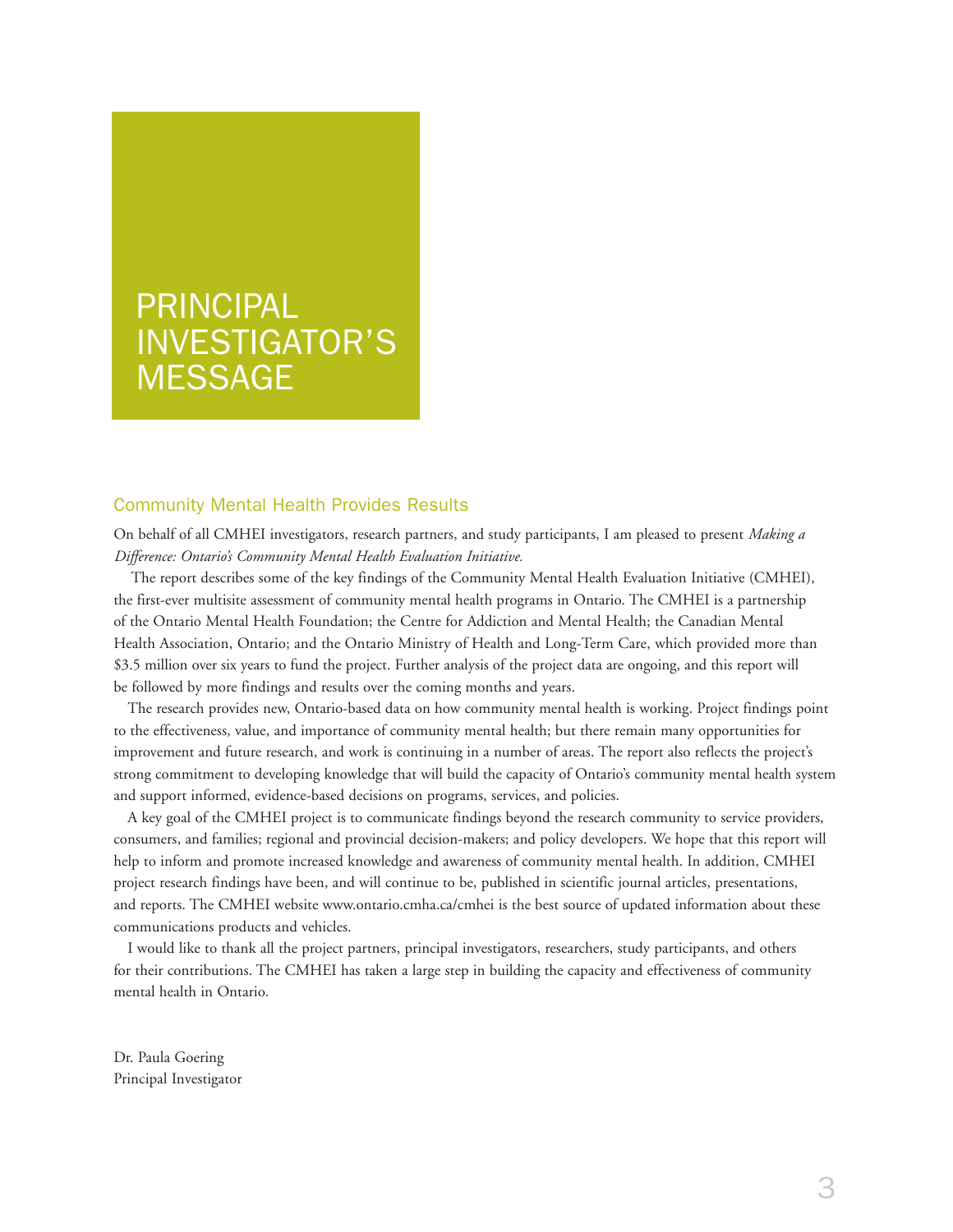

# THE COMMUNITY MENTAL **HEALTH EVALUATION** INITIATIVE – KEY FINDINGS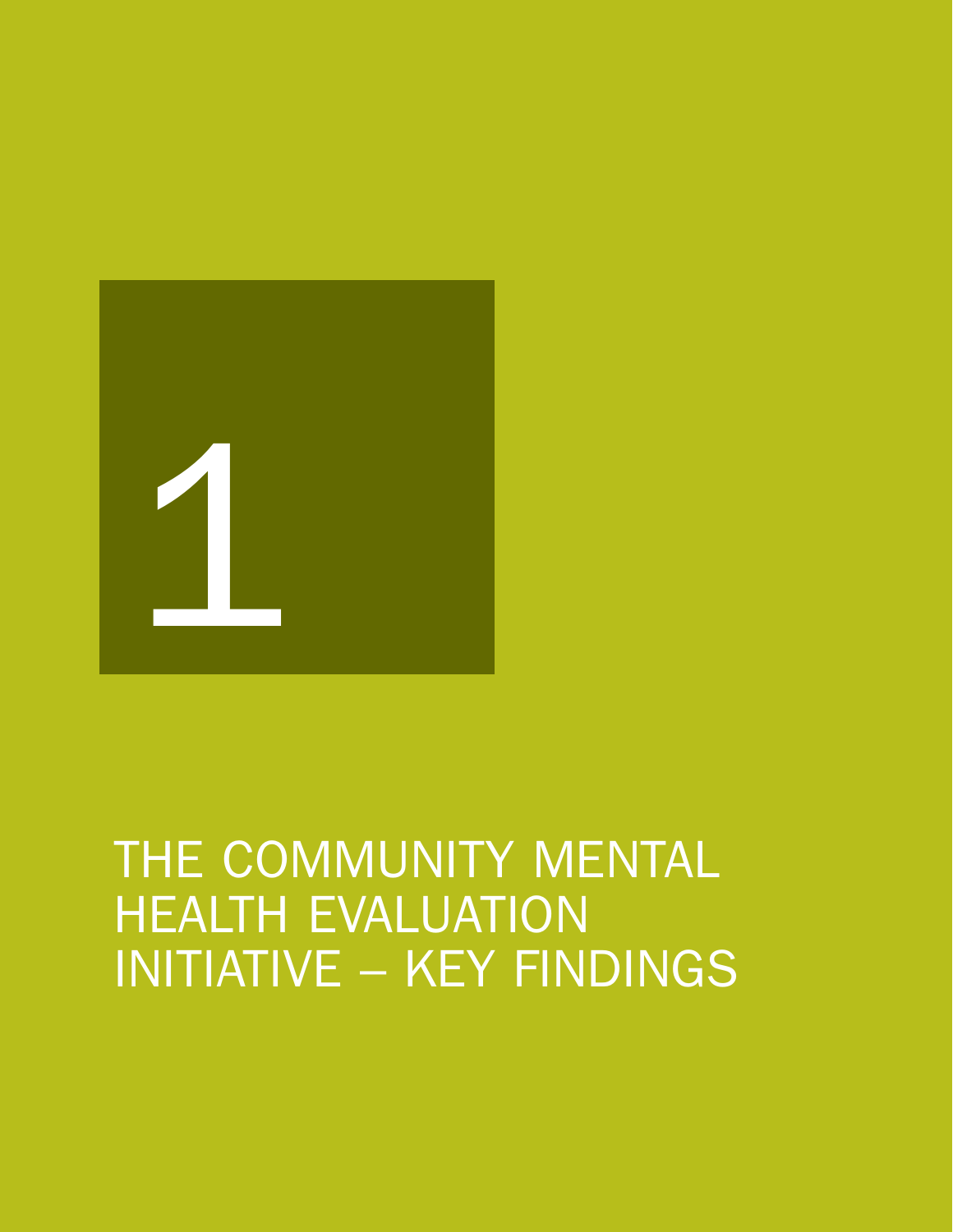## The CMHEI assessed the effectiveness of community-based mental health services and supports, providing evidence to support future decisions about programs and service delivery. Its key findings are:

The Ontario government's investment in community-based services and supports is producing positive results. Community mental health is making a difference in people's lives.

- Community-based services and supports can increase the ability of people with serious mental illness to live in the community.
- It is possible for people with serious mental illness to recover and lead fulfilling lives, as recent work in mental health reform has asserted.

#### The CMHEI has generated knowledge about the people being served by Ontario's community mental health programs.

- Many people with serious mental illness rate their quality of life as poor. They live in disadvantaged or impoverished circumstances, are marginalized in the community, endure the dual stigma of mental illness and poverty, and suffer from high levels of distress. For some individuals, substance use, physical health problems, and criminal justice involvement further complicate their lives.
- Few study participants work for pay, and most spend considerable time at home, watching TV, and sleeping.
- People with serious mental illness who engage in productive activity report multiple benefits, such as income, freedom, increased self-esteem, and a sense of contributing to and being a part of a community.
- Clients use a variety of strategies for dealing with crises, including managing on their own, getting help from family or friends, and formal services.

#### People are benefiting from using various kinds of community mental health services.

- Community mental health programs serve a wide range of people who require different types and combinations of services and supports.
- Intensive Case Management (ICM) programs have many components in common with Assertive Community Treatment (ACT) programs. Both ICM and ACT are helping clients to decrease their reliance on institutional care and improve their quality of life.
- People using ACT and ICM services experience fewer crises.
- ACT clients are more likely to remain in treatment.
- Consumer self-help initiatives benefit their members. Participants had fewer symptoms and fewer hospitalizations and reported more satisfaction with quality of life than did those individuals who did not use self-help.
- Members of consumer and family self-help programs contribute to Ontario's mental health system through their involvement in education, community planning, research, and advocacy.
- Family members who participate in self-help programs experience less burden and stigma.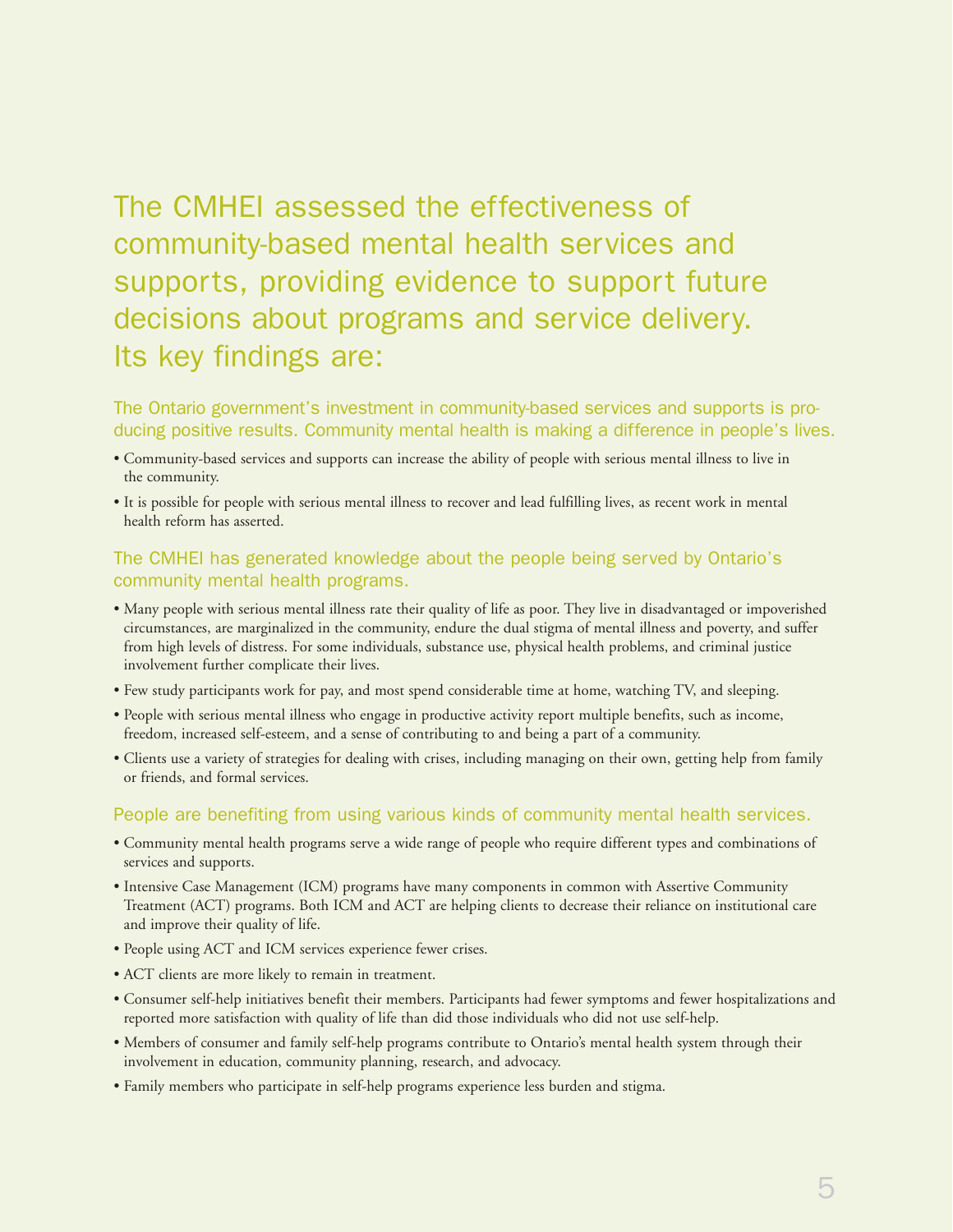#### People need more than community mental health services.

• Housing, employment, income and health care supports are essential to maintaining the health and well-being of people with serious mental illness.

#### Community mental health provides value for money.

- Community mental health services and supports save money. For example, it can cost up to five times less to provide services to a person in the community than it would to keep that person in hospital for the same amount of time.
- Consumer and family participants in self-help programs provide thousands of hours of volunteer time each year. When the value of that volume of time is estimated, the findings show that the provincial investment in self-help is multiplied five-fold.

#### Implications of the CMHEI for the Mental Health System.

- In order to meet the different needs of people with serious mental illness, it is important to maintain a comprehensive range of programs and services.
- Self-help, ICM, and ACT programs and services are serving somewhat different populations; all should be maintained.
- Community mental health services need better links to primary care, the justice system, and social services.
- Given the benefits of self-help programs, greater investment in these programs is merited.
- The mental health system should recognize the valuable contributions of family members and adequately support their needs.
- To reduce discrimination against people with mental illness, programs should do more to facilitate the involvement of clients in their communities.
- Ongoing process and outcome monitoring is needed to promote program improvement.
- More research is needed to understand the relative strengths of ICM and ACT.

#### Implications of the CMHEI for Service Provision.

- All community mental health programs should screen and assess clients for concurrent disorders as a first step in determining the services and supports they require.
- Programs should emphasize supported employment and other strategies that facilitate client engagement in work.
- Programs can serve clients better if providers consider individual needs for both formal and peer support services and refer to both types of programs. Even for clients with serious mental illness, self-help can be a useful complement to other services.
- ACT and ICM programs need to provide a better balance between medical-therapeutic and rehabilitation-recovery services.

#### Implications of the CMHEI for Research.

- The CMHEI has increased Ontario's capacity to conduct community mental health research.
- The CMHEI has provided training for a new generation of researchers. It has created a network of experienced scientists, researchers, and community partners – including consumers, family members, and service providers whose knowledge and experience can contribute to future research.
- By engaging community mental health services in evaluation research, the CMHEI has promoted a culture of ongoing, systematic evaluation that will inform evidence-based practice and service delivery.
- The CMHEI has created research momentum, with each project generating a number of new sub-studies led by senior researchers and students.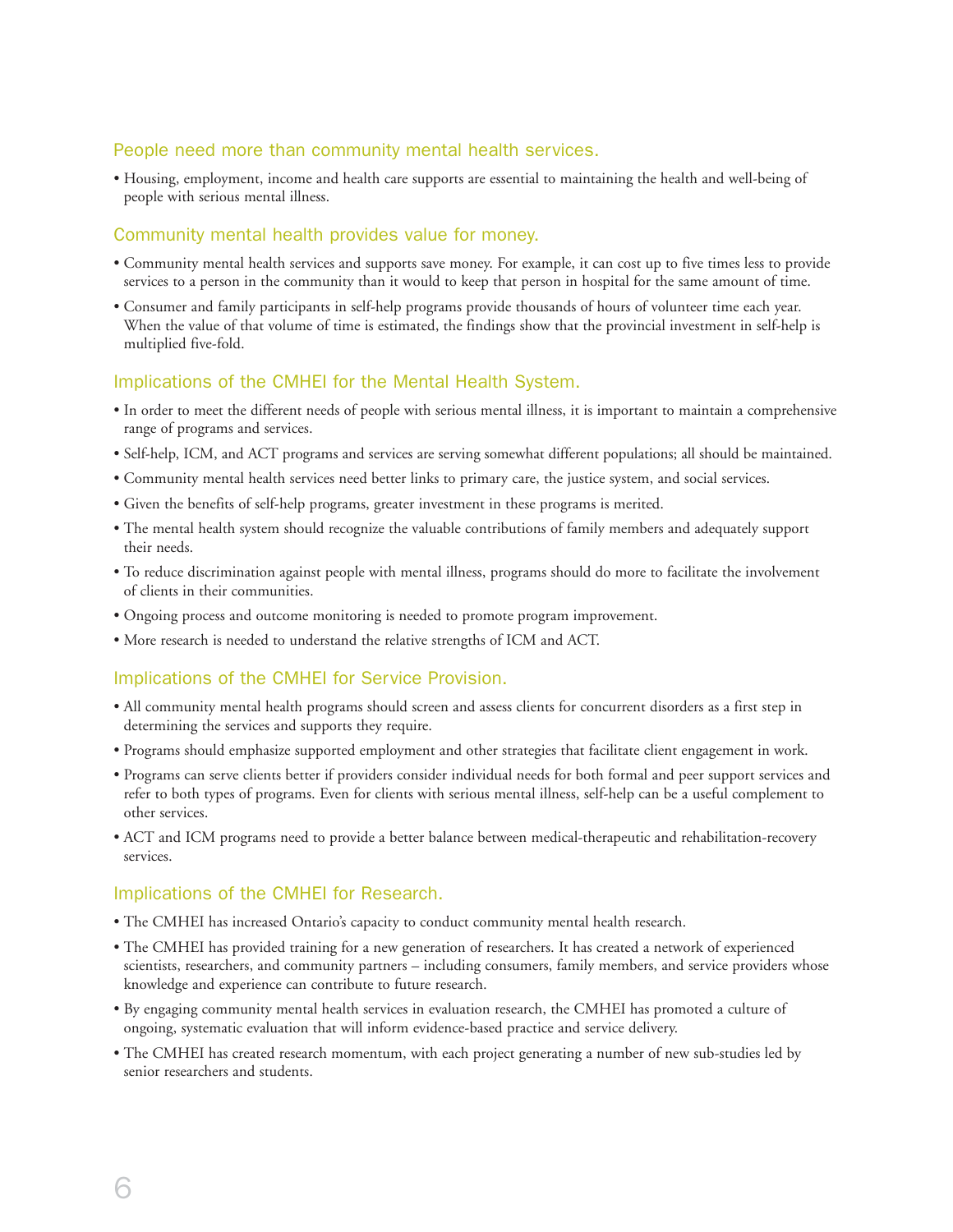

# CMHEI OVERVIEW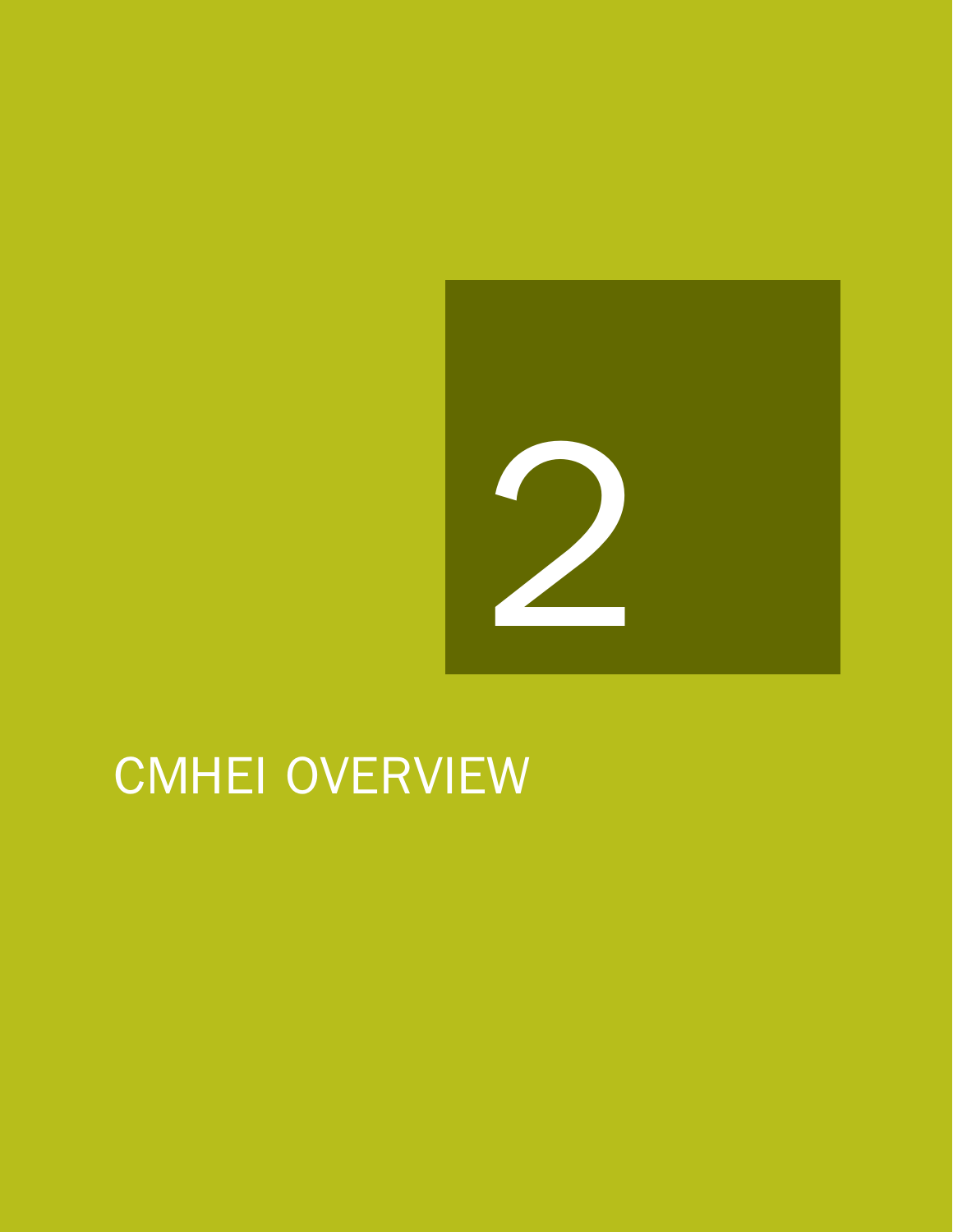The Community Mental Health Evaluation Initiative is a provincial evaluation project conceived by four partners: the Ontario Mental Health Foundation; the Centre for Addiction and Mental Health; the Canadian Mental Health Association, Ontario; and the Ontario Ministry of Health and Long-Term Care, which provided all funding for the project, a total of \$3.54 million over six years.

Over the last two decades, Ontario has been undergoing a fundamental reform of mental health care. This includes establishing a community-based system of services and supports for people with severe and persistent mental illnesses so they can receive treatment and live in the community, rather than in hospitals and institutions. These reforms are part of the Ontario government's vision for advancing health care and enhancing physical and mental health in all life stages through a high-quality system that is easily accessible for all Ontarians.

Today in Ontario, community mental health is attempting to help people with serious mental illness to cope more effectively with their illness and live more independently. Greater numbers of people with serious mental illness are being served in the community through a range of services and supports, including ACT, ICM, crisis response, and consumer/survivor and family initiatives.

As community mental health services began to grow in the province, a need emerged for Ontario-based research to support frontline service providers and program managers, as well as policy-makers and system planners. There is a body of community mental health research in Ontario, but studies have used diverse tools and methods. To generate the evidence base that can support planning, managing, and delivering an integrated community-based mental health system, an evaluation of diverse services and supports using a common approach was needed.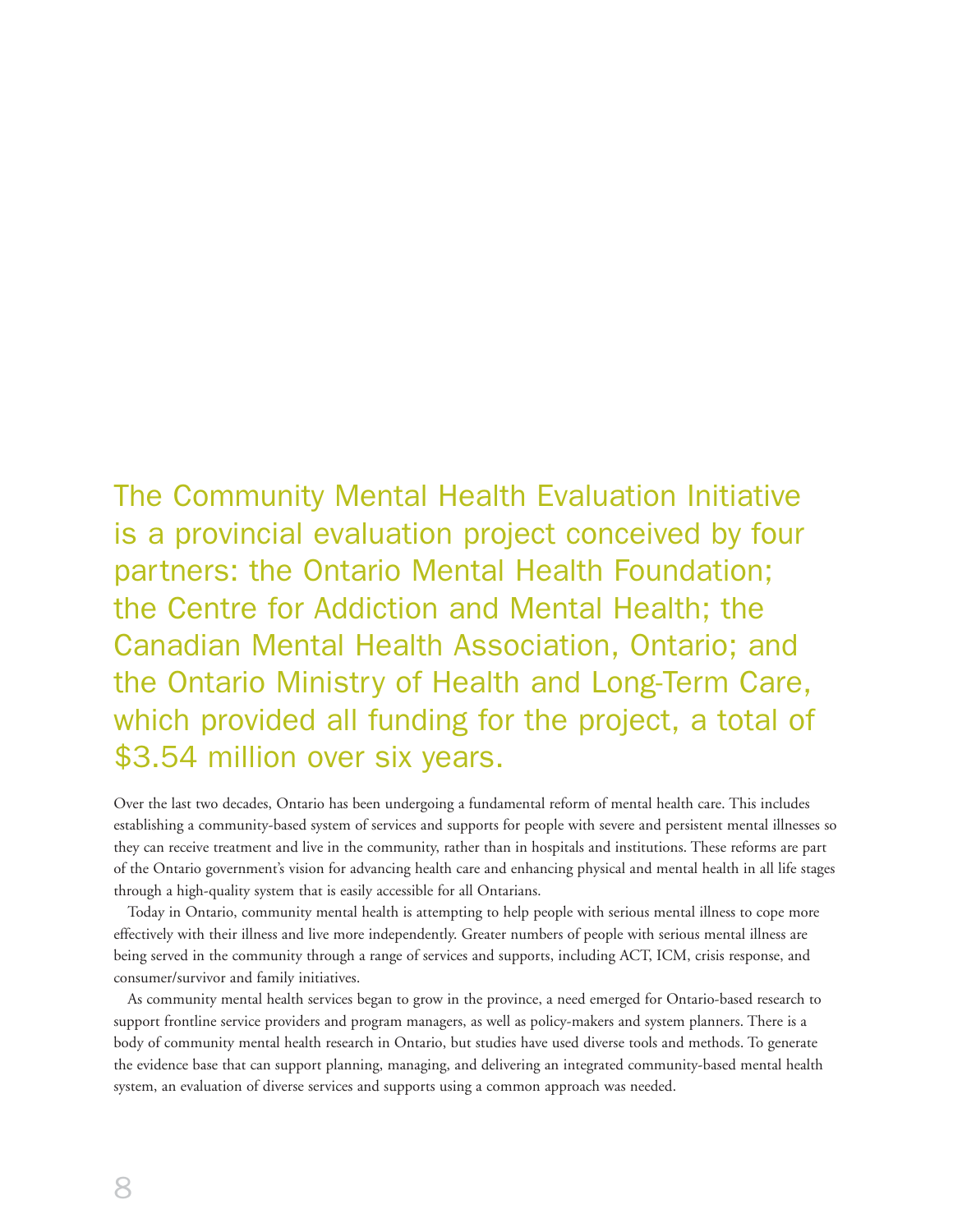The CMHEI was a response to this need, the first of its kind in Canada: an evaluation project with studies involving multiple sites and program types over a six-year period.

The CMHEI research studies involved a diverse range of organizations and individuals, including government, community providers, families, and consumers. This research has generated evidence to support sound decision-making about future programs and service delivery. Findings are also helping to define what constitutes effective practice in the areas studied.

#### CMHEI Partners

The Canadian Mental Health Association, Ontario, advocates on behalf of people with mental illness and their families and works to raise awareness of mental health issues and to ensure that community-based mental health services are available, accessible, and well funded.

The Centre for Addiction and Mental Health (CAMH) is a public hospital providing direct patient care for people with mental health and addiction problems. The Centre is also a research facility, an education and training institute, and a community-based organization providing health promotion and prevention services across Ontario and Canada. CAMH's Health Systems Research and Consulting Unit led the overall initiative and acted as the coordinating centre.

The Ontario Mental Health Foundation aims to promote the mental health of people living in Ontario; to prevent mental illness; and to improve diagnosis, treatment, and rehabilitation. It does this by supporting the professional development of researchers and by funding excellent mental health research. The Foundation looks to people with mental disorders, providers, and the research community to identify innovative areas of research.

The Ontario Ministry of Health and Long-Term Care is responsible for administering the health care system and providing services to the Ontario public through such programs as health insurance, drug benefits, assistive devices, care for the mentally ill, long-term care, home care, community and public health, and health promotion and disease prevention. It also regulates hospitals and nursing homes, operates psychiatric hospitals and medical laboratories, and co-ordinates emergency health services.

The Ontario government funds research to support the development of effective programs to help people with serious mental illness and their families. The CMHEI was funded entirely by the Ministry of Health and Long-Term Care, which provided \$3.54 million over six years.

# PROVIDING VALUE FOR MONEY

The CMHEI indicates that community-based programs save money for the mental health system. Data from the Ottawa ICM study indicate that, on average, it costs about \$68 per day to provide community-based services to a person with mental illness. To treat that same person in hospital, however, would cost about \$481 per day.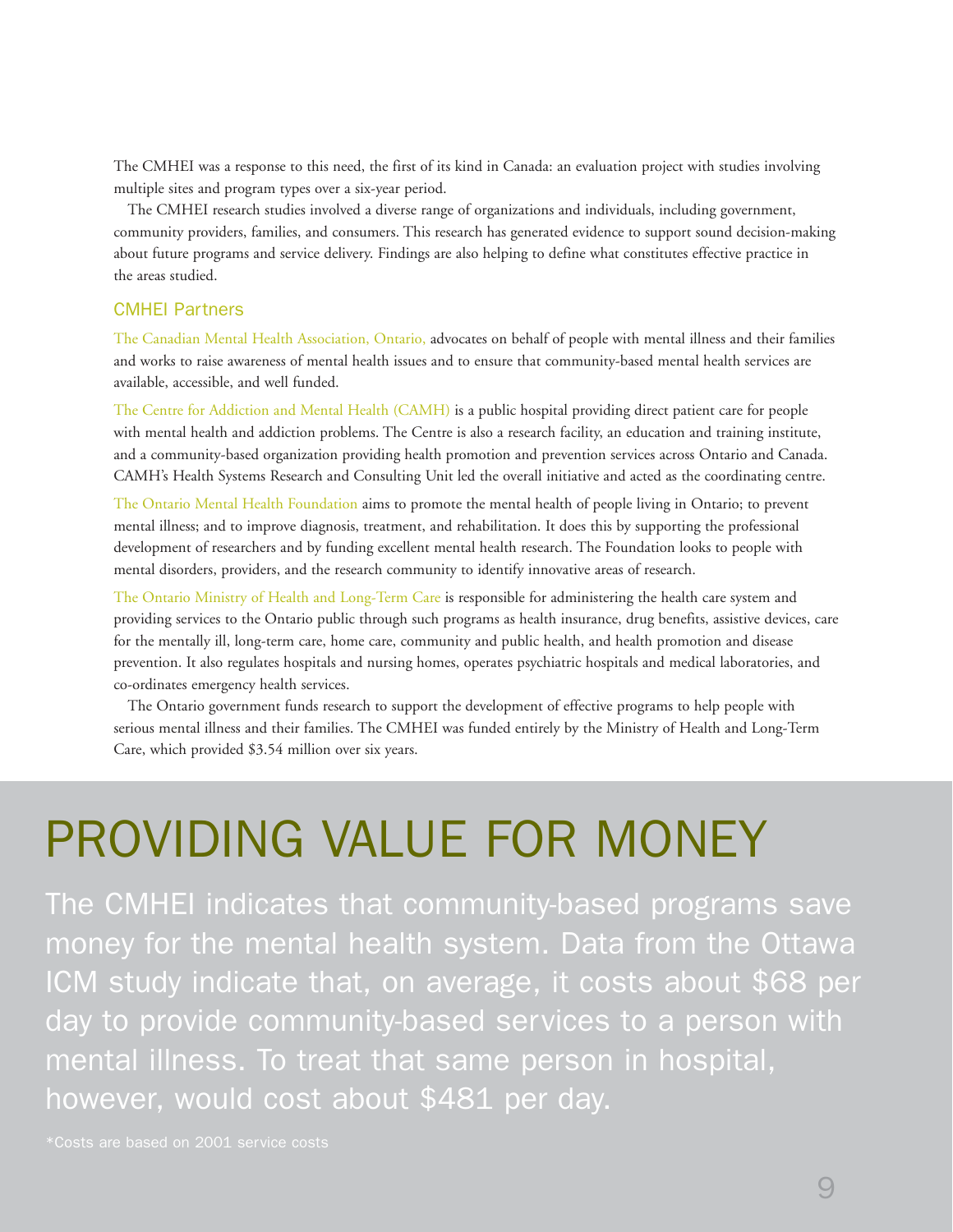

# A COMMON METHODOLOGY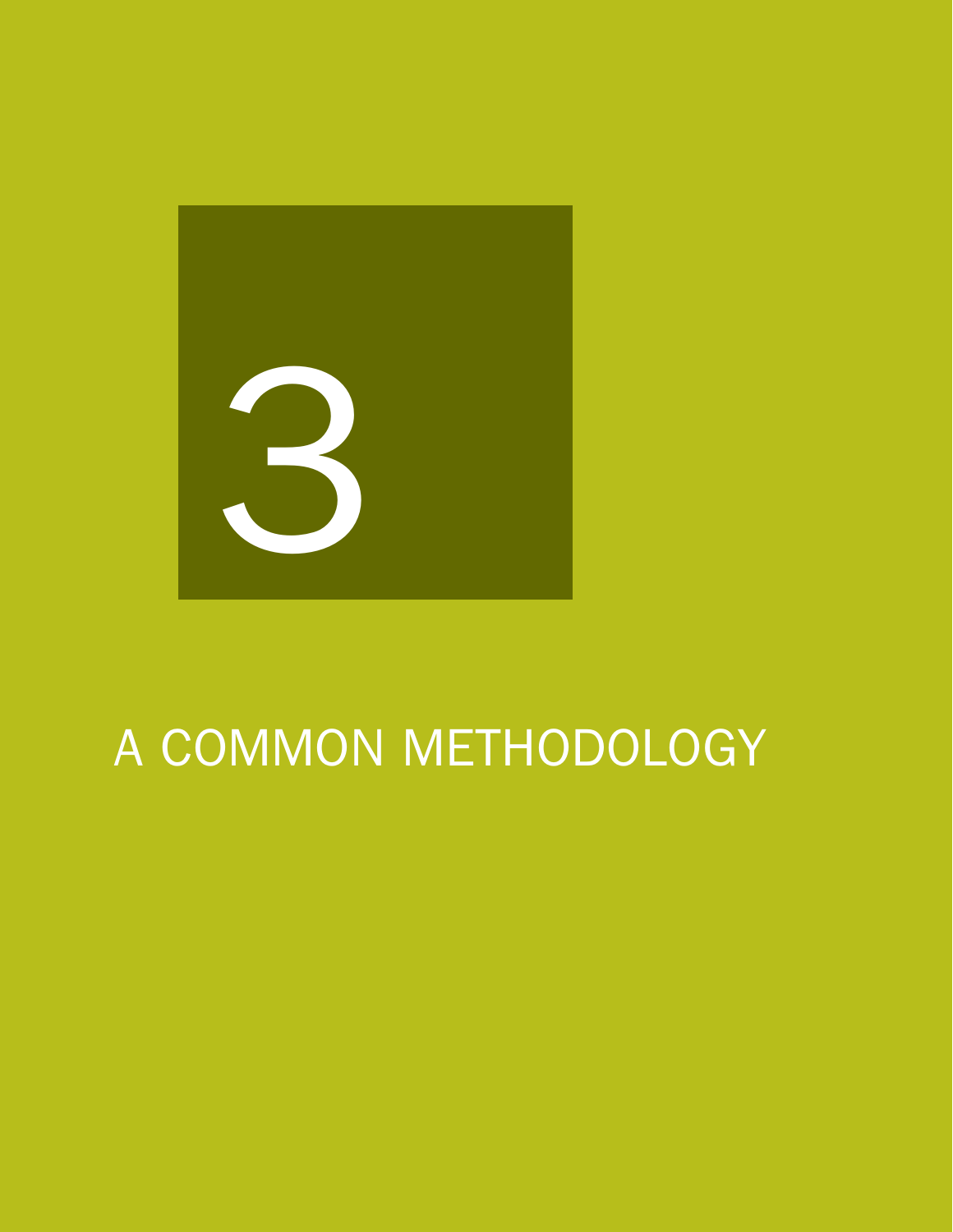The CMHEI consisted of six core research studies that evaluated community mental health services and supports; a comparative multisite study; and a complementary project, Explaining Outcomes, which focused on the data collection tools that can be useful across a wide range of community support models, practices, and community settings.

The six core research studies assessed a range of community-based services and supports, including ACT teams, ICM, crisis response, Consumer/Survivor Initiatives (CSI), and family support organizations.

The project's design linked the six core studies through a common data protocol. Data were collected about more than 800 users of community mental health services and supports in communities across Southern and Eastern Ontario, including Toronto, Ottawa, Kingston, Brockville, Kitchener-Waterloo, Hamilton, and the Niagara Region. Participants included new and existing users of community mental health programs, as well as members of family and consumer self-help groups.

Data were collected through a comprehensive client assessment, which included measures of symptoms, functioning, and service use from the perspective of both the participant and independent raters. Clients were assessed at entry to the study and after nine and 18 months, which enabled CMHEI researchers to assess the rate and areas of client change. It also allowed for comparisons of cost and cost-effectiveness. Finally, the diversity of participating programs enabled the CMHEI to examine how different types of services can work together to meet client needs.

Data were managed by the project's coordinating centre, located in the Health Systems Research and Consulting Unit at the Centre for Addiction and Mental Health in Toronto. Cross-project training of researchers helped to ensure comparable approaches to data collection across the core CMHEI projects. All data were submitted to the project's coordinating centre, where they were checked and merged into a single database to support multisite analysis.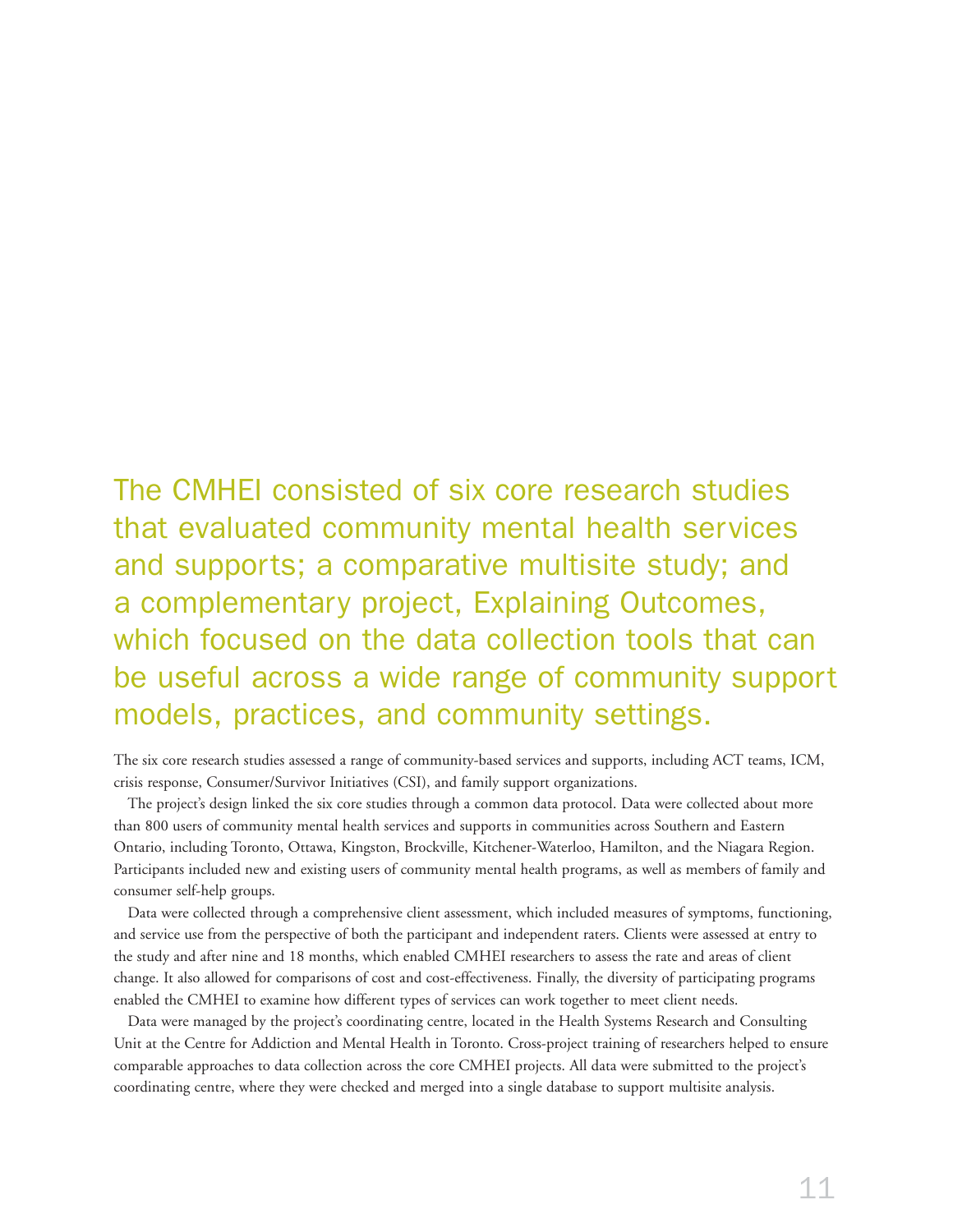# PARTICIPATORY ACTION RESEARCH

The participatory action research method (PAR) involves individuals in researching their own situations and developing their own solutions. The goal of PAR is to empower people who are traditionally the subjects of research to help achieve positive social change. PAR can also lead to much more accurate research and evaluation results.

PAR was used to expand the role of consumers and family members beyond that of the traditional research subject. This approach reflects a growing awareness that the relationships among mental health consumers, providers, caregivers, researchers, and decision-makers are stronger and more beneficial when they are two-way, based on exchange and collaboration.

In most projects, qualitative data complemented the quantitative findings by providing more information about the experiences of consumers, service providers, and family members. Qualitative interviews played a useful role in the instrument development (Explaining Outcomes) project, identifying characteristics of programs that consumers had found helpful for keeping them out of hospital and improving their quality of life.

Consumers were hired as research assistants in a number of studies, with many benefits. Individuals obtained job experience and training they would not otherwise have received and, subsequent to the CMHEI project, some have successfully moved on to other employment. The consumer research assistants learned new skills and were paid for their efforts, and many said they gained confidence as a result. Many study participants also reported that their interviews were personally fulfilling. They appreciated being heard and they felt respected, knowing that their opinions were valued and had the potential to help others.

Similarly, family member researchers were part of the Family study's team of 11 research assistants. These individuals reported many positive benefits from this employment opportunity. The experience altered their perception of themselves in relation to other family members and, for some, it led to future employment in the research field. As a result of the CMHEI study, family research assistants became more active with their own support groups. Several said the experience had helped them to become more self-sufficient and confident. Others, however, noted that conducting the interviews was also a sad experience, reminding them of how mental illness had affected them, their family, and other families.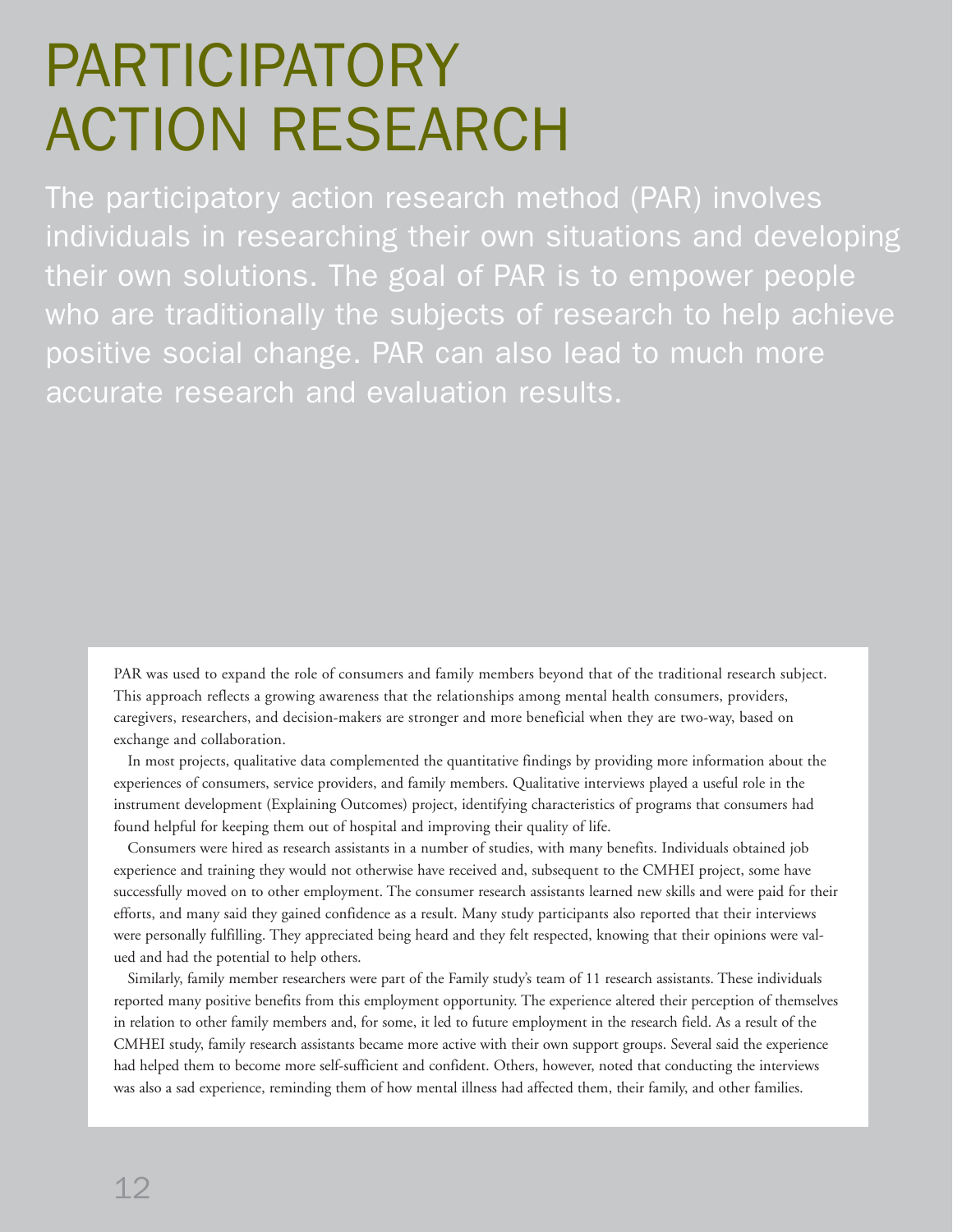# 4

WHO IS USING COMMUNITY MENTAL HEALTH PROGRAMS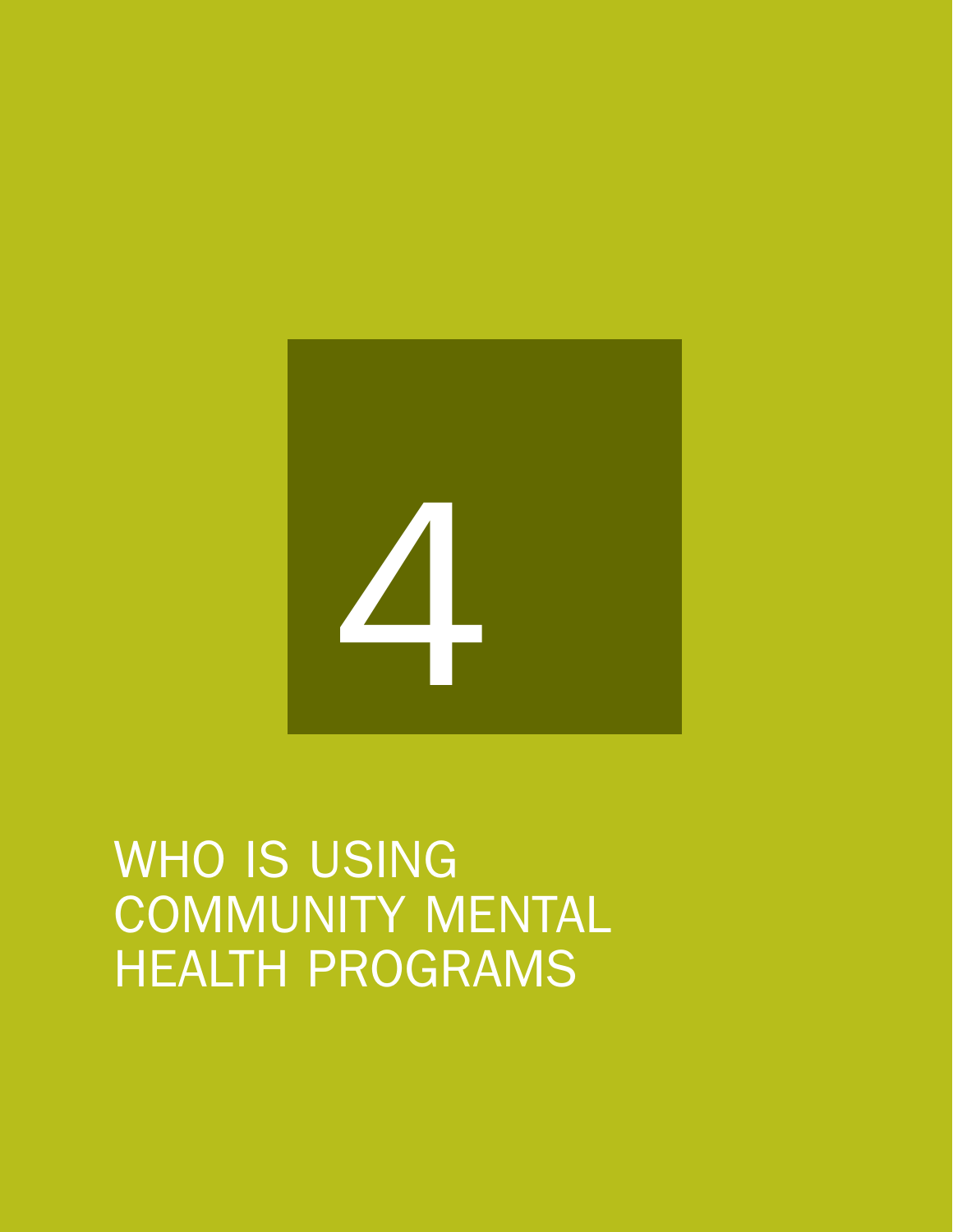## A Who is being served in programs for individuals with serious mental illness

The CMHEI has provided a picture of individuals using intensive community supports and consumer initiatives, as well as the ill relatives of those using family support. Tables 1 and 2 describe these individuals when they started the study, grouped into three categories: those enrolled in ACT and ICM, members of CSIs, and ill relatives of members of family self-help programs.

These data indicate that community mental health programs are providing care to individuals with diverse needs and are serving the populations they were intended to serve. As table 1 indicates, most individuals in the study were suffering from severe, long-term mental disorders:

- The average age was 41 years, and the average length of illness was about 18 years.
- The majority had a major mental illness: a diagnosis of schizophrenia, mood disorder, or depressive disorder.
- About one-third had two or more psychiatric diagnoses, and one-third were also experiencing physical health conditions.
- Almost all had been prescribed psychotropic medications in the previous nine months.

#### Table 1: Client illness characteristics on program entry

| <b>CLIENT DEMOGRAPHIC</b> | AND ILLNESS CHARACTERISTICS                                  | <b>USERS OF</b><br>ACT/ICM <sup>1</sup> | CSI <sup>2</sup><br><b>MEMBERS</b> | <b>ILL RELATIVES OF</b><br><b>FAMILY MEMBERS</b> | <b>ALL</b><br><b>PROGRAM USERS</b> |  |
|---------------------------|--------------------------------------------------------------|-----------------------------------------|------------------------------------|--------------------------------------------------|------------------------------------|--|
| <b>SAMPLE SIZE</b>        |                                                              | 245                                     | 61                                 | 216                                              | 522                                |  |
| Mean age (years)          |                                                              | 41.0                                    | 39.5                               | 40.9                                             | 40.8                               |  |
| % Male                    |                                                              | 61.2                                    | 45.9                               | 62.5                                             | 60.0                               |  |
|                           | % Schizophrenia disorder                                     | 66.8                                    | 31.1                               | 54.2                                             | 57.4                               |  |
| % Mood disorder           |                                                              | 33.6                                    | 62.3                               | 50.5                                             | 44.0                               |  |
|                           | % Two or more psychiatric diagnoses                          | 39.8                                    | 37.7                               | 24.1                                             | 33.0                               |  |
|                           | Median age at first psychiatric<br>admission (years)         | 23                                      | 23                                 | 22                                               | 23                                 |  |
|                           | % Physical health problems<br>in past nine months            | 36.7                                    | 47.5                               | 30.7                                             | 35.5                               |  |
|                           | % Prescribed psychotropic medications<br>in past nine months | 94.3                                    | 90.0                               | 88.8                                             | 91.6                               |  |

<sup>1</sup> Assertive Community Treatment and Intensive Case Management.

<sup>2</sup> Consumer/Survivor Initiatives.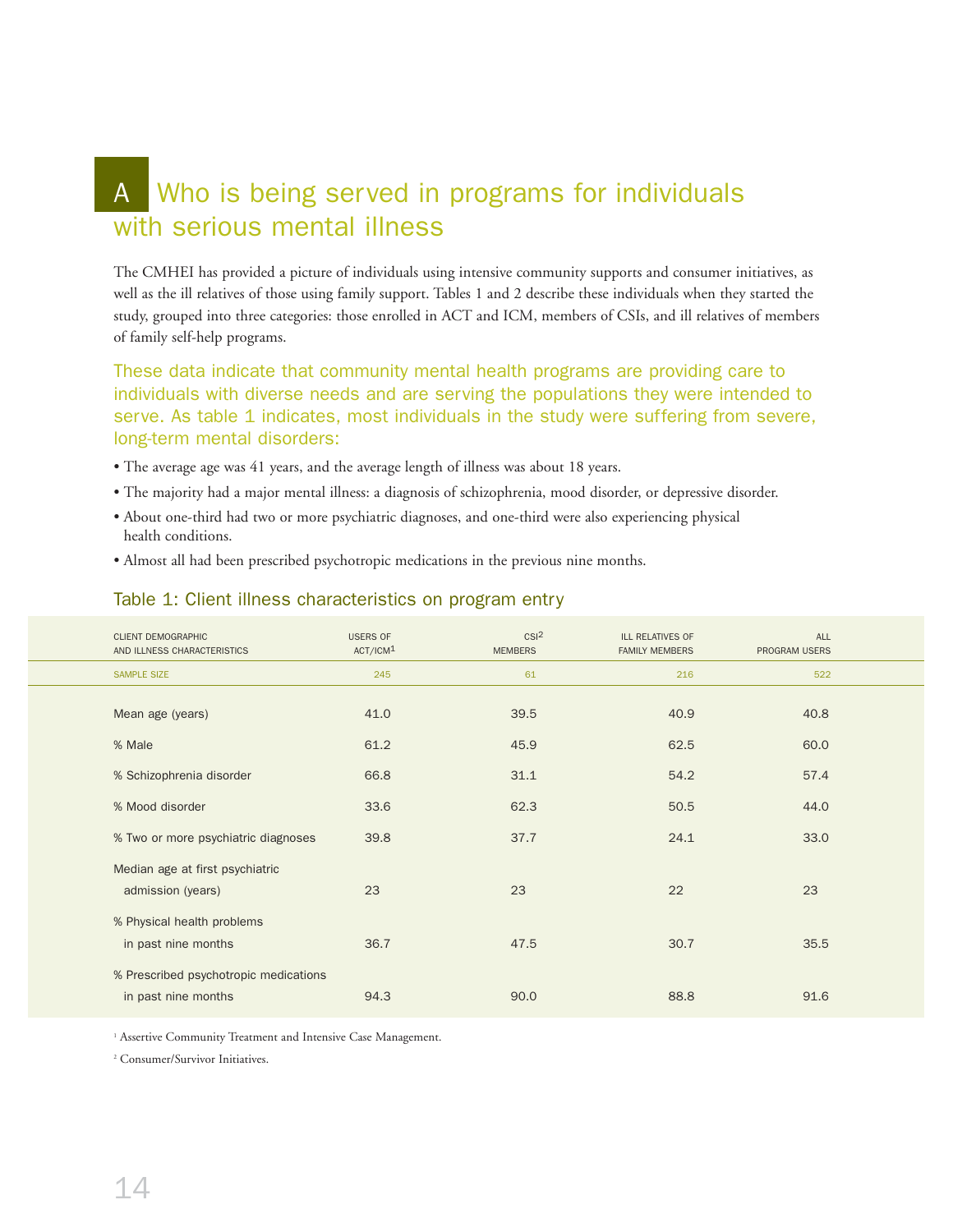#### As table 2 indicates, study clients were living in disadvantaged circumstances, with many experiencing hospitalization and expressing dissatisfaction with their quality of life and level of symptom distress.

- Many people were isolated, living alone, or with unrelated adults. Only 18 per cent were married or lived with a partner, compared with 53 per cent for the Ontario adult population.
- About one-third had not completed high school, compared with 24 per cent for the Ontario adult population.
- Most individuals did not have jobs and lived on very low incomes (the average monthly income was about \$1,000 per month, with income mainly from the Ontario Disability Support Program or other disability pensions).
- About four in 10 individuals had been admitted to hospital for psychiatric reasons at least once during the previous nine months. One in four had visited a hospital emergency room during the same period.

| <b>CLIENT COMMUNITY</b><br><b>FUNCTIONING</b>      | <b>USERS OF</b><br>ACT/ICM <sup>1</sup> | CSI <sup>2</sup><br><b>MEMBERS</b> | ILL RELATIVES OF<br><b>FAMILY MEMBERS</b> | ALL<br>PROGRAM USERS |  |
|----------------------------------------------------|-----------------------------------------|------------------------------------|-------------------------------------------|----------------------|--|
| <b>SAMPLE SIZE</b>                                 | 245                                     | 61                                 | 216                                       | 522                  |  |
| % Married/living together                          | 8.6                                     | 23.0                               | 26.9                                      | 17.8                 |  |
| % Less than high school education                  | 43.9                                    | 31.1                               | 21.8                                      | 33.2                 |  |
| % Unstable housing                                 | 35.5                                    | 29.5                               | 7.5                                       | 23.3                 |  |
| Average monthly income (\$)                        | 868.80                                  | 1,096.60                           | 1,206.50                                  | 1,005.80             |  |
| % Any paid employment<br>in past nine months       | 15.8                                    | 43.1                               | 31.8                                      | 25.4                 |  |
| % Any legal system involvement<br>past nine months | 20.8                                    | 9.8                                | 8.3                                       | 14.4                 |  |
| % Hospitalized in past nine months                 | 49.8                                    | 29.5                               | 30.0                                      | 39.3                 |  |
| % Emergency visit in past 90 days                  | 34.3                                    | 19.7                               | 12.3                                      | 23.8                 |  |
| % Satisfied with quality of life                   | 39.4                                    | 37.7                               | $N/A^*$                                   | 39.1                 |  |
| % Reporting moderate or<br>higher symptom distress | 26.5                                    | 24.6                               | $N/A^*$                                   | 26.1                 |  |

#### Table 2: Client community functioning on program entry

<sup>1</sup> Assertive Community Treatment and Intensive Case Management.

<sup>2</sup> Consumer/Survivor Initiatives.

\* These data were not collected for this part of the study.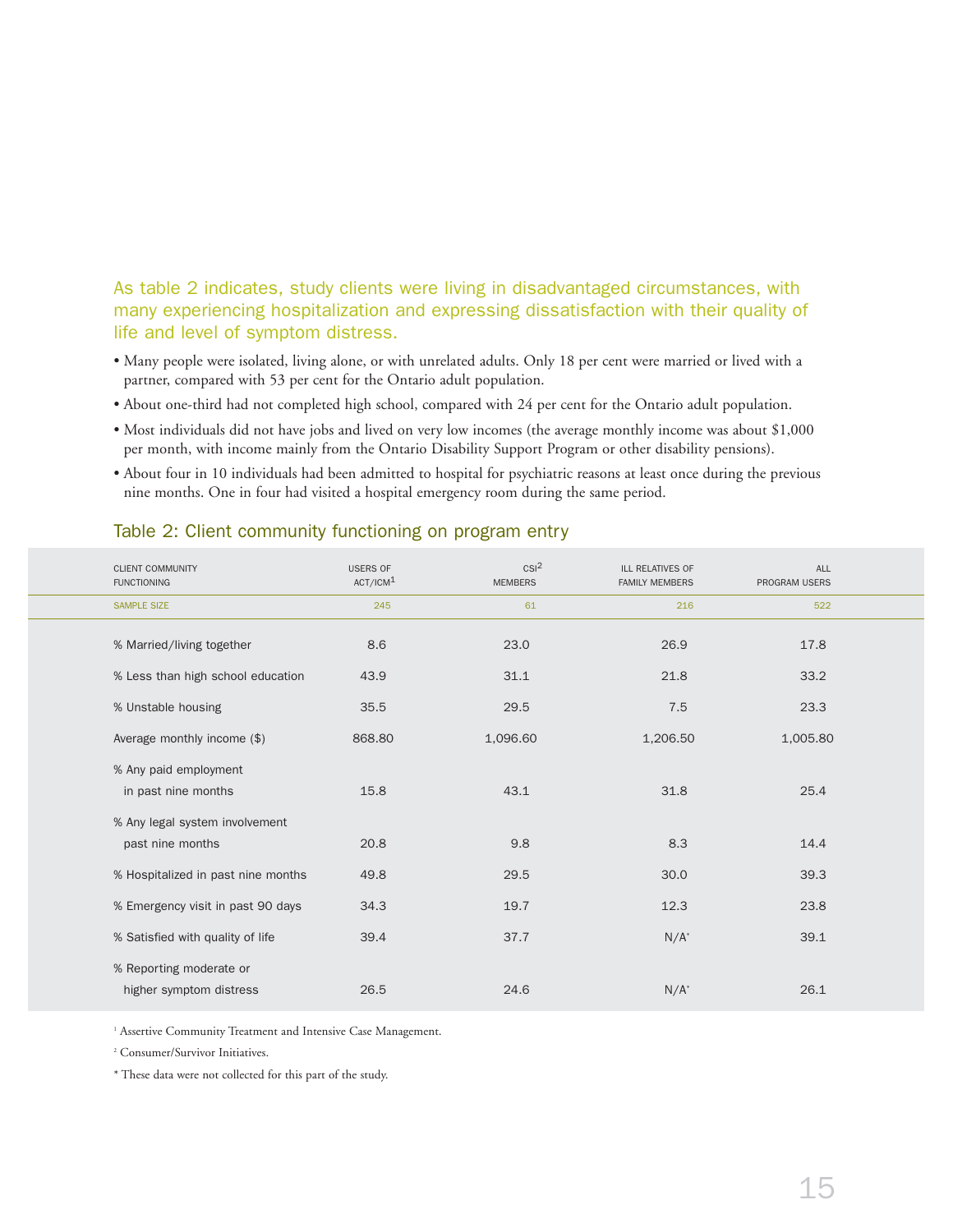The nature of the serious mental illness and community living challenges varied among users of different services and supports at the start of the study.

Compared with clients of ICM and ACT programs, the CSI members were more likely to have a mood disorder and less likely to have schizophrenia. They were also less likely to have been admitted to hospital or visited a hospital emergency room during the previous nine months. However, there was also notable overlap between both groups:

- Both had high rates of physical health problems and unstable housing.
- Both groups were prescribed psychotropic medication and both had similar rates of co-morbidity.
- Despite higher rates of working for pay among those in self-help, both groups were living on very low incomes.
- Self-report measures indicated similar levels of symptom distress and low personal ratings of quality of life in both groups.

Compared with clients of ICM and ACT programs, the ill relatives of the family self-help members were more stable – fewer were in living in unstable housing, more were married and working, fewer had legal involvements, and rates of hospital admission and emergency room use were lower. However, there was some overlap between the two groups: both were suffering from chronic psychiatric disorders and physical health challenges, and incomes were low.

There were many areas of similarity between the ill relatives of family self-help members and CSI members; i.e., in rates of hospital admission, emergency service use and legal involvements, rates of marriage, and education and income levels.

## B Who is using family self-help

#### The CMHEI has provided information about members of family self-help programs:

- Most are female (75 per cent) and are older (the average age of members is 59 years).
- Regarding their relationship to their ill relative, 60 per cent are parents, 19 per cent are spouses, 11 per cent are siblings, and 4 per cent are children.
- Forty-three per cent live with their ill relative; of the 57 per cent who do not, 71 per cent have daily or weekly contact.

#### At study entry, the level of burden and coping of family self-help group members was assessed, showing:

- Spouses reported significantly more burden than siblings.
- Parents reported significantly better coping than spouses.
- Females reported significantly better coping than males.

A comparison between those who lived with an ill relative and those who did not showed that those living with an ill relative experienced significantly more burden and reported higher levels of perceived stigma. No difference, however, was found between the two groups in terms of the amount of social support given and received and the sense of empowerment and hope.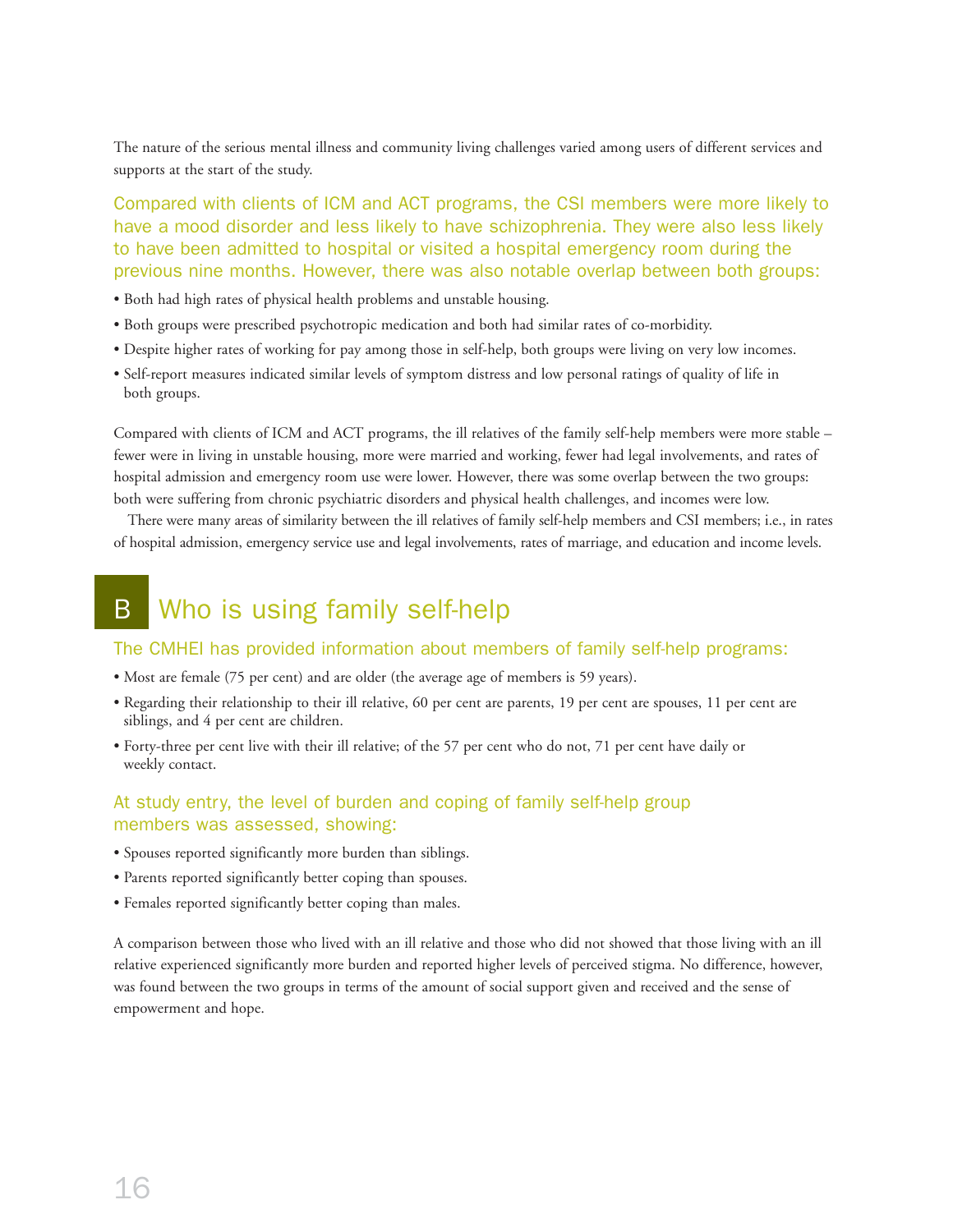

# HOW CONSUMERS ARE DOING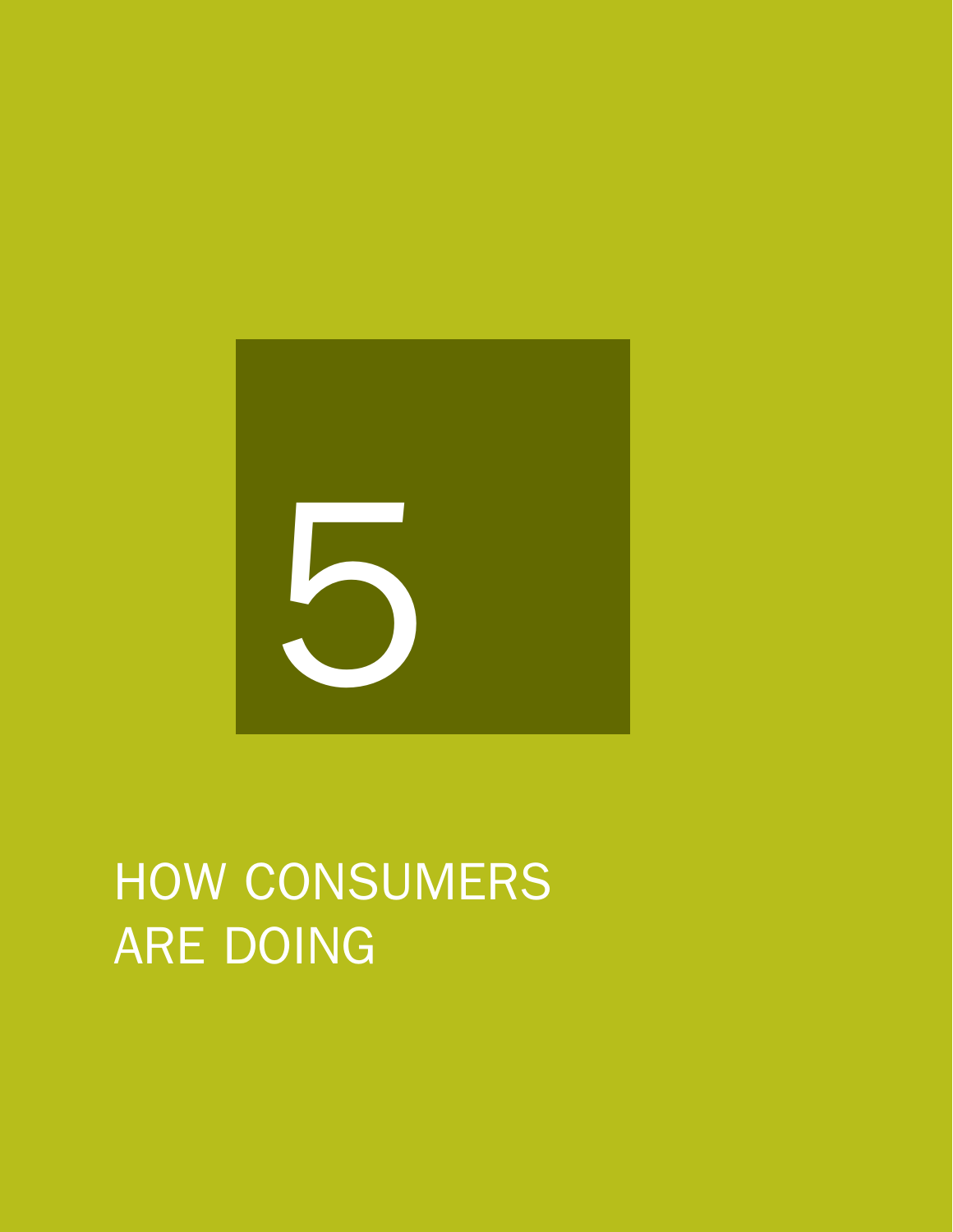# In order to examine the outcomes of people using the community mental health programs studied by the CMHEI, program users were combined into larger groups based on the program model or approach and the length of participation of the program users. The study groups included:

ICM – new clients. This group included clients who were new admissions to two ICM programs located in Ottawa and Toronto (enrolled in the program for less than nine months).

ACT – new clients. This group included clients who were new admissions to ACT teams in Toronto and Kingston (enrolled in the program for less than nine months).

ACT – ongoing clients. This group included clients enrolled in four ACT teams in the Kingston area who had been receiving services for at least nine months when they started the study.

CSIs – new members. This group included new members of four CSIs located in central Ontario who had a minimum of four hours of contact with these programs during the first 16 months of the study.

#### Over an 18-month period, consumers in each study group were examined for changes based on six key outcome measures:

- the percentage who had experienced one or more admissions to hospital for psychiatric reasons ("psychiatric admissions") during the past nine months;
- the percentage who had one or more visits to a hospital emergency department during the past nine months;
- the percentage with an unstable housing situation (i.e., three or more moves during the past nine months or currently living in hostels, on the street or in some other temporary situation);
- the percentage who worked for pay during the past nine months (full-time, regular part-time, or part-time casual);
- the percentage who were mostly satisfied with their quality of life at the time of assessment; and
- the percentage who reported moderate to extreme symptom distress.

For each of these areas, the study assessed how the consumers in the programs were doing when they started the study and then after nine and 18 months in the program. Some outcome measures pertained to their present situation (e.g., the consumer's current view of his or her quality of life), whereas others referred to the consumer's experiences during the preceding nine months (e.g., whether the individual had experienced a psychiatric admission during that time).

The following sections describe outcomes for clients of the individual programs and make some comparisons with control conditions. Future analysis of the data will continue to compare the relative performance of the programs for similar groups of clients.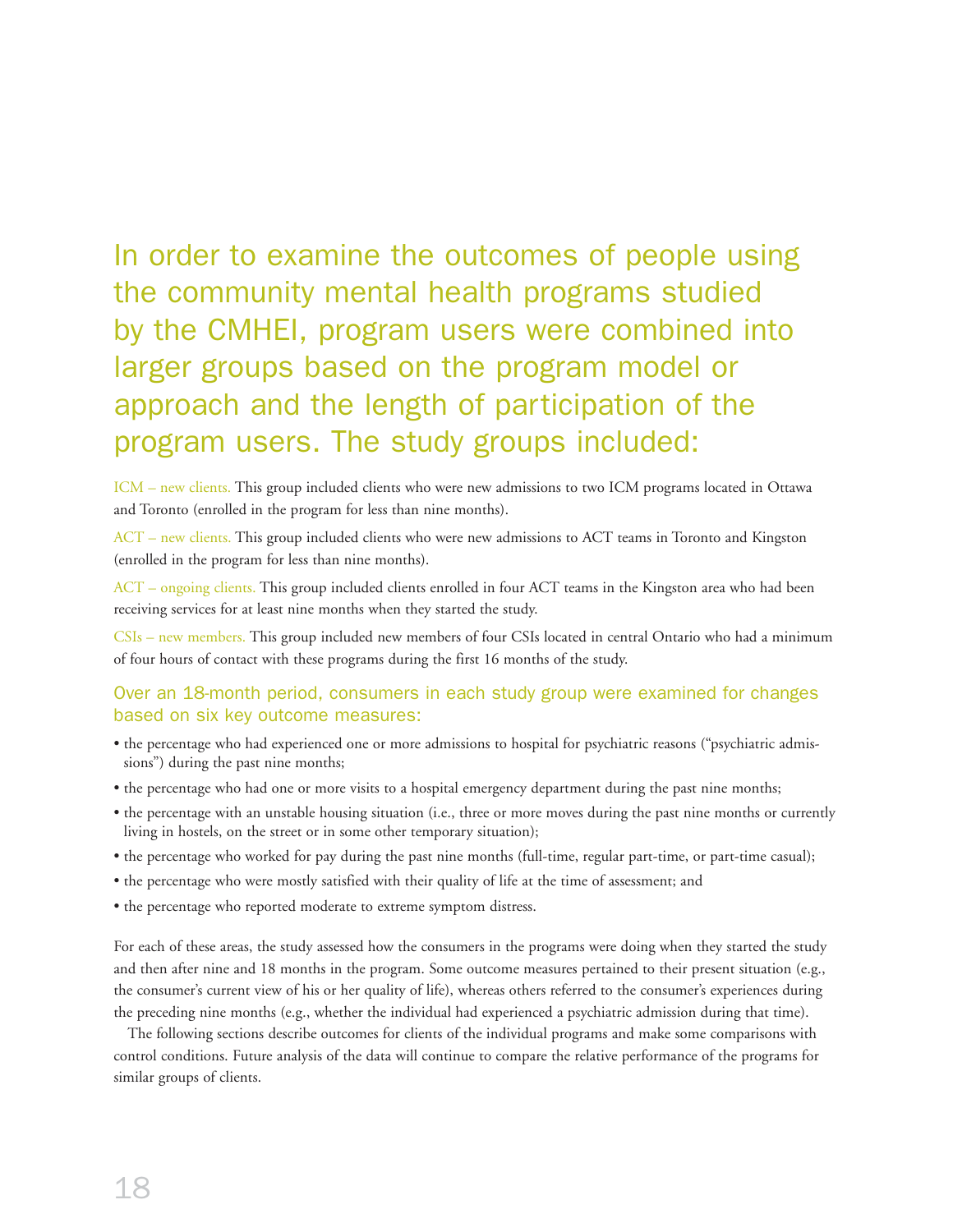## What was learned about new ACT clients

"You feel safe knowing the staff will recognize the symptoms before you do and help keep you out of hospital by giving you treatment." – ACT study participant

Clients in this study group were receiving service from the Toronto study ACT team or Kingston study ACT teams and had been in the program for less than nine months. Most were very new to the programs.

As figure 1 indicates, community living was very challenging for these clients when they started the programs. Almost all had been hospitalized during the past nine months, and many had visited a hospital emergency department. Half had unstable housing, and few reported satisfaction with their quality of life.

After 18 months, there was significant improvement in every area. Particularly noteworthy was the improvement in paid employment. These ACT teams differed from the ICM programs in having a vocational specialist on staff, and it appears that, consistent with results of other studies, this approach makes a difference. The ACT clients also reported significant improvement in quality of life, although half still reported being mainly dissatisfied or unhappy. Symptom distress declined, but not significantly.



#### Figure 1: New ACT clients – Changes over 18 months (N=66)

These findings are positive and consistent with the existing evidence base for ACT. With five ACT teams in the study, further CMHEI analyses are planned to explore the relative effect on client outcomes of variations in implementation of this model. Another question of interest is how the effectiveness of ICM, a different form of intensive community support, compares with ACT. Results of a CMHEI analysis to address this question are reported in Section 6.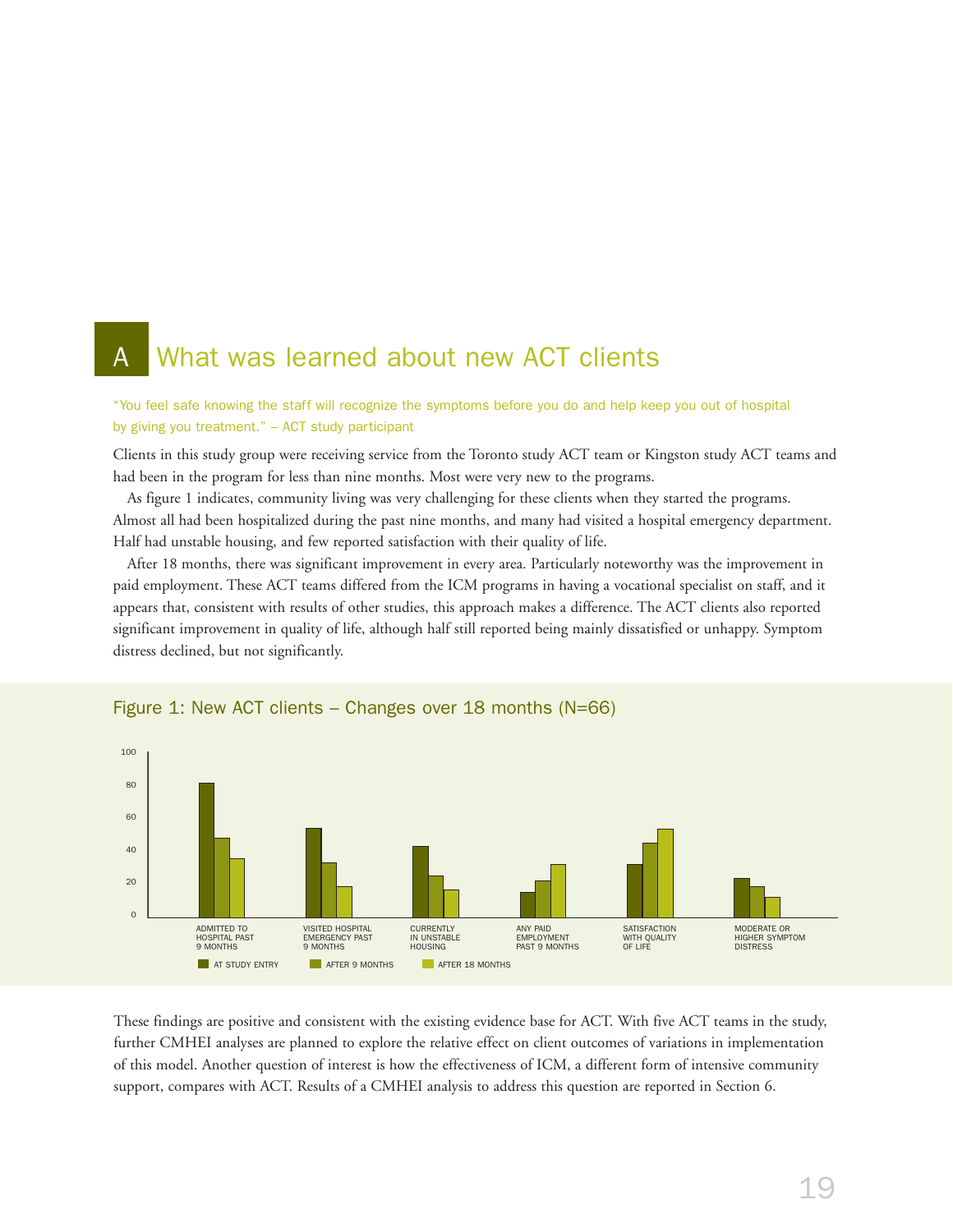## B What was learned about clients using ICM

Clients in this study group were receiving service from ICM programs located in Ottawa and Toronto. Both programs provided intensive, individualized community support to clients, using an individual rather than team approach. Caseload ratios in the programs were similar, at about 15 clients per staff member.

The ICM approach is not articulated in as much detail as the ACT approach, and implementation varies, depending on local conditions. The Toronto ICM program differed from the Ottawa program in several ways. It developed a unique partnership with the Toronto Community Care Access Centre and was able to enhance the case management support with nursing and personal support services. Frequency and intensity of support were therefore increased and provided seven days per week as necessary, compared with weekday support provided to clients in the Ottawa program. Also, the Toronto program had more control over access to hospital beds through its hospital sponsorship.

As figure 2 indicates, many clients came into these two programs with high past rates of hospital and emergency room use and unstable housing situations. Very few were working for pay, and only about one-third were satisfied with their current quality of life. After 18 months in the two programs, there were significant improvements. The percentage of consumers admitted to hospital for psychiatric reasons declined, as did visits to hospital emergency departments. Many people moved into stable housing, and those experiencing medium or high levels of symptom distress declined. However, there was little improvement in employment activity, with very few individuals (18 per cent) working for pay, even after 18 months. As well, there was little increase in the number of consumers who were satisfied with their quality of life.



Figure 2: New ICM clients – Changes over 18 months (N=90)

The Ottawa study compared outcomes for the ICM clients to a comparison group of clients who received time-limited housing outreach and other mental health services. Participants in both study groups showed significant improvement over time in housing stability, community functioning, hospitalizations, and substance abuse. They also reported increased levels of satisfaction with their circumstances in the areas of family relations, finances, living situation, and daily activities.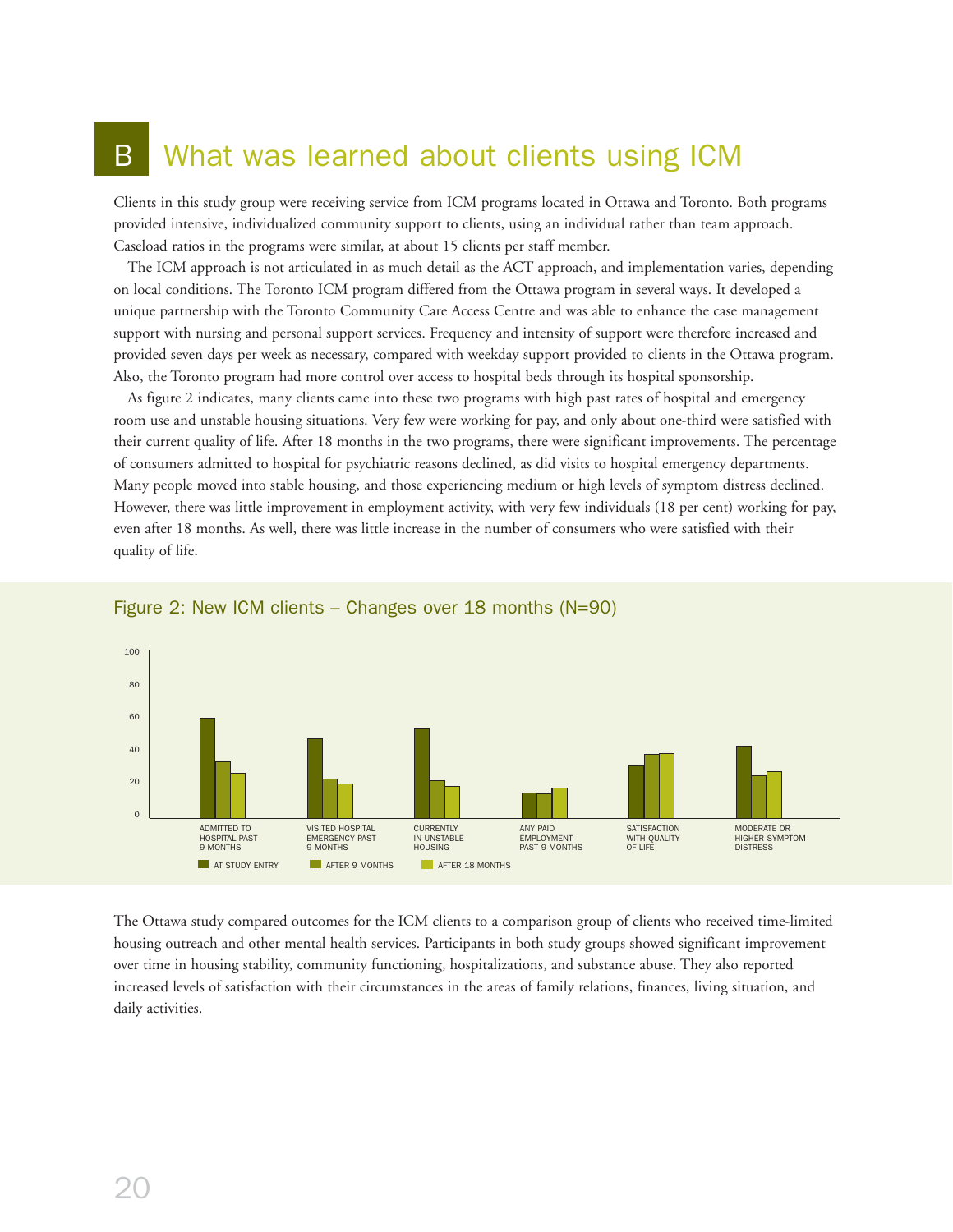Contrary to what might be expected, there were no significant differences between the groups in rates of improvement. This finding needs further study. One possible explanation is that the early stabilization of housing for clients in the comparison group provided a base for major improvements in other areas. Another explanation relates to the level of support received by individuals in the comparison condition. At nine months, more than half of these clients were receiving at least weekly support from medical or rehabilitation services, and one-third had two or more contacts with providers per week. With broad-based improvement in the quality of community support occurring in many jurisdictions, it is not uncommon for distinctions between experimental and control conditions in research studies to decrease. Further research will examine in more detail the differences in intensity and type of support received by clients in ICM and comparison groups and how this may affect outcomes.

A multisite sub-study compared client outcomes achieved by the two ICM programs (located in Toronto and Ottawa) and the Toronto ACT program. Across the three programs, clients achieved similar rates of decline in emergency room use and similar improvement in housing stability. However, some differences emerged. ACT clients achieved better vocational outcomes (perhaps due to the vocational specialist on staff), and Ottawa ICM program clients were less likely to be admitted to hospital and spent fewer days in hospital, even after taking into account for different rates of hospitalization at baseline.

One aim of intensive community support programs is to engage clients who have a history of instability and difficulty remaining in care. While both programs emphasized proactive outreach, about one-quarter of ICM study clients dropped out of the programs during the study period, compared with only 3 per cent for the Toronto ACT clients. Compared with those who continued, the individuals who dropped out had lower medication adherence when they started the program and less stable housing at nine months. Clients dropped out for many reasons, some of which were beyond the control of program staff. Nevertheless, the findings suggest a need for further research to assess what factors promote continuation in treatment or program retention. There may be other characteristics that distinguish the dropout group that were not measured in the CMHEI study. Future studies can also determine whether this finding holds in other ACT and ICM programs.

Overall, these results indicate that, like ACT, ICM can benefit people with serious mental illness and make a valuable contribution to the continuum of care. Future research can assess the critical ingredients that make both models effective. It can also examine the impact on client outcomes of variations in implementation of ICM. Another question to pursue is whether similar results would be achieved in smaller urban and rural settings.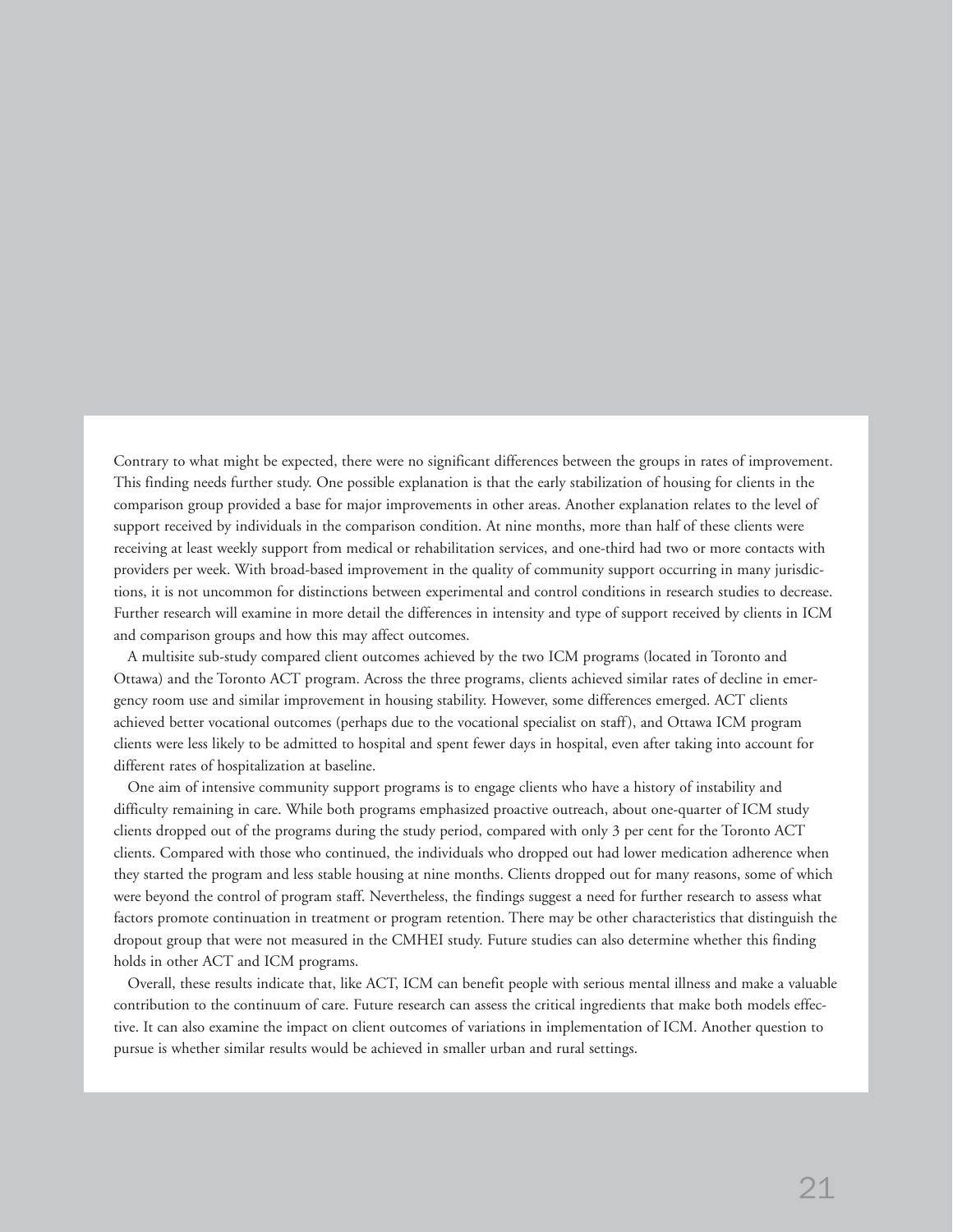# What was learned about ongoing users of ACT

Members of this study group consisted of individuals enrolled in one of the Kingston-area ACT teams who had been receiving service for nine months or more. In fact, most were long-term users. One-half had been in the programs for more than four years.

As indicated in figure 3, this group were higher-functioning than new ACT or new ICM study clients (i.e., more likely to be in stable housing, less likely to visit hospital emergency services or be admitted, with lower rates of symptom distress, and more satisfied with quality of life), yet there was no indication of improvement in outcomes during the study period. After 18 months, a number of problems persisted, with almost 20 per cent having experienced a hospitalization in the past nine months, 11 per cent living in unstable housing situations, and very few individuals working for pay.

These findings raise the question of whether more can be done to support recovery in these individuals. The challenge of integrating treatment and rehabilitation in ACT programs was examined in a sub-study of ACT staff perspectives on service delivery. The staff indicated that their daily activities with clients often focused on immediate issues (e.g., related to crisis management and maintaining housing) rather than rehabilitation and that hiring freezes often resulted in a lack of rehabilitation personnel. Some staff also noted a need for their programs to develop more organized options for socialization and recreation, a suggestion that was echoed in another CMHEI sub-study of client satisfaction with ACT.

Another interpretation of the study findings is that these individuals no longer need the anchoring support of ACT and could benefit from other community services and supports.



#### Figure 3: Ongoing ACT clients – Changes over 18 months (N=88)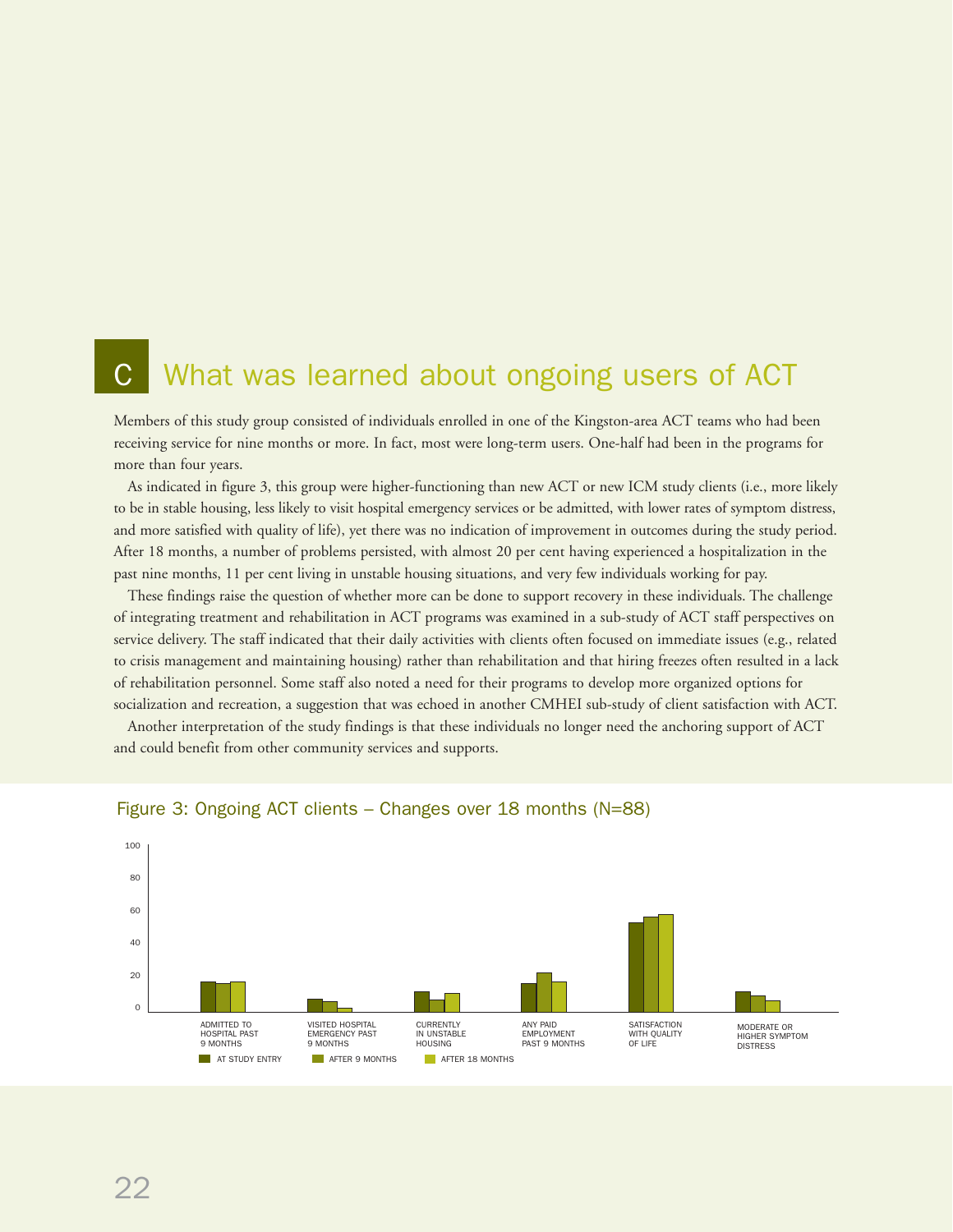## D What was learned about crisis occurrence and recovery among ICM and ACT users

#### "[It is] overwhelming… You seem to lose a grip on things. Everything seems to be too much." – Crisis study participant

The study examined the natural history of crisis events of 80 people, each randomly assigned to either an ICM or ACT program. The investigators looked at the timing and frequency of crisis events; the events leading up to them; and the people, supports, and interventions that were instrumental in helping resolve the crises.

The preliminary analysis showed that the number of crises declined during the study period (18 months). During the first nine months, there were 236 crisis events that required intervention, experienced by two-thirds of the clients. During the second nine months, there were 186 crisis events, a reduction of 21 per cent. Emergency room visits fell by 30 per cent during the same period. For those experiencing psychiatric crises (e.g., psychosis), the rate of decline was 30 per cent and for those experiencing substance-use or psychosocial crisis (e.g., housing or job crises) – the rate of decline was 10 per cent.

In-depth interviews with 14 participants about their experience of crisis were also conducted. These individuals associated their crises with the exacerbation of illness symptoms and employed various strategies to alleviate their crises, including medication, sleeping, walking, seeking help, attending organized activities, and contact with caring individuals. Frequently, a third party sought help on behalf of the individual in crisis. These qualitative accounts differ somewhat from the more traditional model of crisis, which assumes that the crisis is caused by an external event.

"That's why attending these programs [Assertive Community Treatment and drug rehabilitation] and stuff and getting active and doing things [helps] instead of sitting at home in my home brooding and pouting, and that's when I start hearing voices and start seeing things." – ACT client

More in-depth information about the experience of crisis was collected over a nine-month period from a sub-group of clients using ACT, ICM, and a hospital psychiatric emergency service and will be used to further examine factors related to the occurrence and resolution of crisis events. Various ways to define "crisis" – by symptoms, setting, and perspective – are being considered. Based on the literature and interviews, the team is developing a fidelity scale for hospital-based psychiatric emergency services.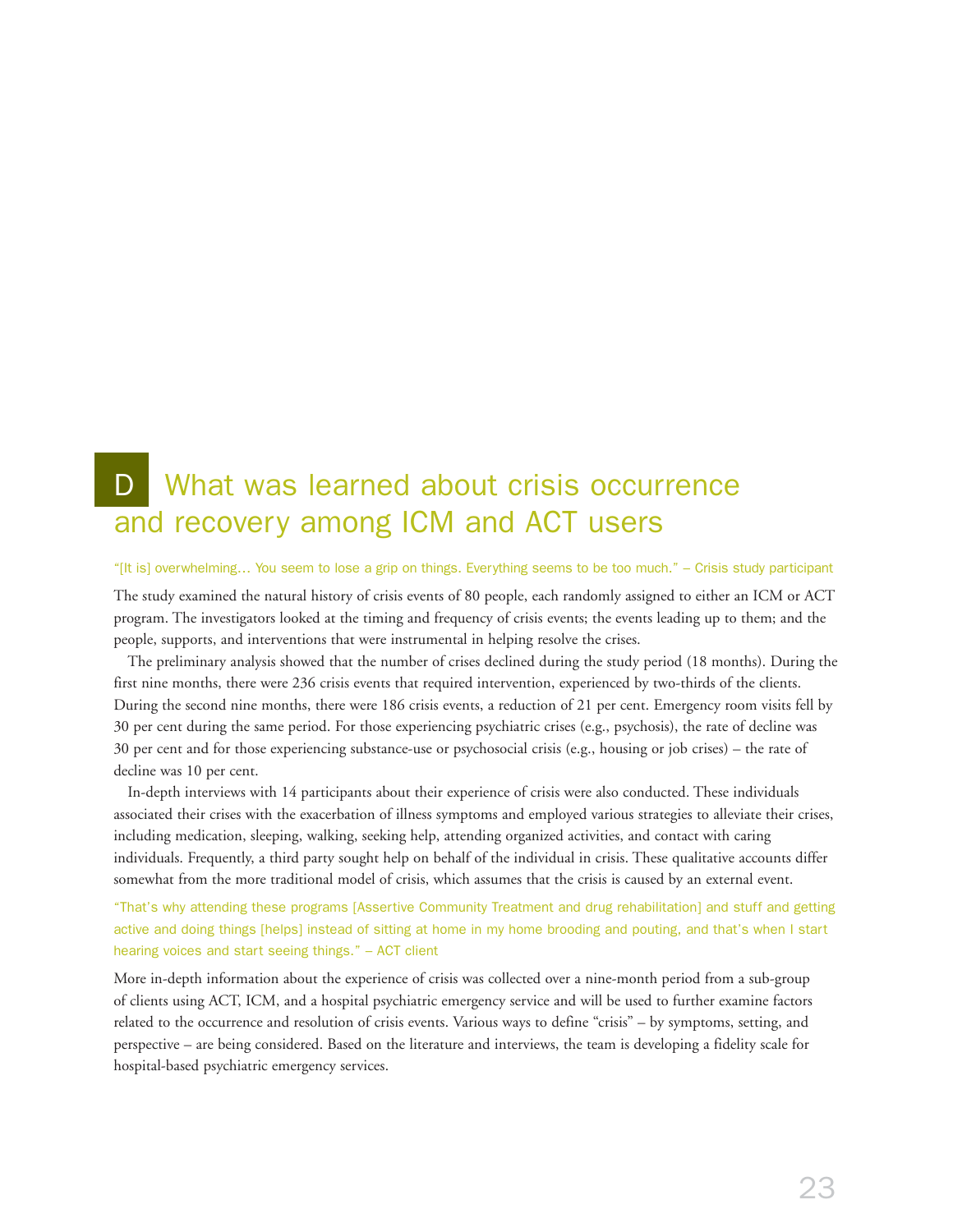# ACT: FROM THE SERVICE PROVIDERS' PERSPECTIVE

A CMHEI qualitative study examined ACT delivery from the perspective of the service providers of four ACT teams in Kingston, Brockville, and rural Southeastern Ontario.

The study was among the first to focus on the experiences of frontline service providers and the particular challenges faced by providers in implementing the ACT model within the Ontario context. It also provided valuable insights about those areas of the ACT model that are working well and those that require further development, assessment, or modification to serve the needs of Ontario clients.

Over all, the providers were largely positive about their involvement with ACT. They identified several features of ACT as particularly satisfying and pointed to low staff turnover as evidence of their belief in and commitment to the ACT model. Seeing clients achieve positive life changes reinforced the hopefulness engendered by the ACT model's philosophy and contributed to the providers' belief that they are doing good work.

Providers also identified a number of distinct challenges related to the larger ACT structures and the province's community mental health system. Findings indicated several areas where providers are experiencing challenges in the delivery of services, as well as aspects of the ACT model that require some attention and development to address the needs of Ontario people using these services.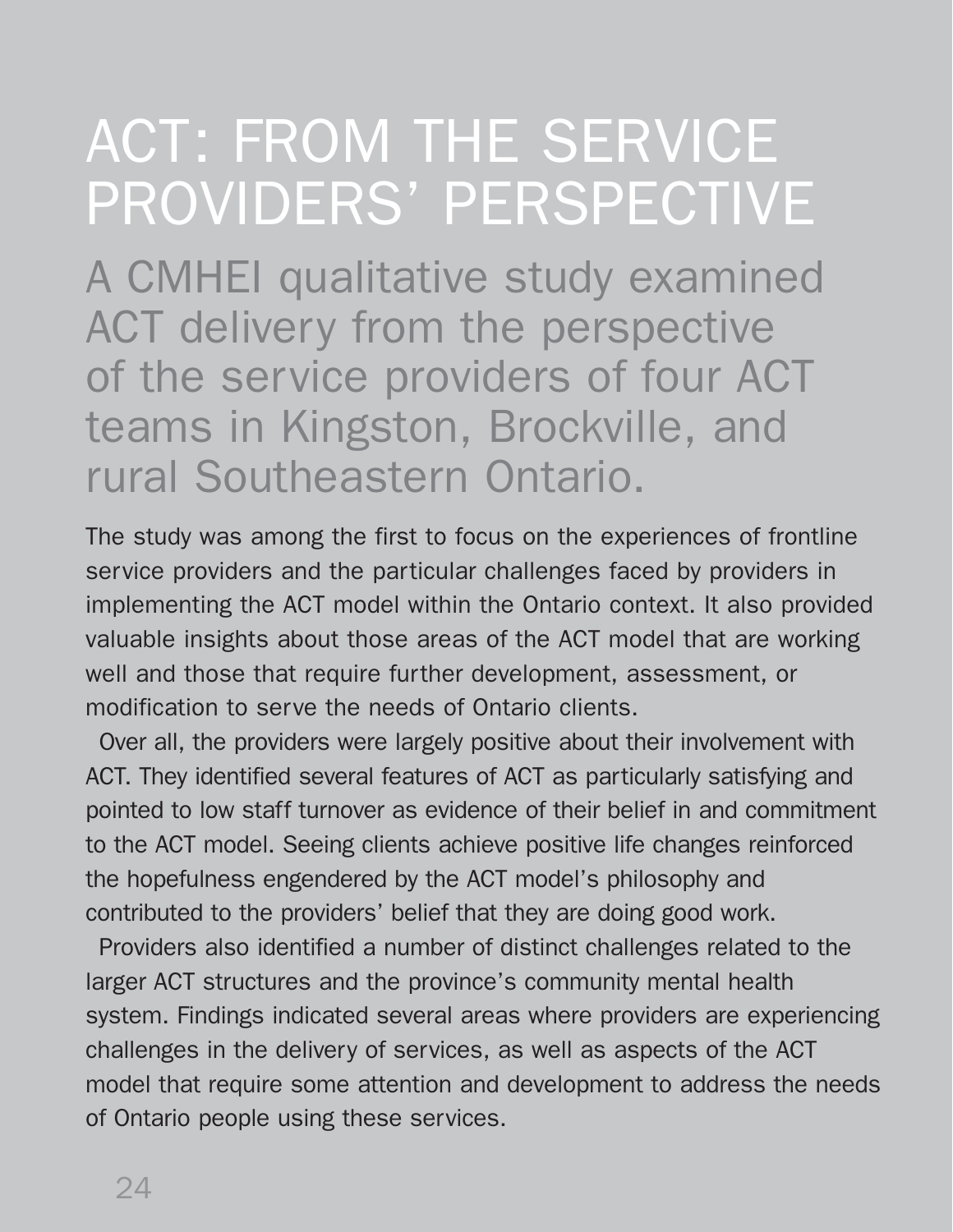# **E** What was learned about members of CSIs

"I felt isolated. I didn't have any contact with peers who were going through the same situation… It does make quite a difference for an individual to contact his peers and go through what they have gone through and give each other support." – CSI member

"Overall, I just feel better. I don't feel hopeless and unsure of what to do now. Before it felt like I had no options and that I'm trapped." – CSI member

"I have more power in terms of taking control of my own life and I think that [CSI] put that step forward." – CSI member

Four CSIs participated in the CMHEI study. These programs offered educational, social, and advocacy opportunities, as well as peer support. They were not peer-run businesses.

The study group consisted of 61 new CSI members, with new members defined as persons who had at least a minimum of four hours of contact with their CSI group during the first 16 months of the study. These individuals averaged about one event and two hours of participation a week. These new self-help participants were experiencing many challenges when they joined the CSI: almost 40 per cent were in unstable housing, almost one-third had been admitted to hospital in the past nine months, and one-quarter reported moderate or high symptom distress.

After 18 months in the program, there was significant improvement in a number of areas. These individuals were more likely to be living in stable housing and were less likely to be hospitalized or visit a hospital emergency room. They also reported improvements in quality of life and symptom distress. Only paid employment levels showed no improvement. In qualitative interviews, participants reported improvements in their mental health and more independence in housing and finances and they felt more empowered and supported by their peers. They also valued the programs as a place safe from community perceptions and stigma.

"Participation in CSI helped a lot. In other parts of my life there is nothing there. I am not working. I don't have a family on my own or anything like that. I was very isolated at the time, so it helped me socialize. Having things to do and places to go and meeting people [started to be] a part of my daily schedule." – CSI member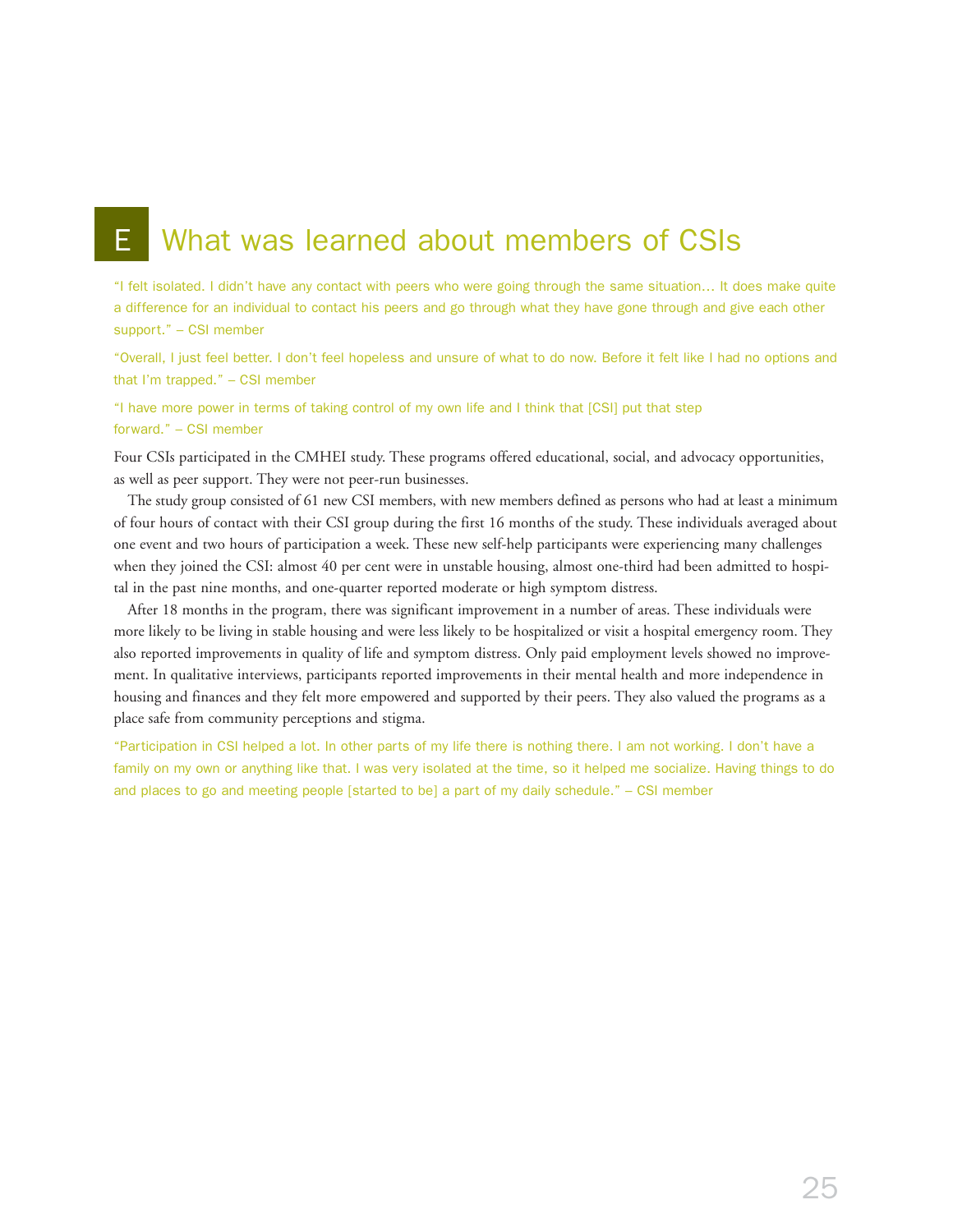

#### Figure 4: CSI members – Changes over 18 months  $(N=61)$

The CSI study compared outcomes over 18 months for new CSI users with a control group who were eligible to participate in the CSIs but were not active. Over 18 months, the CSI members had fewer hospital admissions, less symptom distress, and improved social support and quality of life relating to daily activities. In contrast, there was no change among the inactive group. Employment and education activity also dropped significantly among inactive participants during the study period, while there was no change for those in the active group.

An interesting question that will be examined using these data is the relative benefit of CSIs and of intensive formal services for individuals with similar severity of illness. The study also examined how and to what extent CSI members took part in activities such as public education, political advocacy, community planning, and action research. Feedback from CSI staff, service providers, and health planners pointed to a number of areas of positive impact. Some specific examples were:

- One local hospital saw the effectiveness of CSI peer support and began hiring peer support workers to work within the hospital.
- CSI members lobbied a local municipality to reinstate bus pass subsidies for people living in residential care facilities, many of whom were consumers. Their efforts were so successful that the subsidy was not only brought back, but increased to a full 100 per cent.
- A local hospital increased referrals to one CSI based on findings from this study.

"Usually you appear at something [i.e., a public education event] and you speak and the next thing you know you're invited to sit on some committee. I guess that's a good outcome." – CSI member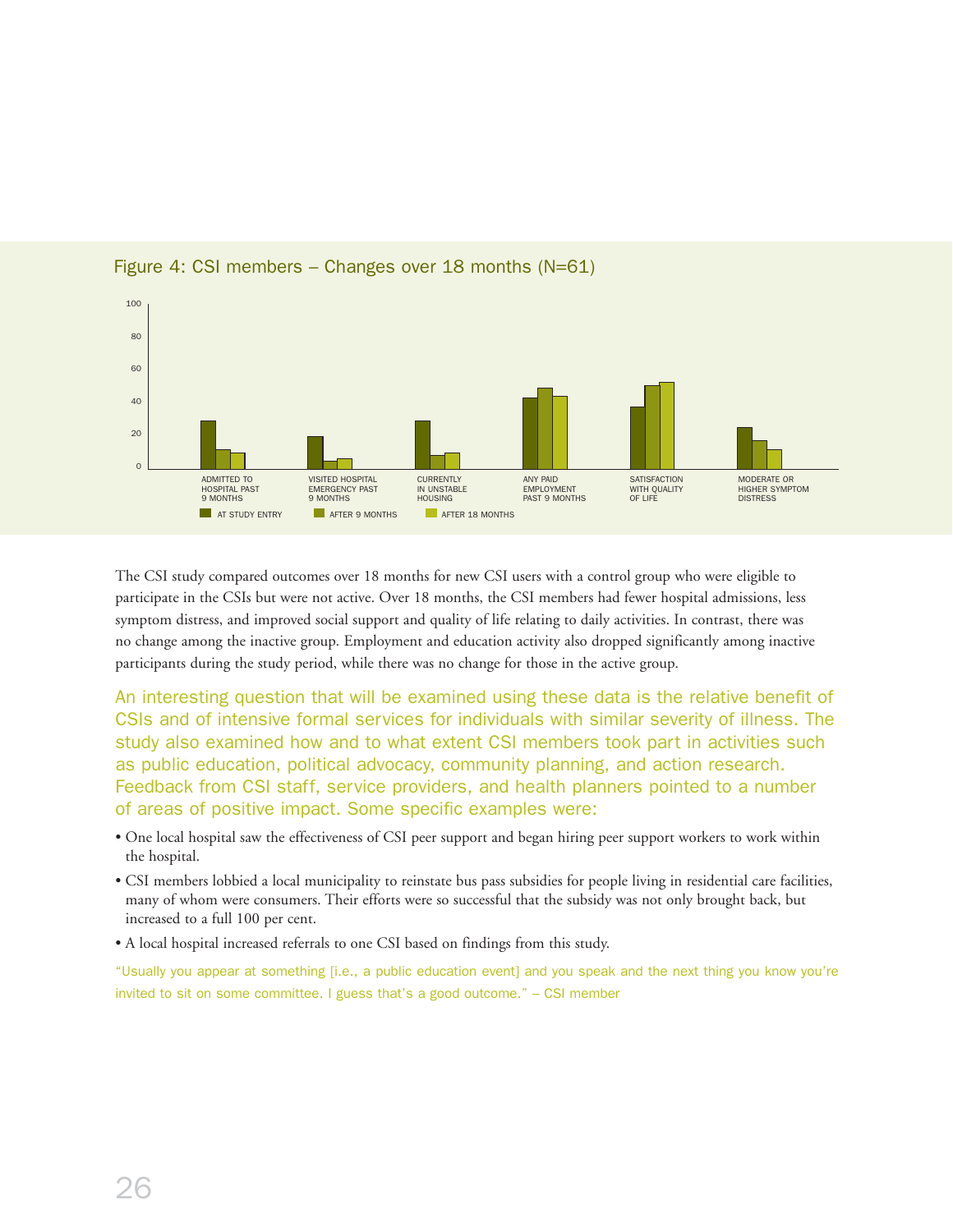# F How family members using community-based self-help programs are doing

"We were just at our wits end… We didn't know what to do. It enables you to take things in stride a lot more." – Family self-help group member

The CMHEI Family study followed 279 family members involved in self-help organizations over 18 months to examine the impact of self-help on coping ability and the perceived burden of caring for an ill relative. Specifically, the researchers examined the relationship between participation, social support, and sense of empowerment (e.g., having a sense of control over events in one's life) and the effect of these elements on coping and burden. Both quantitative and qualitative data were used to assess impact.

Some of the study participants were new to self-help at the start of the study, but most were current members, and about 40 per cent had been members for five years or more. In-depth qualitative interviews with families revealed that the pathway to self-help was often through a crisis experience. The existence of family self-help frequently came to the attention of family members through a crisis episode.

#### "I was so desperate. I couldn't postpone it [joining self-help] any longer." – Family self-help group member

At the start of the study, those who reported more years of membership in self-help and more hours of participation in the preceding three months also reported higher levels of social support and a greater sense of empowerment. Over the 18-month study period, perceived stigma and burden decreased. Empowerment was associated with better coping and reduced burden at nine and 18 months, but the amount of participation and social support were not associated with change in these areas. However, many members indicated that the simple act of belonging and knowing that there was a place to call upon when in need was beneficial. Receiving the organizational newsletter provided a critical link for many to the news and information about what was going on in the family organization.

#### "It brings mental health to the surface… The more people talk about it, the stigma is a lot less. It's a lifeline." – Family self-help group member

During the in-depth interviews, family members linked their involvement with self-help with increased social support, reduced stigma and blame, enhanced capacity for coping, and increased ability to manoeuvre the system through advocacy. They indicated that their participation resulted in increased knowledge about mental illness, which resulted in reframing their relative's illnesses more positively. This may account for the reduction in perceived stigma over time.

#### "In my own little way, I've become a kind of advocate." – Family self-help group member

As in the CSI study, the Family study examined the activities that family self-help groups engaged in on a day-to-day basis. Over a one-year period, hundreds of family members were actively involved in public education, political advocacy, community social activities, and social support, contributing an enormous amount of volunteer time in these areas. Key decision-makers interviewed as part of the study (e.g., from mental health agencies and the Ministry of Health and Long-Term Care) generally valued participation by family self-help members in mental health planning groups, forums, and workshops. Many family self-help members, however, felt that their organizations did not have a major impact at the system level. Some spoke of smaller steps made in terms of connecting with local physicians and psychiatrists in the field, but felt they were not yet being heard at the larger system level.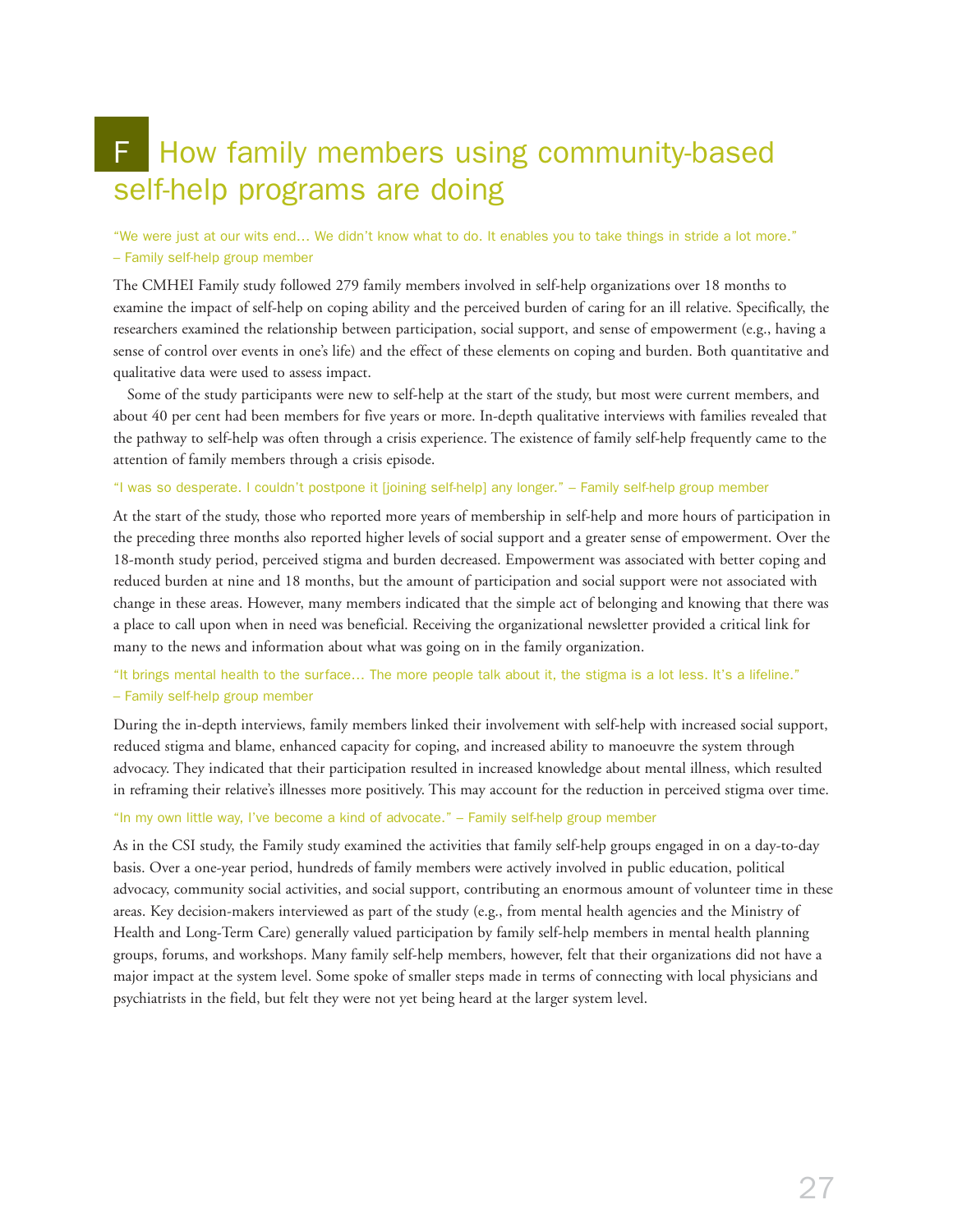

# A METHODS STUDY: EXPLAINING OUTCOMES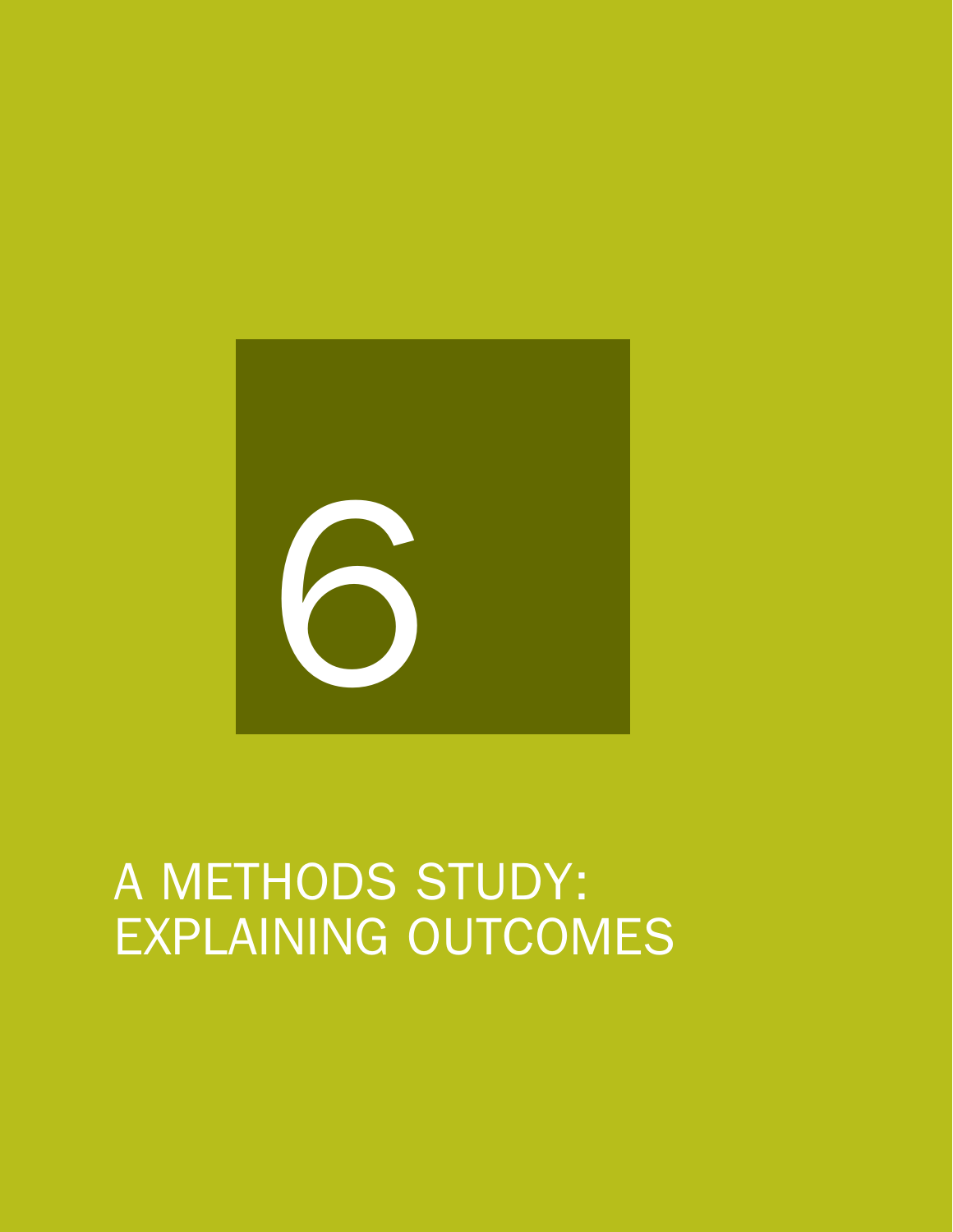The Explaining Outcomes study sought to improve understanding of the aspects of community support programs that are effective for people with serious mental illness. The study's approach was distinct in that it developed a package of instruments for measuring "critical" characteristics of community support programs in contrast to measuring, for example, fidelity to a specific model. The intent was to develop tools that can be used to assess the link between program characteristics and client outcomes. The tools can also be used for program planning, monitoring, and quality improvement; and have the potential to be useful at a regional level for systems monitoring.

Investigators conducted 42 qualitative interviews to draw on the experiences of consumers, family members, and service providers across 17 different Ontario communities. Respondents were asked for their perspectives on the aspects of community support programs that, in their opinion, had been effective (or ineffective) in improving their quality of life and in reducing their need for hospitalization. Consumers, family members, and service providers identified a broad range of services or aspects of service that were important in assisting consumers to live in the community. The perspectives were grouped into the categories of basic needs, meaningful activity, personal and social supports, services (e.g., assessment and counselling), service climate, organizational functioning, and systems issues. Participant comments indicated both the breadth and depth of program services and support they had received and emphasized ways that the services were effective and helpful. Many of the comments spoke to how programs offered individualized support and addressed unique circumstances or community contexts. Systems issues such as low income and lack of affordable and quality housing were recurrent themes that had presented challenges for consumers and service providers.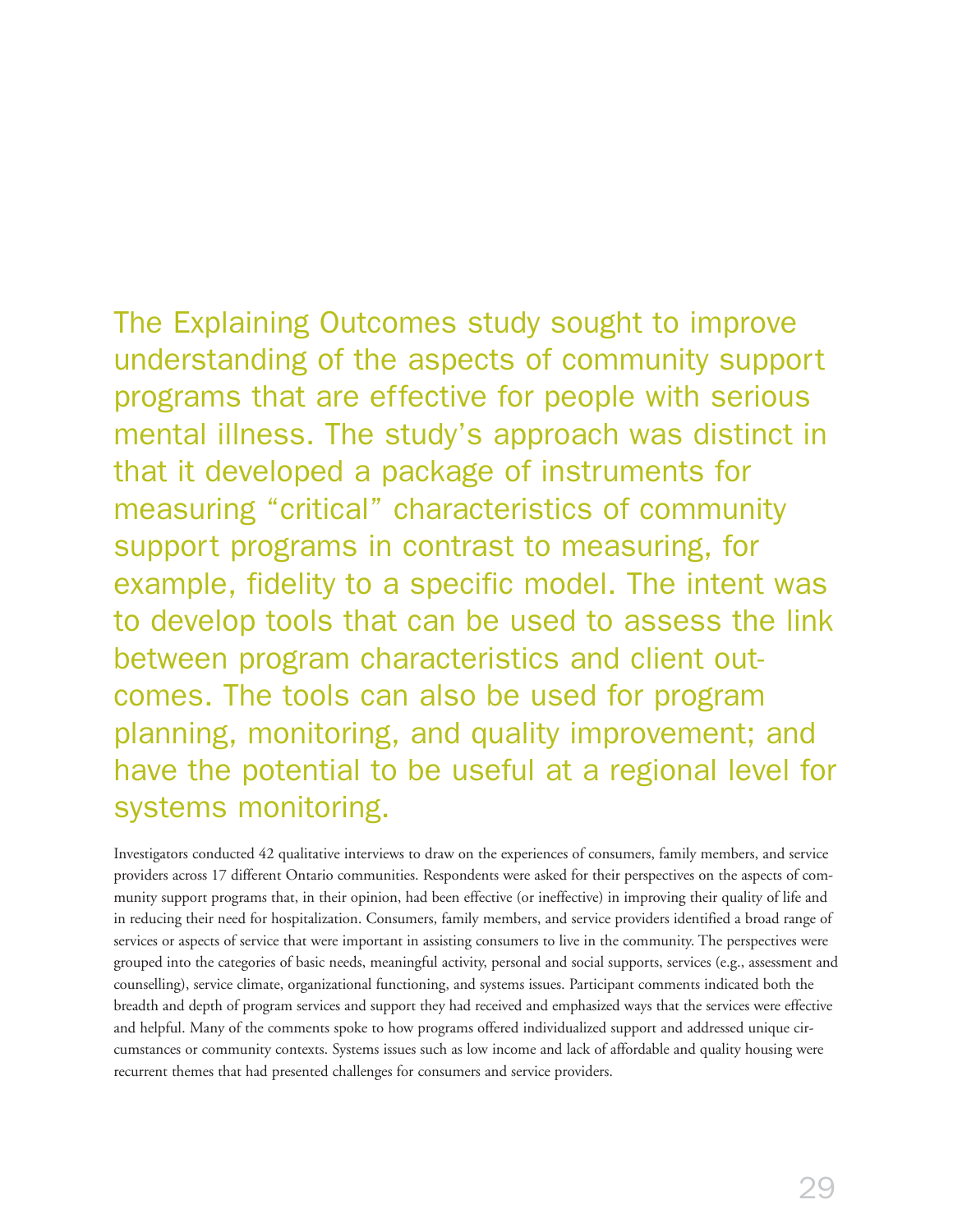The results of the interview process were combined with an extensive literature review and were incorporated into a draft instrument for field testing. Over 200 consumers then completed the draft tools and provided feedback, the majority noting that it had been a positive learning experience despite the time involved. Service providers (120 from 15 programs) also participated in the field-testing and also found the process helpful. For example, they liked how the experience had prompted discussion within their program regarding what they might do differently and how they might address service gaps. Testing of the materials then proceeded to the next reliability testing phase.

In conducting the research project, investigators found considerable variation in the program structures and the services provided, even within the same program models. Furthermore, many programs appear to be using a mixture of models or modified models such as ACT and case management. These findings highlight the difficulty in studying program models without detailed information as to what services are actually being provided. They also identify the need for instruments to be sensitive to the unique features of community support programs, rather than hypothetical characteristics of a program model that may bear little resemblance to their actual implementation in the community.

The investigators are currently developing a revision of the instrument for use by programs for internal qualityimprovement purposes that could complement other evaluative and self-reflective tools such as the Psychosocial Rehabilitation Toolkit. The consumer perspective will be a critical and innovative aspect of these quality-improvement initiatives. Investigators are also in discussion with other researchers about the possibility of future research that would build upon the groundwork laid in this study. Specifically, they are discussing the development of a comprehensive, multilevel outcome study to help to further refine the instrument by identifying ways to reduce the list of characteristics to be assessed, including a link to outcomes measured over time in a large community sample. Such a study might best focus on one or more regional systems of mental health services to capture services received from the full range of programs available, as well as from informal sources of support such as family and friends.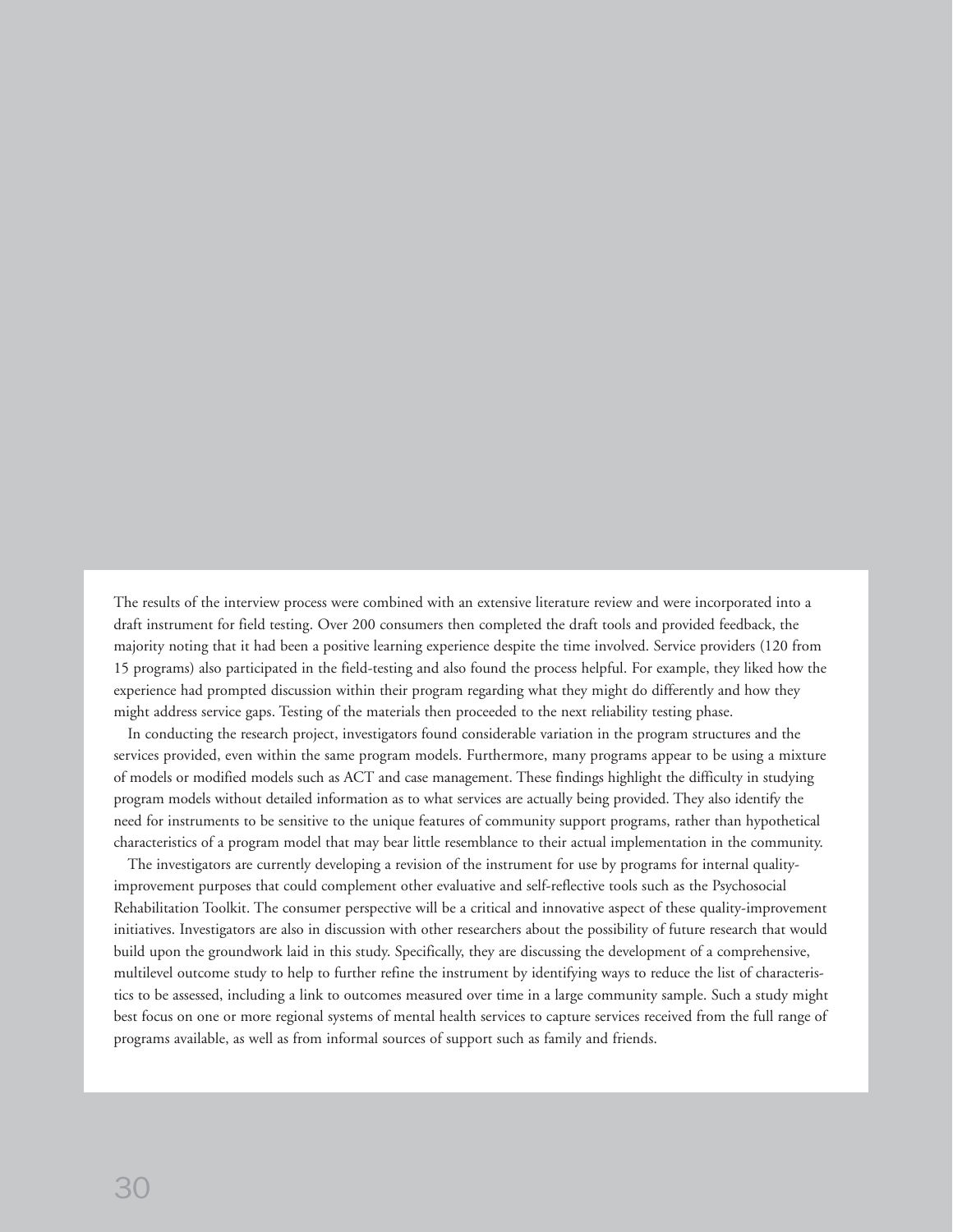

# USING CMHEI RESEARCH TO IMPROVE PRACTICE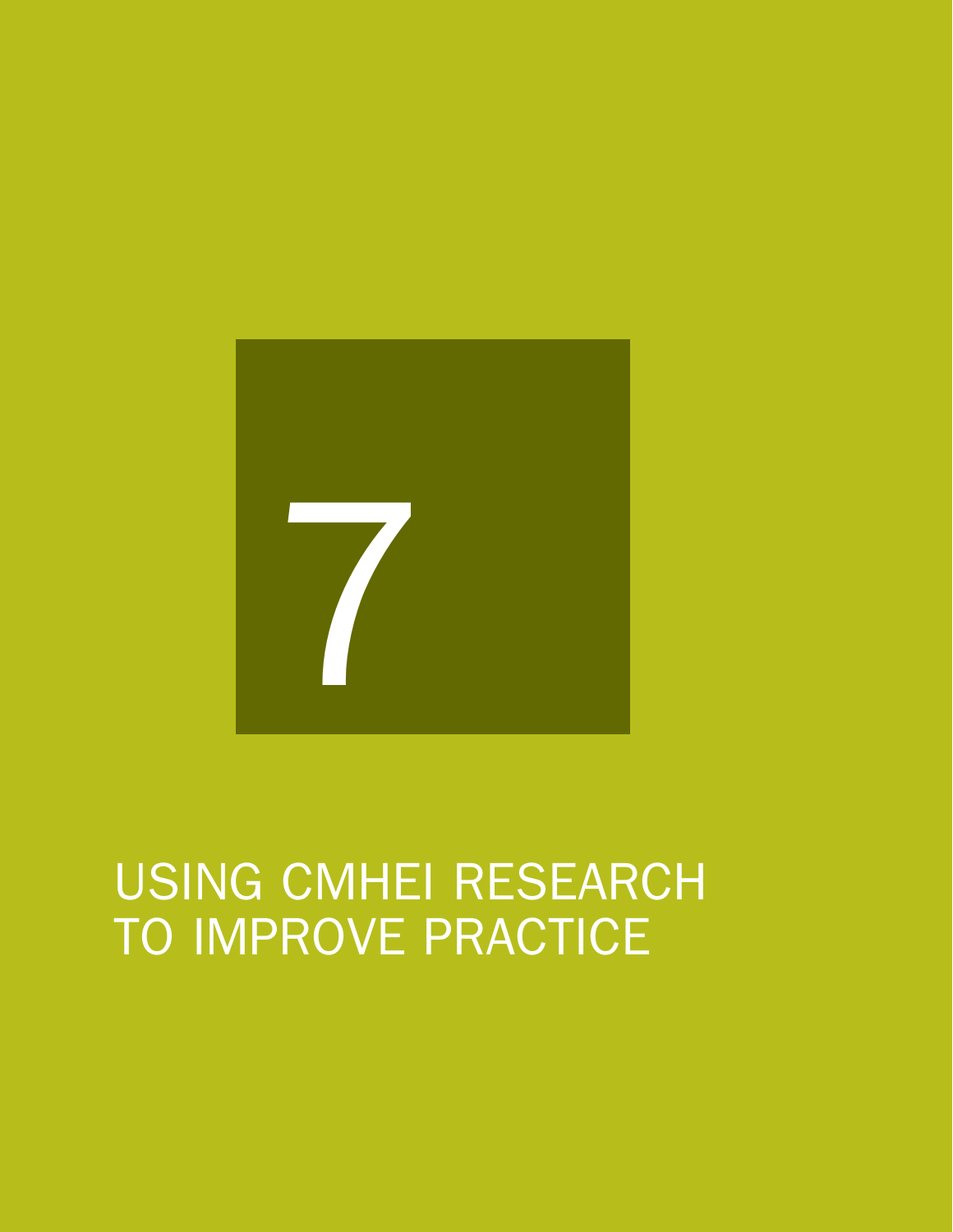# This section describes selected CMHEI findings and their implications for the delivery of community mental health programs in four areas:

- Helping clients to lead meaningful and productive lives;
- Understanding co-occurring mental health and substance-abuse disorders;
- The role of self-help; and
- Understanding investments in community mental health.

Service providers, program managers, decision-makers, and scientists may want to consider these areas for future program, policy, or research development to ensure that community mental health services and supports evolve to meet the needs of people with serious mental illness.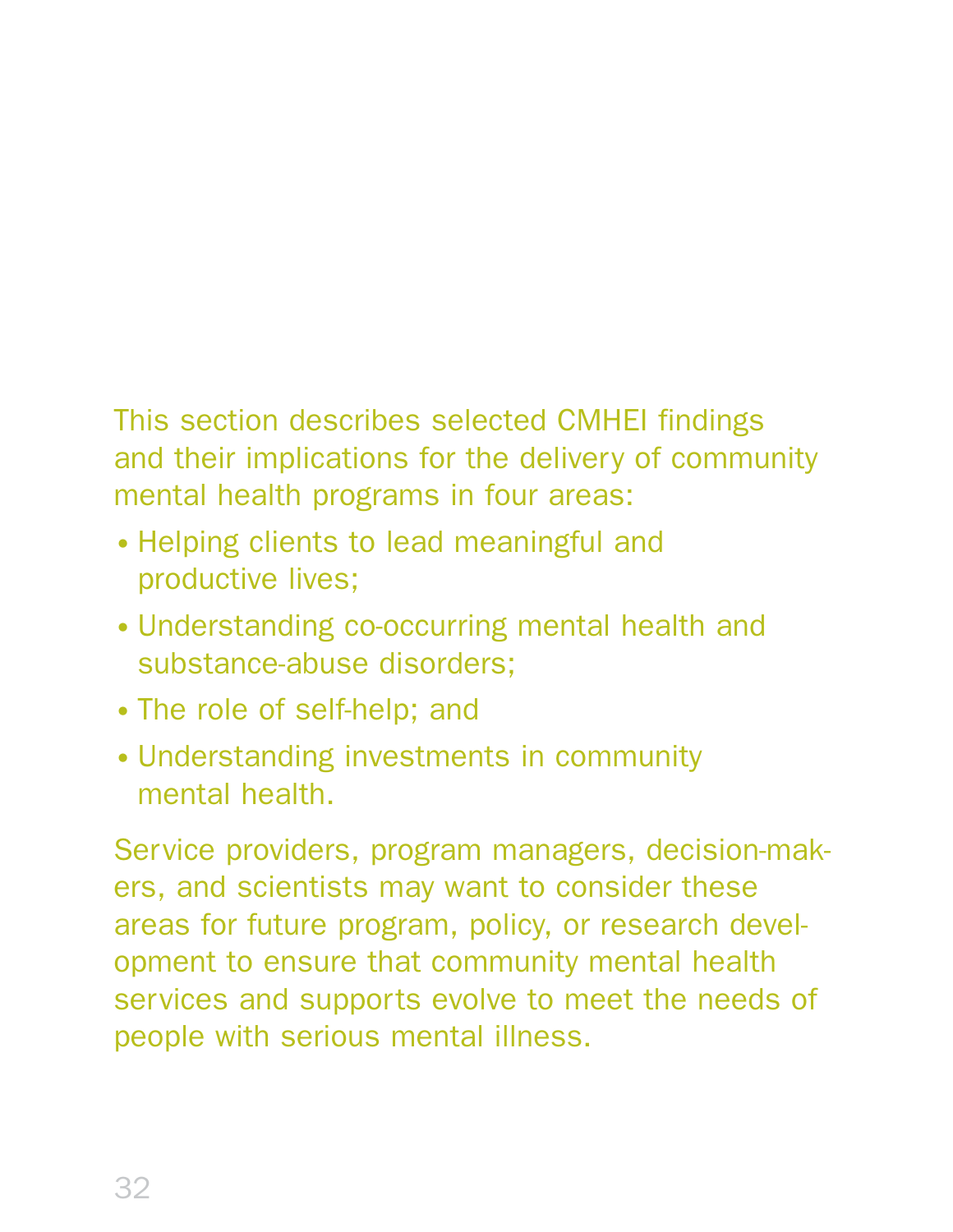## A Helping clients to lead meaningful and productive lives

A major goal of community mental health is to help people with serious mental illness to recover and lead meaningful, productive lives in the community. A series of CMHEI studies on what clients do with their time, work, and productivity provides information about how services and supports currently address this need and how they can better help consumers in this area.

The Explaining Outcomes study used qualitative research methods to explore consumer perspectives on how community support programs do or do not promote "productive activity." Productive activity in this context included volunteer work, parenting, homemaking, and education, as well as gainful employment. Fourteen consumers using ACT, case management, housing support, self-help programs, and clubhouses were interviewed.

The findings indicated that consumers want programs to adopt a specific focus on productivity and make a concerted effort to link them with productive activities such as a paid job, volunteer committee work, and college courses.

"I mean, if these people are disabled and they want to get out in the community and produce, why aren't you doing something about that instead of sitting around, taking them out for coffee? Why don't you do something about it?" – Consumer

At the same time, some consumers wanted help from programs to develop skills to prepare them for productive activity such as courses in typing and computers. Having control over what they chose to do was considered to be very important.

"And she said, 'Well, I'll put you out there when I think you're ready.' And my response is, 'I think I'm ready now.' She said, 'Well, I don't feel that way.'" – Consumer

Also important was having the ongoing support of service providers, peers, and others to pursue and persevere in productive activity.

"I just really felt like they believed in me, like they knew that I could do it, and that was very important because I had a lot of doubts about myself…" – Consumer

Despite the interest these consumers expressed in productive activity, the CMHEI quantitative data paint a different picture about what consumers are receiving from programs and their involvement in productive activity.

A descriptive study examined the daily time use of ACT clients as a measure of their community adjustment and well-being. Study participants (27 clients of two ACT teams in Southeastern Ontario) recorded their actual daily time use in four categories: personal care, productive activity, leisure, and sleep. The findings were then compared with Canadian population norms.

On average, the ACT clients in the study group spent 14.5 hours a day in passive leisure (such as watching television) or sleeping, which is significantly higher than in the general population. Participants were involved in very few hours of productive activity, and only a small percentage of these productive hours involved paid work or unpaid work activities such as volunteering, going to school, or attending day programs. Instead, 70 per cent of these hours were spent on housework.

CMHEI data also assessed participation in paid work for all participants and found that fewer than three out of 10 were working. Data indicated that staff in the ICM and ACT programs spent very little time on employment activities. However, rates of employment were higher when there was a dedicated vocational specialist on staff. For example, the Toronto ACT team included a vocational specialist who established connections with local businesses to provide employment opportunities for clients. This team was most successful in finding work for clients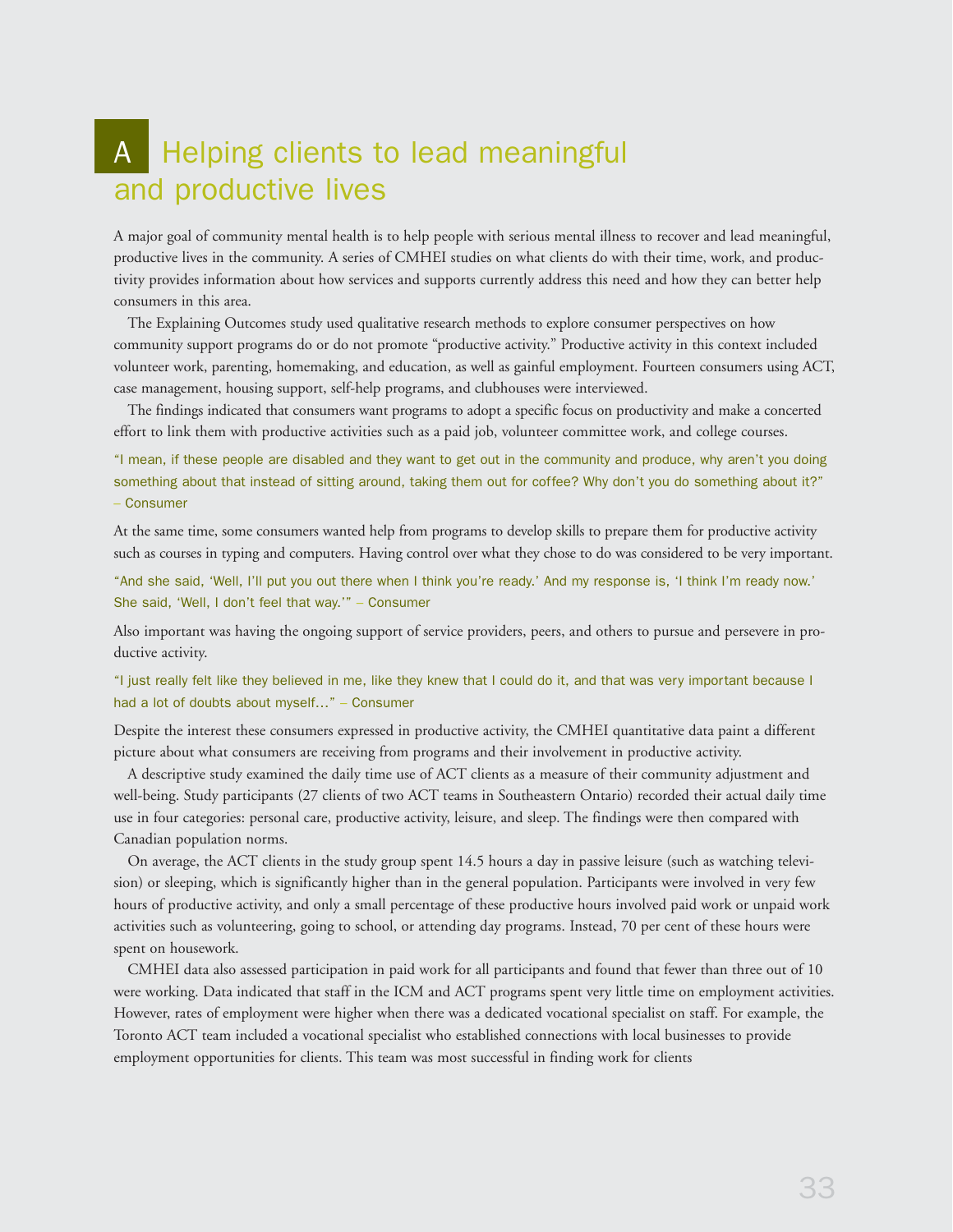# STIGMA AND STIGMA AND CONSUMER EXPECTATIONS

Qualitative data from the CMHEI suggest Qualitative data from the CMHEI suggest that many community mental health clients expect to be rejected by the clients expect to be rejected by the community at large because of the community at large because of the stigma attached to mental illness. stigma attached to mental illness.

A CMHEI sub-study examined the relationships between perceived stigma and community integration in the clients of four ACT teams in the Kingston/Brockville areas. Results indicate that despite living in the community and receiving intensive support, study participants believed other community members would reject them. This perception appears to interfere with the sense of belonging they experience in their communities, particularly among those who receive less social support and have greater psychosocial skill deficits.

These findings suggest that ACT programs should take into account These findings suggest that ACT programs should take into account individual expectations of devaluation and discrimination from the community individual expectations of devaluation and discrimination from the community at large. Failure to address these concerns will likely only perpetuate the at large. Failure to address these concerns will likely only perpetuate the exclusion of ACT clients from full and equal partnership in their communities. exclusion of ACT clients from full and equal partnership in their communities. Researchers also proposed an "assertive community integration" approach Researchers also proposed an "assertive community integration" approach that would engage ACT clients as full community participants. that would engage ACT clients as full community participants.

These findings suggest the need for further discussion about implementing program practices that promote mental health through activity. They also suggest a need for future research to address the relationship between activity participation, mental illness, community adjustment, and models of service delivery. Furthermore, daily time use, rather than work status alone, may be a more useful outcome measure of community adjustment for clients.

Ontario's mental health policy supports this objective in a policy framework, *Making It Work*. While there is a strong evidence base showing the effectiveness of supported employment programs in helping people to obtain and keep paid employment, those running programs in this study found it challenging to devote time to this.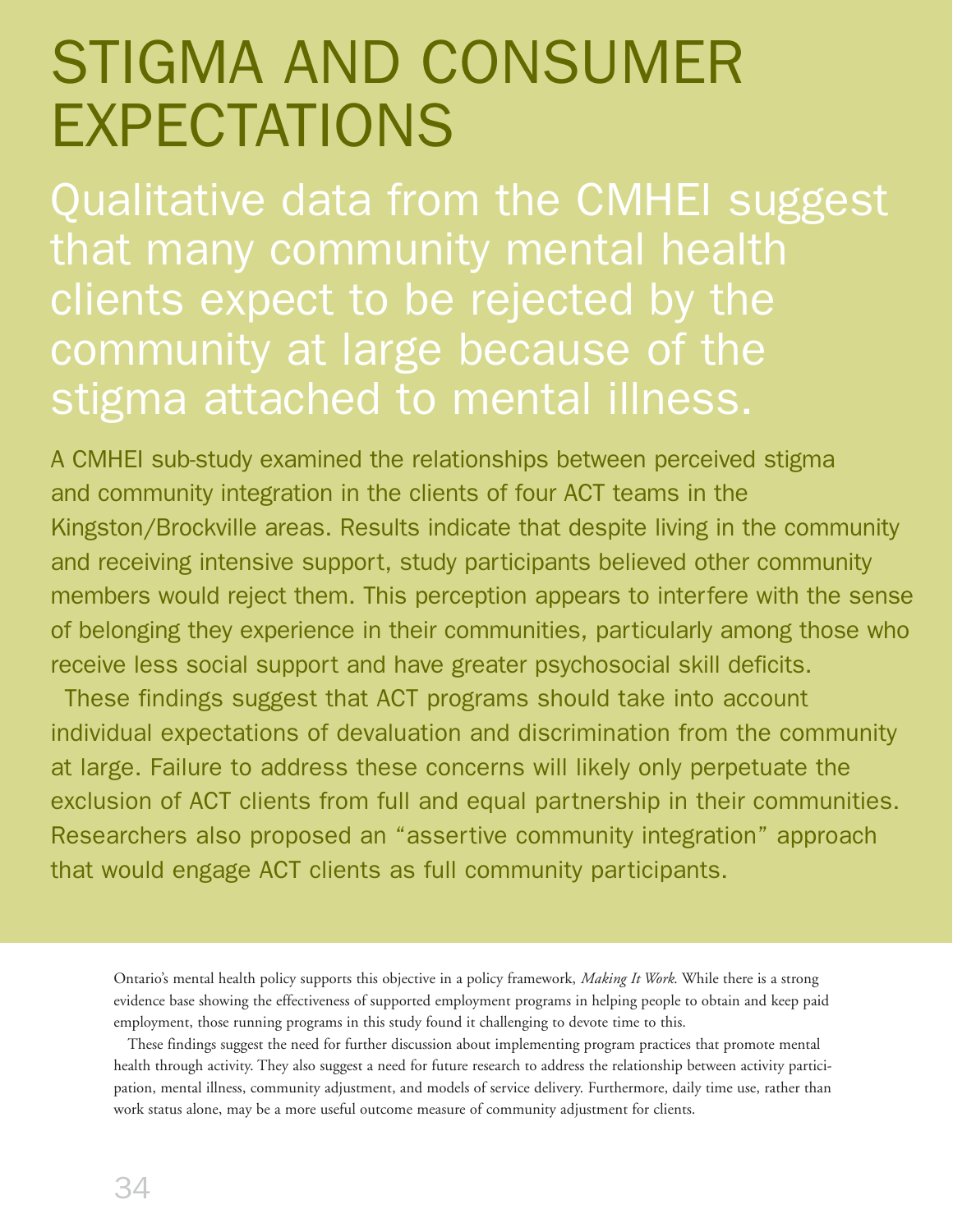## B Understanding clients with co-occurring substance abuse and mental disorders

The CMHEI project offers a unique opportunity to examine the prevalence and impact of co-occurring disorders in people using community mental health services. Previous research suggests that the co-occurrence of mental health and substance abuse problems is a factor in influencing outcomes. People with concurrent disorders are likely to have poorer service utilization rates, higher readmission rates, lower compliance with medication, and poorer community functioning and quality of life. However, identifying this group is a challenge, and program staff often have difficulty rating substance abuse in clients who are new to their services.

To answer several questions concerning this group, a CMHEI sub-study reviewed how substance abuse was assessed in three of the projects in order to identify more effective approaches for recognizing the problem, estimate the rate of substance abuse, and examine outcomes.

Most programs used the referral diagnosis or conducted a brief admission assessment to establish the presence of a substance abuse problem. The study researchers used additional information sources – including client self-report measures, clinician rating scales, and case conferences – to identify those with co-occurring substance abuse disorder. Analysis compared changes in problem recognition when more time was spent and more data sources were used. As indicated in figure 5, in two study sites the rate of co-occurring problems was significantly higher when using a combination of information sources. The rates rise significantly – from 7 per cent to 49 per cent in the Toronto programs and from 19 per cent to 61 per cent in the Ottawa programs. In Kingston the rate unexpectedly declined from 19 per cent to 13 per cent. Given that the Kingston study participants were ongoing program users, it is possible that the chart diagnosis had not been updated recently to reflect client change. The generally lower rate in Kingston may reflect differences in community context (e.g., a more rural area of the province) and client group served by the ACT teams.



#### Figure 5: Prevalence of substance abuse/dependence

The sub-study also compared profiles of consumers with and without substance abuse at baseline. The substance abuse group was found to be more socially disadvantaged and demonstrated poorer functioning in the community; e.g., more involvement in the criminal justice system (arrested, jailed, or on probation or parole) and poorer community adjustment and quality of life. Importantly, the two groups did not differ with respect to social support, self-esteem, and years of education.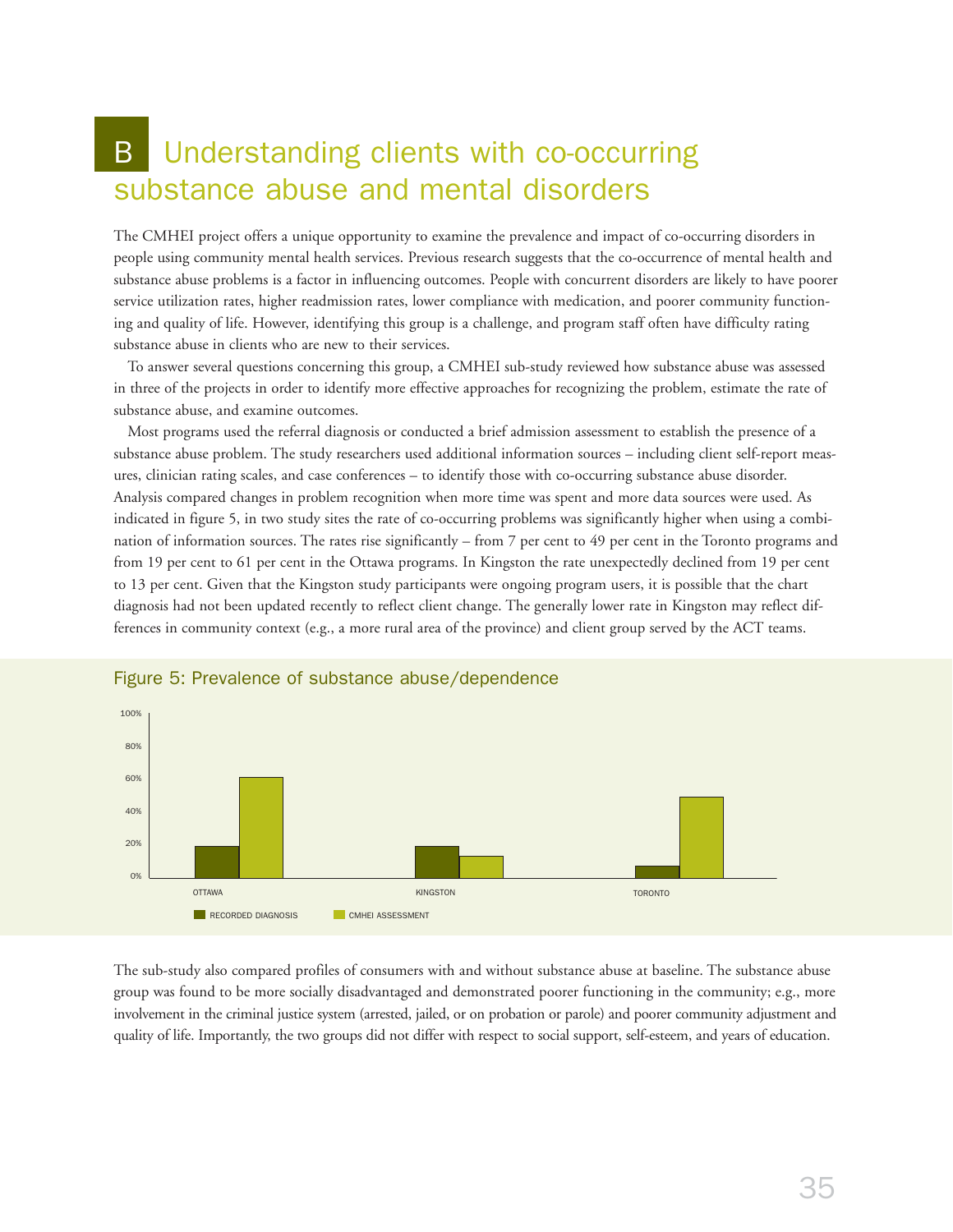Over time, the substance abuse group improved on primary outcome variables (e.g., hospital and emergency service use, quality of life, and community functioning) (see figures 6 and 7); but at the conclusion of the study, outcomes for the substance abuse group were still below the baseline level for the non–substance abuse group. Thus, there was still considerable room for improvement.



These preliminary findings are helpful in considering how community mental health services and supports should address the needs of this group, while also raising important questions for further research. While the prevalence of substance abuse/dependence was very high among consumers in two of the three programs, it was also variable, as seen by the differences between Kingston and the other two sites. This shows the importance of systematic screening and assessment for substance abuse within specific programs of interest. This is consistent with recent recommendations by Health Canada for universal screening for substance abuse/dependence in mental health services. The findings also suggest that resources should be dedicated to substance abuse interventions in community mental health services on the basis of demonstrated need, and it may not be a one-size-fits-all approach.

Results also show that substance abuse/dependence does change over time, with people moving both in and out of "problem categories" with variation across study sites. This suggests that the impact of substance abuse may well be both population- and site-specific. Use of brief outcome-monitoring measures would allow programs to track these changes more effectively.

The comparatively poor community functioning of clients with substance abuse/dependence at baseline and throughout the course of the study suggests that mental health service providers need to be attentive to these problems and their potential impact on individual clients. However, areas of relative strength to draw upon in planning treatment and support would be social support networks, self-esteem, and perhaps education and overall employability. A strengths-based approach building on these areas would be an important topic for future research.

At a system level, the comparatively poorer status of people with substance abuse/dependence and the extent to which this is reflected in the use of high-cost health services such as emergency care and psychiatric hospital beds suggest that decision-makers should ensure that both mental health and addictions services have the capacity to fully address the needs of these clients with co-occurring problems.

Future research with CMHEI data will cost out differential rates of service use that could be attributable to substance abuse/dependence. It will also provide more economic evaluation data to support government's investment in this sub-population.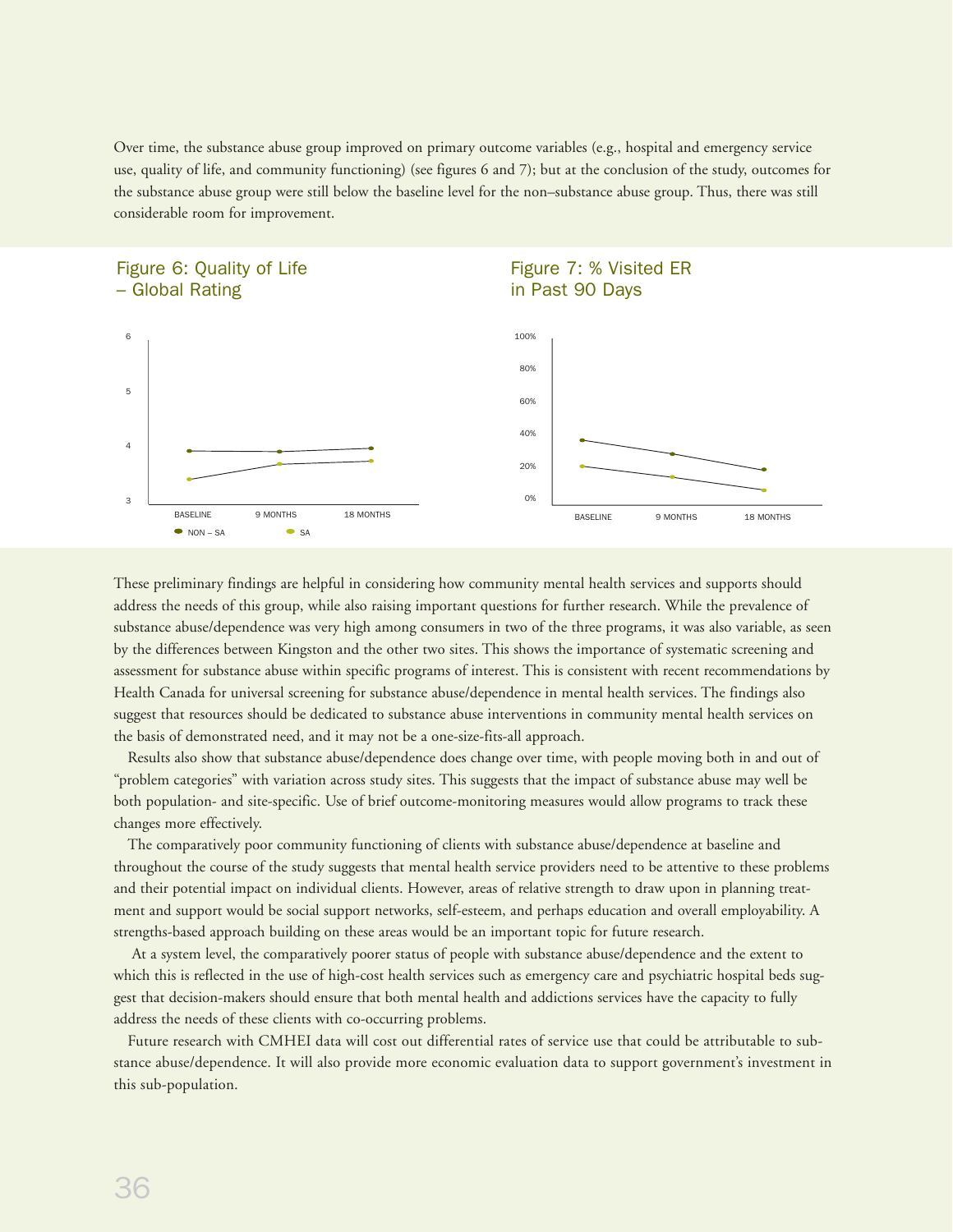### C The role of self-help

*A Canadian Review of Best Practices in Mental Health* (Health Canada, 1997) identified self-help and peer support as significant components of the continuum of care but noted the lack of an evidence base to clarify the nature of these programs and their impact on users. In this context, the CMHEI studies of peer support make an important contribution to the knowledge base. These studies demonstrate that rigorous research about these programs is possible. The participatory action research approach that both the Family and CSI studies used is consistent with the values of these programs and proved to be very successful. Participants developed skills that can support continued research and also appreciated the value of producing tangible evidence about the benefits of their programs to heighten their credibility.

The CMHEI findings indicate that self-help programs can benefit participants in many areas. Furthermore, at the community level, positive changes were demonstrated in service provider perceptions about mental illness and in specific practices, policies, and funding. One noted benefit was increased referrals from hospitals to CSIs. This result is hopeful, as it illustrates the positive change resulting from the CSIs. The CMHEI sub-study that compared members of CSIs and ACT clients found that use of self-help by ACT clients is very low. Similarly, the rate of formal service use by CSI members is low to moderate. For example, 30 per cent of CSI members were living in unstable housing at study entry, yet only 4 per cent used housing programs during the next nine months. Consumers in each program type might benefit from the other, suggesting a need for more effort to make users aware of both types of supports.

Self-help organizations operate on very modest budgets and rely mainly on the contributions of volunteers. A CMHEI sub-study examined CSI and family support programs in an attempt to quantify the value of their volunteer activities. It found that CSI and family member volunteers made a significant volunteer contribution, both at the individual and systems levels, with more than 14,000 hours of activity contributed through these programs over a ninemonth period. While individuals both give and receive help, over time the balance shifts, with longer-term members spending more time providing than receiving support.

Both projects, however, noted that the contribution of self-help is not appropriately recognized and it remains underfunded despite its importance in a balanced system of care. One of the basic notions of a recovery-oriented system is that people need supports and resources, not just professional mental health services. Yet a recent report from the Ontario Ministry of Health and Long-Term Care estimated that CSIs receive about 3 per cent of community mental health expenditures and less than 0.2 per cent of the total mental health budget. In part due to low levels of funding, consumer and family support are not consistently available in jurisdictions throughout the province. Moreover, existing programs receive limited funds to organize activities and maintain and renew their organizations.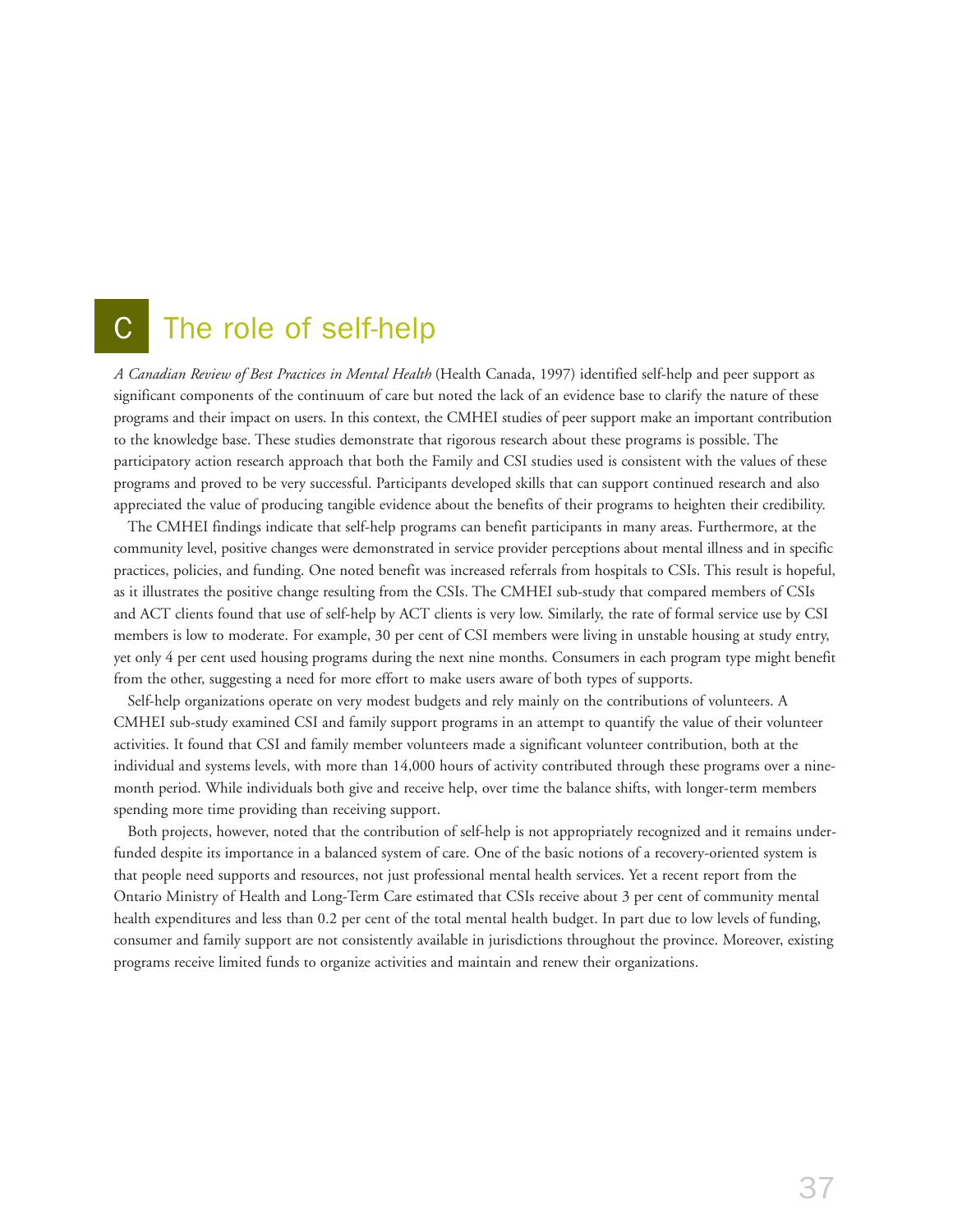## D Understanding investments in community mental health

At the very heart of the CMHEI is the recognition that the mental health system cannot adequately meet the needs of the population with one type of program alone, but requires a mix of different types of services. One of the initiative's goals was to understand how, within the context of a constrained budget, resources are used to support individuals with serious mental illness living in the community. Several analysis were conducted using CMHEI data to address this question.

Up until now, we have not been able to answer the basic question of the total costs incurred by clients in the community. Data from clients enrolled in Toronto's ICM and ACT programs were used to examine the costs incurred by these clients in community. An estimated average cost of \$25,849 was incurred during the first nine months in the study. Figure 8 shows how these costs are distributed. The study programs represent a relatively small proportion of total incurred costs. A larger piece of the pie can be attributed to housing. Hospital costs remain substantial, reinforcing the need to continue seeking ways to help individuals maintain their tenure in the community.

One of the most precious resources that community mental health programs and supports have is time. This raises the question of "How are the time costs of the two programs distributed?" Clinical databases were examined to understand how ACT and ICM staff spend time with clients. As figure 9 indicates, the largest proportion of the ACT staff time was focused on one-on-one activities such as symptom management, including medication management, and in activities related to living arrangements. The higher proportion of time spent in symptom management reflects the presence of psychiatrists on the team. In addition, ACT teams spend about an hour each day in team meetings.

In contrast, a smaller proportion of ICM staff time was spent on direct medical care. Consistent with findings reported earlier from other CMHEI analysis, neither of the programs spent a significant proportion of time in activities related to vocation/education, substance use, or physical health. ICM was able to address the physical health needs through partnerships with other community agencies. Programs need to explore how to increase the support provided to clients to address vocational/educational needs.

Using time as a common currency, it is also possible to examine the contributions of family self-help initiatives. The majority of family members participate in support and educational activities (see figure 10). What is the return on investment for these supports? One way to answer this question is to look at what it would take if community program staff were required to perform these activities. This assumes that, in the absence of volunteerism, communities and individuals would rely on community programs for these functions. Based on these assumptions, the Ministry's investment of about \$300,000 in these self-help groups is increased up to five-fold by families' volunteer investment of their time over a year.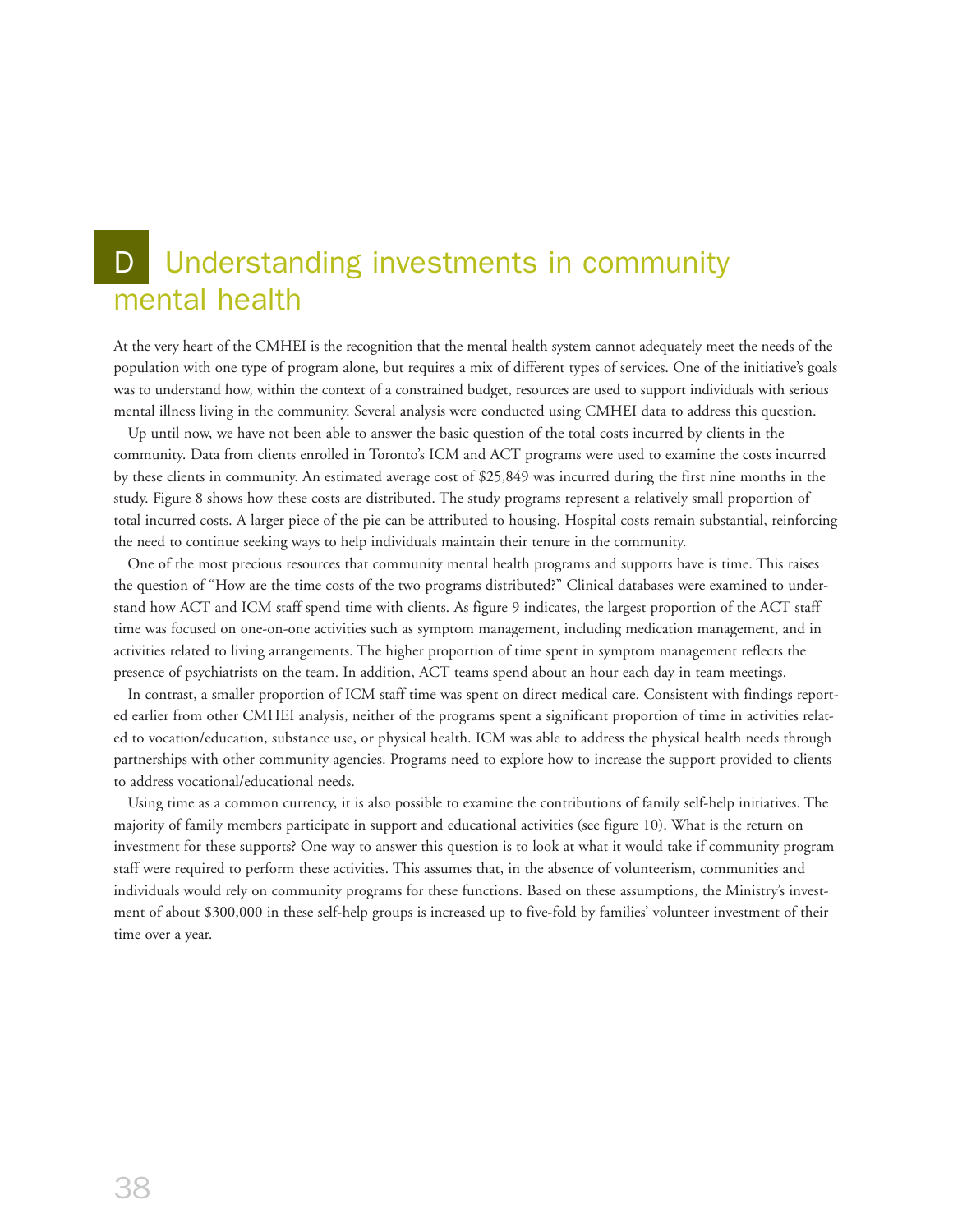#### Figure 8: Distribution of average monthly costs incurred for clients enrolled in Toronto ICM and ACT for the first nine months



Figure 9: Distribution of time spent in direct client activities by program type

#### Toronto ACT





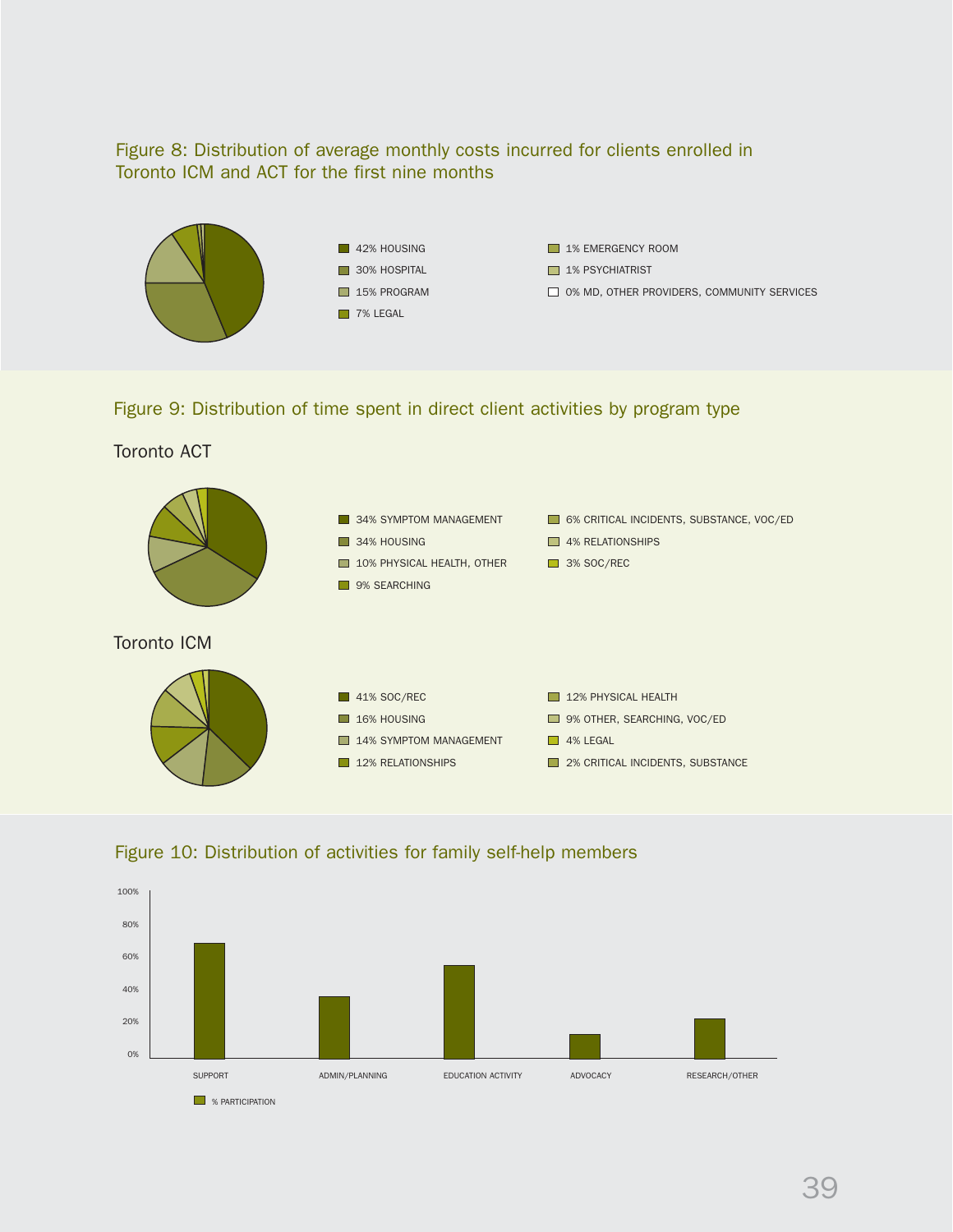

# TOOLS AND METHODS FOR MONITORING AND QUALITY IMPROVEMENT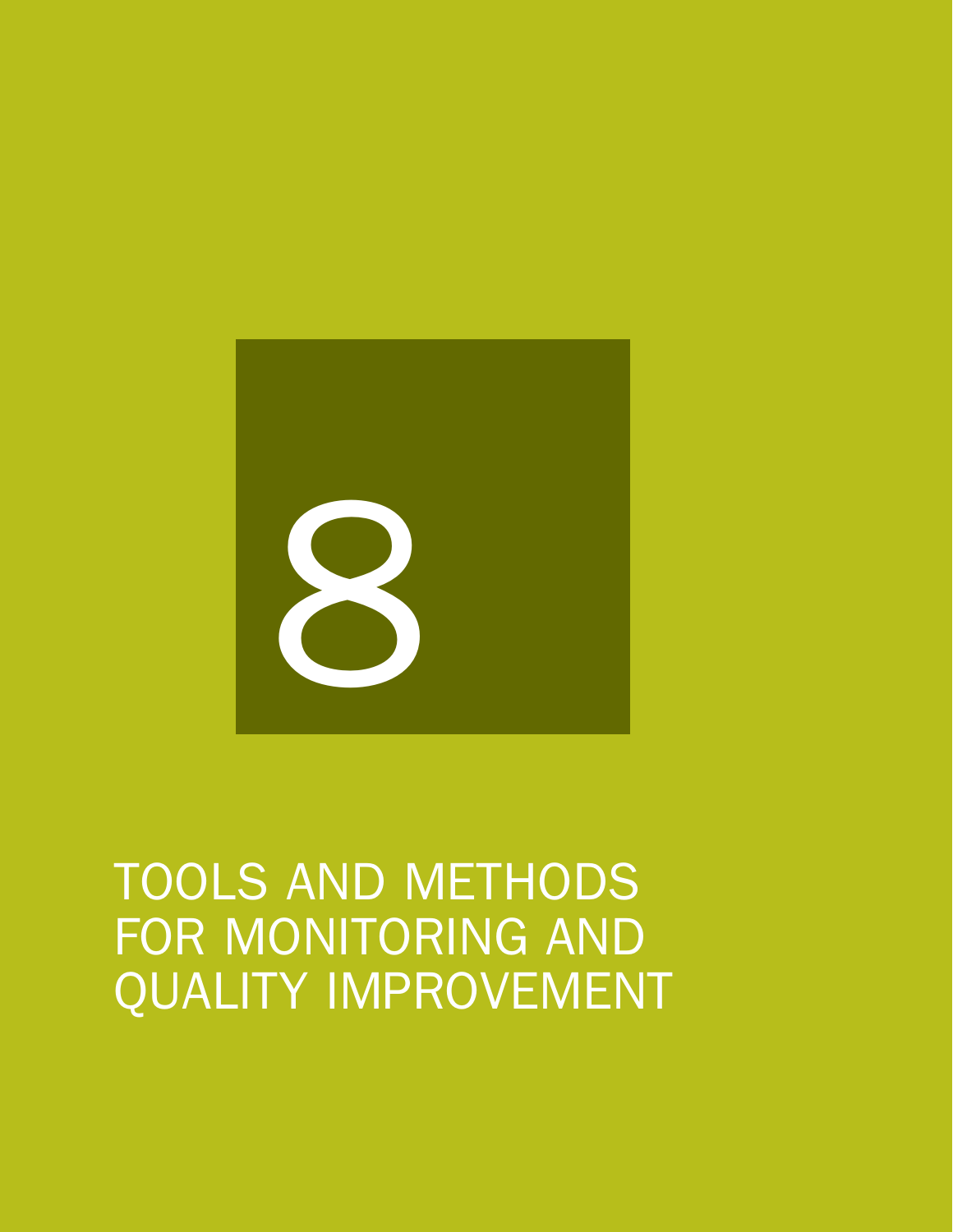CMHEI methodologies emphasized collaboration with program staff, consumers, and family members. PAR, an approach that provided opportunities for meaningful participation from consumers and family members, was particularly valued. Several researchers have written about this approach, including the experience and benefits of consumers and family members working as research assistants.

The CMHEI studies afforded an opportunity to test a variety of outcomes tools. Many were found to have potential for use in routine program monitoring. Also developed were tools for tracking how staff and clients spend their time in the programs. A computer program to help CSI programs keep an inventory of activities was particularly welcomed, as CSIs typically have no way of mapping this information. Now they can continue to use this tool and the information gleaned from it for their own advantage.

The CMHEI also demonstrated that program operators can learn to incorporate data collection into their practice and that they find these data useful for program monitoring and improvement. As a result, programs in other communities throughout the province have adopted some of the tools used in the CMHEI for routine outcome monitoring. These emerging practices are likely to increase the accountability of programs in the community mental health sector.

#### Specific contributions include:

- Testing a suite of tools to consider for outcomes monitoring, including assistance re their use (training, assessment frequency, sensitivity to change);
- Producing data that can provide benchmarks for understanding the level of disability in clients of other programs;
- Introducing research into consumer organizations using participatory action research; and
- Developing tools for program management (e.g., a CSI consumer participation log, an ACT staff activity log, program fidelity tools).

#### CMHEI researchers are preparing a series of articles for a special issue of the *Canadian Journal of Program Evaluation*, which is scheduled to be published in early 2005. The issue will outline some of these tools and methods in more detail. Examples of article topics include:

- The role of family members as research assistants;
- Creating affirmative employment opportunities for consumers of mental health services in evaluation research;
- Critical considerations for conducting research with marginalized populations; and
- A standardized measure for assessing delivery of case management.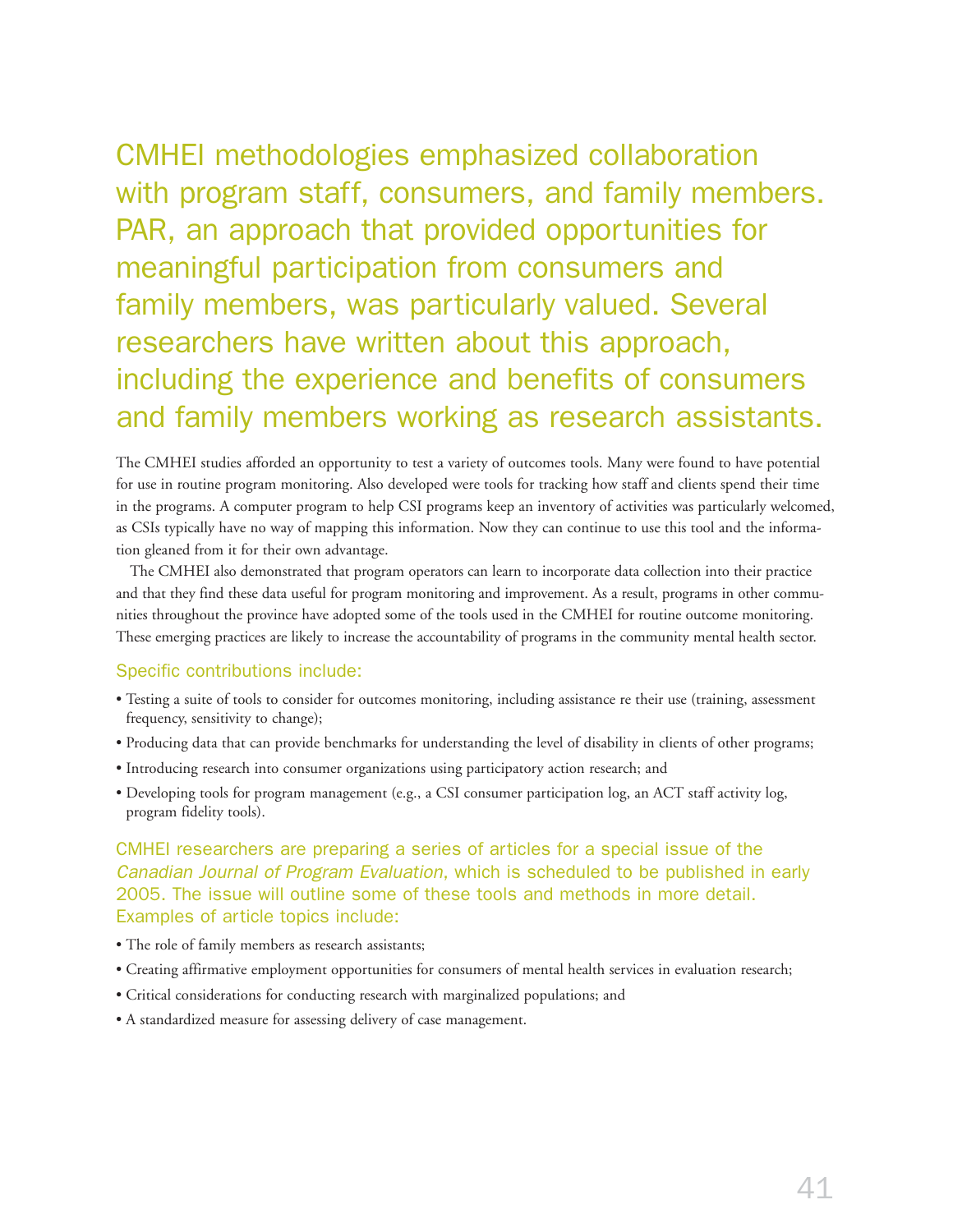

# **CONCLUSION**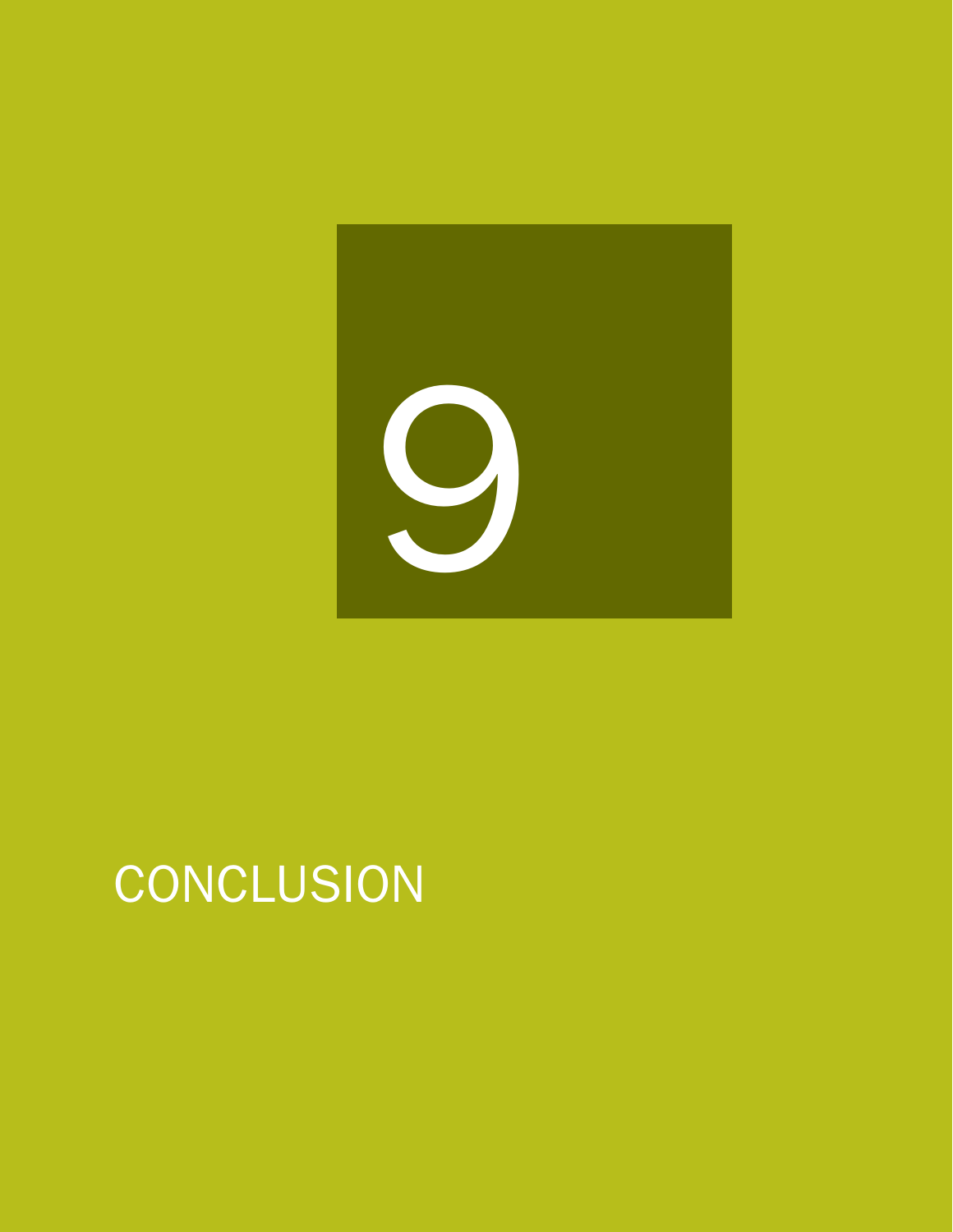## The CMHEI study was designed to assess the effectiveness of community-based mental health programs and to provide findings that can support decisions about future service delivery.

Findings from the CMHEI projects clearly show that community mental health is making a difference in the lives of people with serious mental illness, their families, and caregivers. Data indicate that community-based services and supports can help reduce symptoms and increase the ability of people with serious mental illness to live in the community, rather than in hospitals and institutions. Many clients are showing improvement in their daily lives, community functioning, symptoms, and abuse of substances. They also are experiencing fewer crisis episodes and days in hospital.

The CMHEI has significantly increased the system's capacity to conduct relevant community mental health research and to scientifically assess and measure the effectiveness of community mental health services and supports; the project created a network of experienced scientists, researchers, and community partners who will contribute their knowledge and experience to future community mental health research in Ontario; and it has served as a training ground for the development of future researchers in community mental health.

The CMHEI project has benefited from the positive effect of participatory approaches on program staff. The research studies involved community mental health program workers, as well as consumers and families, many of whom had not participated in research studies before. Consumers and family members have made valuable contributions by defining research questions, providing their unique perspectives, conducting interviews, and assisting in the interpretation of findings.

The CMHEI is helping to establish a new set of research tools and partnerships that will build the capacity to assess community mental health services and supports on a scientific basis. A number of unique methods and tools developed specifically for CMHEI studies are contributing to quality improvement, monitoring, and future research. For example, the template of program characteristics resulting from the project raises questions for service and program managers about what services they are providing in relation to consumer needs.

The CMHEI project demonstrates that programs can incorporate data collection into their practice and that program staff are interested in using data for program management and improvement. These experiences can contribute to program and provincial efforts to implement monitoring for improvement and accountability.

The CMHEI has communicated new knowledge to service providers, consumers, and their families; regional and provincial decision-makers; and policy developers to promote actions that improve the effectiveness of Ontario's community mental health system.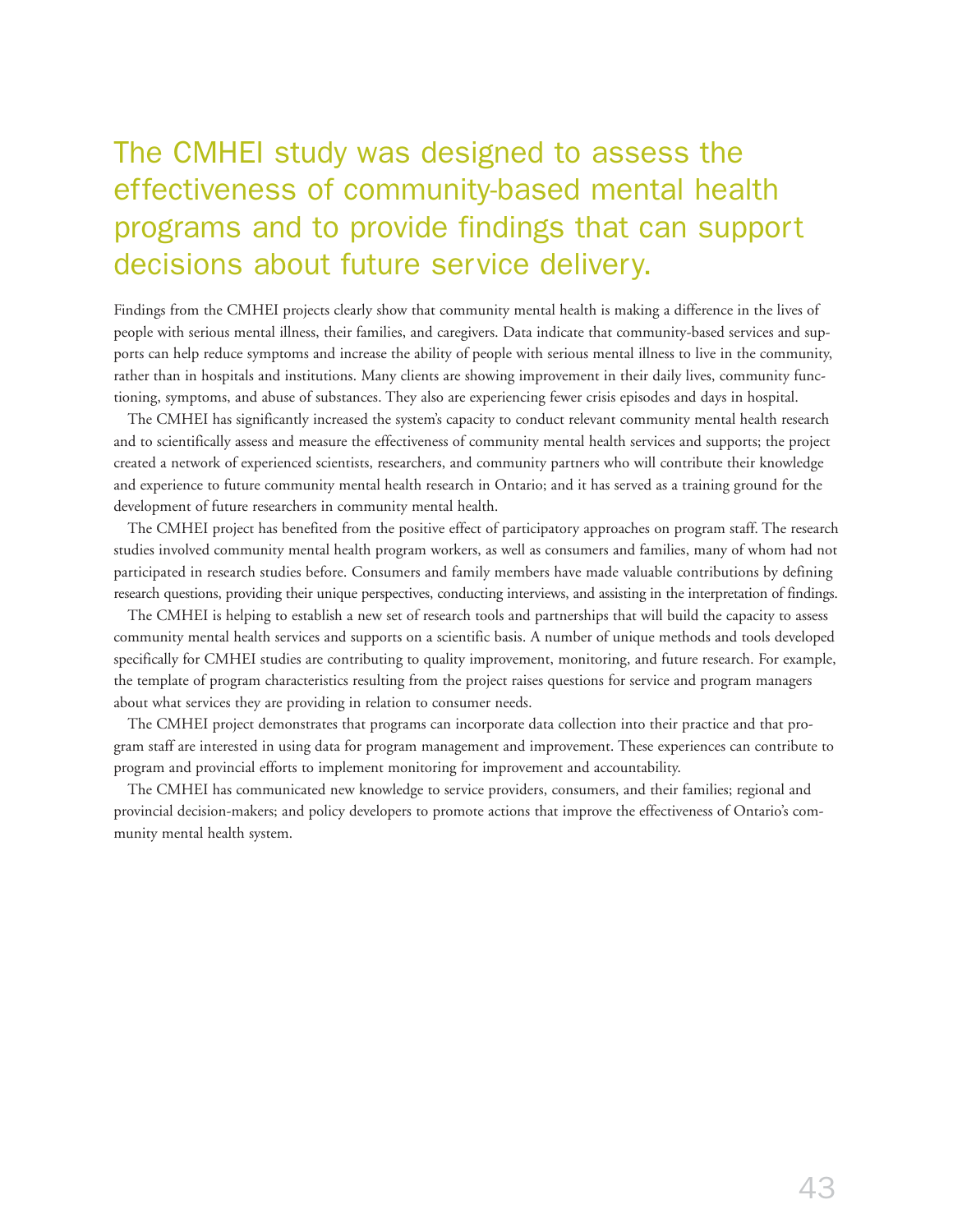# APPENDIX 1

#### Table 3: CMHEI research studies

L,

| <b>CMHEI RESEARCH STUDY</b>                                                                                                                                                                                                                                                                                                                                                                                                                                         | PRINCIPAL INVESTIGATORS AND OTHERS                                                                                                                                                                                                                   | <b>PARTNER ORGANIZATION</b>                                                                                                                                            |
|---------------------------------------------------------------------------------------------------------------------------------------------------------------------------------------------------------------------------------------------------------------------------------------------------------------------------------------------------------------------------------------------------------------------------------------------------------------------|------------------------------------------------------------------------------------------------------------------------------------------------------------------------------------------------------------------------------------------------------|------------------------------------------------------------------------------------------------------------------------------------------------------------------------|
| An Evaluation of ICM for Persons With Serious Mental Illness Who<br>Are Homeless<br>This study evaluated ICM services being provided by the<br>Ottawa branch of the Canadian Mental Health Association to<br>persons with serious mental illness living in the community who<br>are homeless or at risk of being homeless, relative to the stan-<br>dard care in the community.                                                                                     | Dr. Tim Aubry, School of Psychology, Centre for<br>Research on Community Services, University of<br>Ottawa, Ottawa<br>PROJECT COORDINATOR<br>Heather Smith Fowler, MA, Centre for Research<br>on Community Services, University of Ottawa,<br>Ottawa | Canadian Mental Health<br>Association, Ottawa Branch                                                                                                                   |
| Variations on ACT: A Study of Approaches and Client Outcomes<br>of Four Teams in Southeastern Ontario<br>This study examined four community mental health programs<br>in the Kingston and Brockville area that had adapted critical<br>features of the ACT model for local needs. The purpose of the<br>study was to determine whether the ACT model could be modi-<br>fied and still be effective.                                                                 | Dr. Terry Krupa, School of Rehabilitation<br>Therapy, Queen's University, Kingston<br>Dr. Shirley Eastabrook, School of Nursing,<br>Queen's University, Kingston<br>PROJECT COORDINATOR<br>Salinda Horgan, MA, Queen's University,<br>Kingston       | Assertive Community Care<br>Team<br><b>Assertive Community</b><br>Rehabilitation Program<br>Community Integration<br>Program<br>Psychosocial Rehabilitation<br>Program |
| A Randomized Controlled Trial of ACT in a Canadian Inner<br>City Setting<br>This study evaluated two case management models in downtown<br>Toronto. An ACT program and an ICM program partnered with<br>home care were assessed to determine if they could meet the<br>needs of people with serious mental illness living in a Canadian<br>inner city. The study also compared program costs and evaluated<br>how program participation affected clients and staff. | Dr. Donald Wasylenki, Psychiatrist-in-Chief,<br>St. Michael's Hospital, Toronto<br>PROJECT COORDINATOR<br>Margaret Gehrs, MSc, St. Michael's Hospital,<br>Toronto                                                                                    | <b>CONTACT</b> Mental Health<br>Outreach Service, Toronto<br>Community Connections,<br>Toronto                                                                         |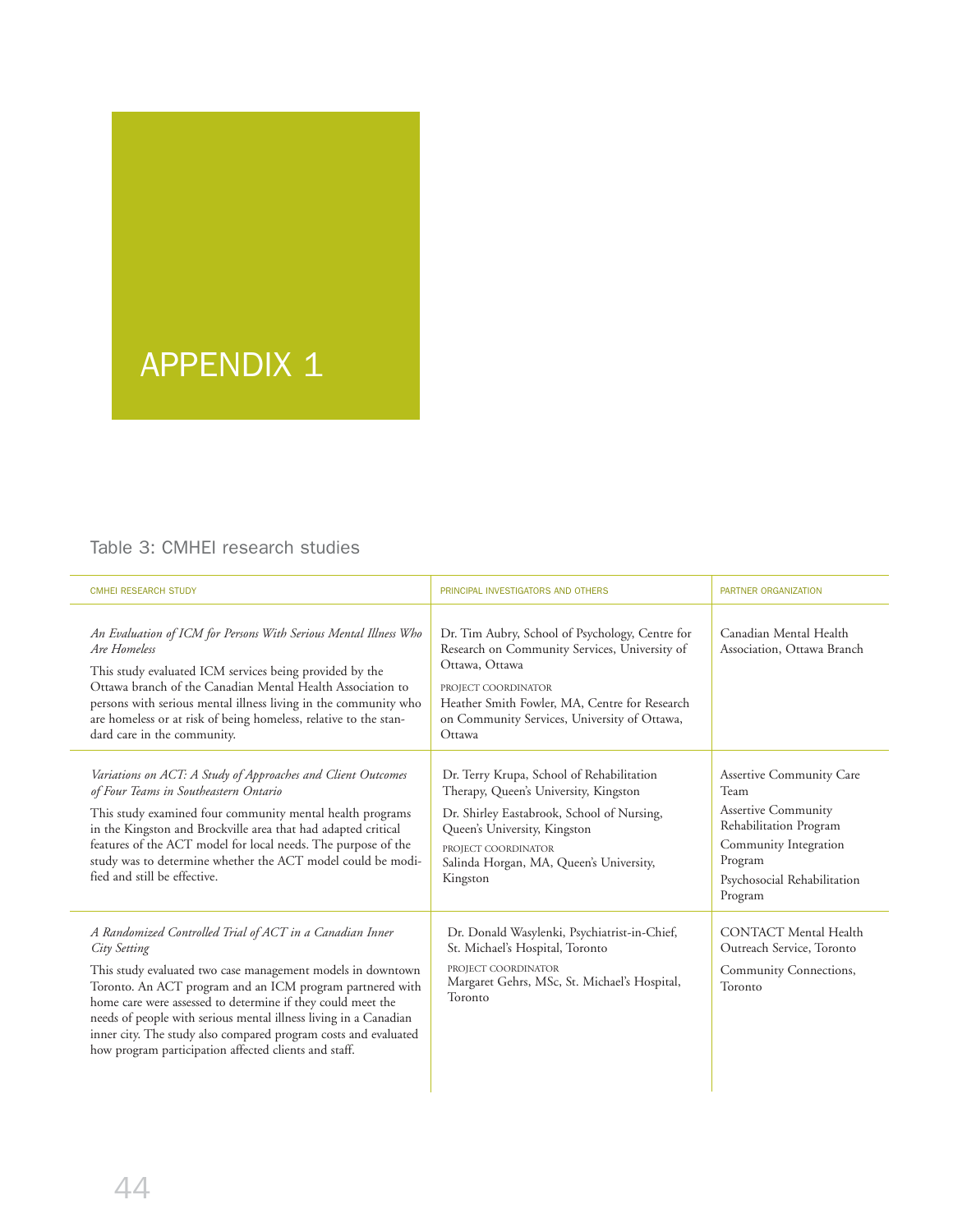| <b>CMHEI RESEARCH STUDY</b>                                                                                                                                                                                                                                                                                                                                                                                                                                                                                                                                                | PRINCIPAL INVESTIGATORS AND OTHERS                                                                                                                                                                                                                                                                           | PARTNER ORGANIZATION                                                                                                                                                                             |
|----------------------------------------------------------------------------------------------------------------------------------------------------------------------------------------------------------------------------------------------------------------------------------------------------------------------------------------------------------------------------------------------------------------------------------------------------------------------------------------------------------------------------------------------------------------------------|--------------------------------------------------------------------------------------------------------------------------------------------------------------------------------------------------------------------------------------------------------------------------------------------------------------|--------------------------------------------------------------------------------------------------------------------------------------------------------------------------------------------------|
| A Longitudinal Study of the CSIs in Community Mental Health<br>in Ontario<br>This study evaluated the impact of CSIs (CSIs) on their members<br>and communities. The researchers gathered both quantitative and<br>qualitative data to examine individual-level activities and impacts<br>on new members, and system-level activities and impacts related<br>to systemic change.                                                                                                                                                                                           | Dr. Geoffrey Nelson, Department of Psychology,<br>Wilfrid Laurier University, Waterloo<br>PROJECT COORDINATOR<br>Dr. Joanna Ochocka, Centre for Research and<br>Education in Human Services, Wilfrid Laurier<br>University, Waterloo                                                                         | Cambridge Active Self-Help<br>Consumer/Survivor Initiative<br>of Niagara<br>Mental Health Rights<br>Coalition of Hamilton<br>Waterloo Region Self-Help<br>Ontario Peer Development<br>Initiative |
| A Longitudinal Evaluation of Family Initiatives in Ontario<br>This study examined the impact of self-help and mutual aid<br>organizations on families of people with mental illness and on<br>the mental health system, in terms of their experiences of such<br>things as coping, empowerment, care-giving burden, and sup-<br>port. It also examined the impacts of family initiatives and sys-<br>tems-level activities such as education, advocacy, and outreach.                                                                                                      | Dr. Katherine Boydell, Hospital for Sick Children,<br>Toronto<br>John Trainor, MSW, Centre for Addiction and<br>Mental Health, Toronto<br>RESEARCH COORDINATOR<br>Darryle Jadaa, Hospital for Sick Children and<br>Centre for Addiction and Mental Health, Toronto                                           | Family Association for<br>Mental Health Everywhere<br>Schizophrenia Society of<br>Ontario<br>Mood Disorders Association<br>of Ontario                                                            |
| Evaluation of Crisis Occurrence and Resolution in Patients With<br>Severe and Persistent Mental Illness<br>The study examined crisis occurrence and resolution in individ-<br>uals with SPMI and the effectiveness of ICM in preventing<br>crises. The influence of ongoing support in predicting crisis<br>occurrence was studied, and the essential elements of the hospi-<br>tal-based psychiatric emergency service as part of the crisis<br>response system were articulated.                                                                                         | Dr. Paul Links, Arthur Sommer Rotenberg Chair<br>in Suicide Studies, St. Michael's Hospital, Toronto<br>Dr. Sean Rourke, MH Service, Director of<br>Research, St. Michael's Hospital, Toronto<br>PROJECT COORDINATOR<br>Rahel Eynan, MA, St. Michael's Hospital, Toronto                                     | Crisis Intervention Team,<br>St. Michael's Hospital,<br>Toronto                                                                                                                                  |
| Multisite Comparison of Case Management, Crisis, and Self-Help<br>All CMHEI individual studies provided data for this project,<br>which included a multisite analysis to compare community men-<br>tal health services and supports on a number of dimensions. The<br>study also assessed whether the types of programs differed in the<br>populations they served and in their effectiveness, and compared<br>program costs and cost-effectiveness across program types.                                                                                                  | COORDINATING CENTRE<br>Health Systems Research and Consulting Unit,<br>CAMH, and University of Toronto, Toronto<br>PRINCIPLE INVESTIGATOR<br>Dr. Paula Goering<br>PROJECT COORDINATOR<br>Dr. Janet Durbin<br>SENIOR SCIENTIST<br>Dr. Carolyn Dewa<br>MANAGER, KNOWLEDGE TRANSFER<br>Dale Butterill, MSW, MPA | All CMHEI local studies                                                                                                                                                                          |
| Explaining Outcomes: Developing Instruments to Assess the Clinical<br>Characteristics of Community Support Programs for People With<br>Serious Mental Illness<br>This complementary project focused on understanding what<br>aspects of community support programs are effective for people<br>with a serious mental illness. The project has worked to develop<br>data collection tools that would be useful across a wide range of<br>community support models and practices and that could identify<br>and evaluate critical ingredients of community support programs. | Dr. Brian Rush, Health Systems Research and<br>Consulting Unit, CAMH, University of Toronto,<br>Toronto<br>Dr. Ross Norman, London Health Sciences<br>Centre, Victoria Campus, London<br>PROJECT COORDINATOR<br>Ellen Tate, MA, Health Systems Research and<br>Consulting Unit, CAMH, Toronto                | Ontario Federation of<br>Community Mental Health<br>and Addictions Programs<br>Centre for Addiction and<br>Mental Health                                                                         |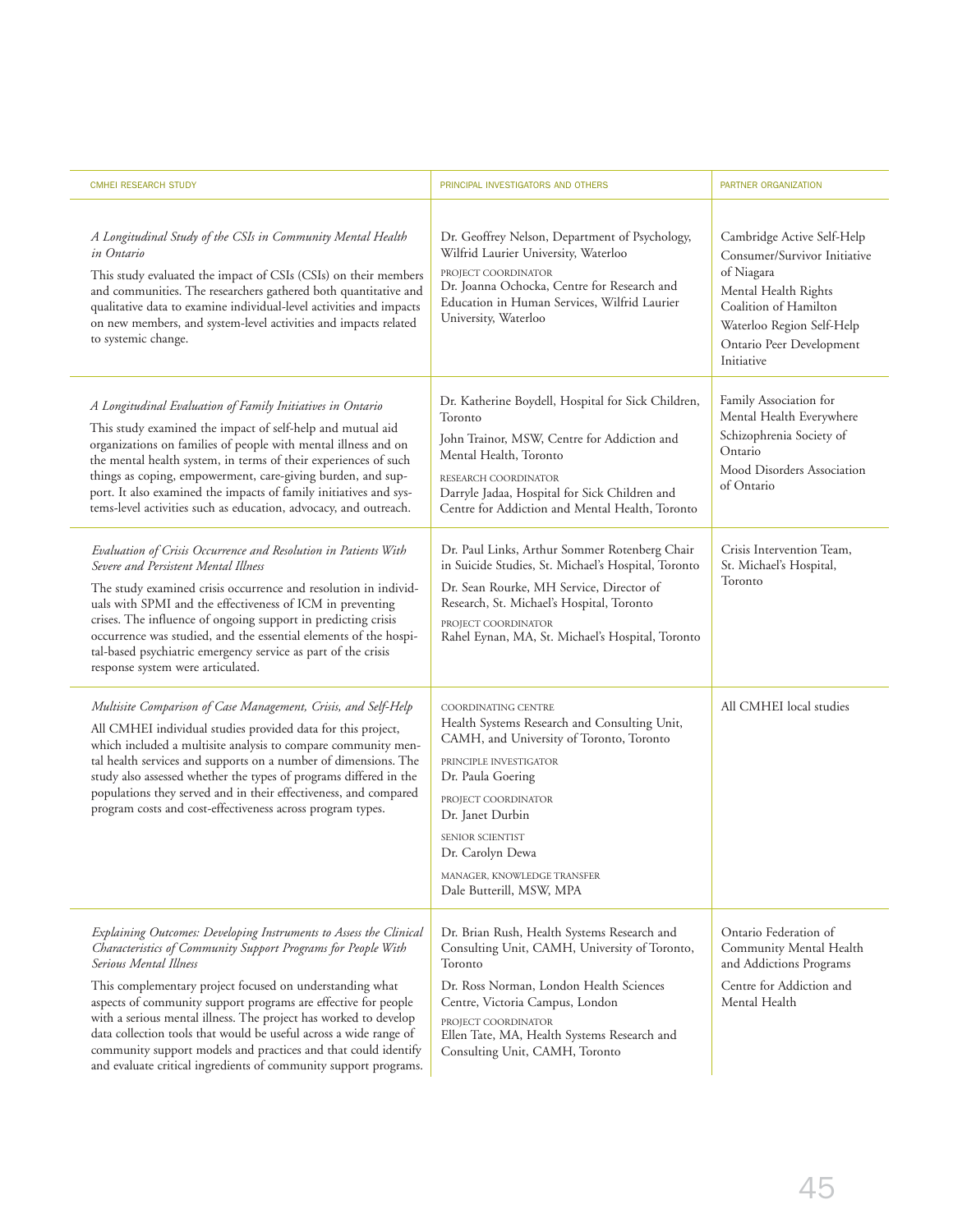# APPENDIX 2 THE TYPES OF PROGRAMS EVALUATED

## The various types of community mental health programs assessed by the CMHEI evaluation studies are described below.

ACT is a widely implemented model for delivering mental health services in the community. ACT was developed as an alternative to hospitalization for people with serious mental illness. It provides ongoing, individualized, intensive support and helps clients develop the skills they need to live in the community. In the ACT model, a multidisciplinary team provides a full range of services to a roster of clients (about 80 to 100), with each team member contributing his or her professional skills according to need. ACT team services are available 24 hours per day, seven days per week; and the services provided to the clients are ongoing and unlimited in duration.

The ACT model is one of the more widely studied forms of community support, although the bulk of studies have been conducted in the United States. In Ontario, with the move to community mental health care, closing of long-term psychiatric hospitals, and downsizing of general hospitals, ACT has become an important model for service delivery and has been endorsed by the Ontario Ministry of Health and Long-Term Care.

The CMHEI project studied the effectiveness of ACT teams under varying conditions. The multisite analysis also compared ACT with other types of community support to better understand the roles different programs can play in an effective system of mental health care.

ICM is another model for providing people with serious mental illness with intensive services and long-term support in the community. ICM helps clients to achieve personal goals, build informal supports, and access community resources. Individual case managers provide assessment, counselling, and advocacy; and link clients with other treatment and rehabilitation services such as social recreation, employment programs, and supportive housing. Unlike ACT, ICM does not typically provide round-the-clock services, although some ICM programs in Ontario offer extended hours of service on evenings and weekends.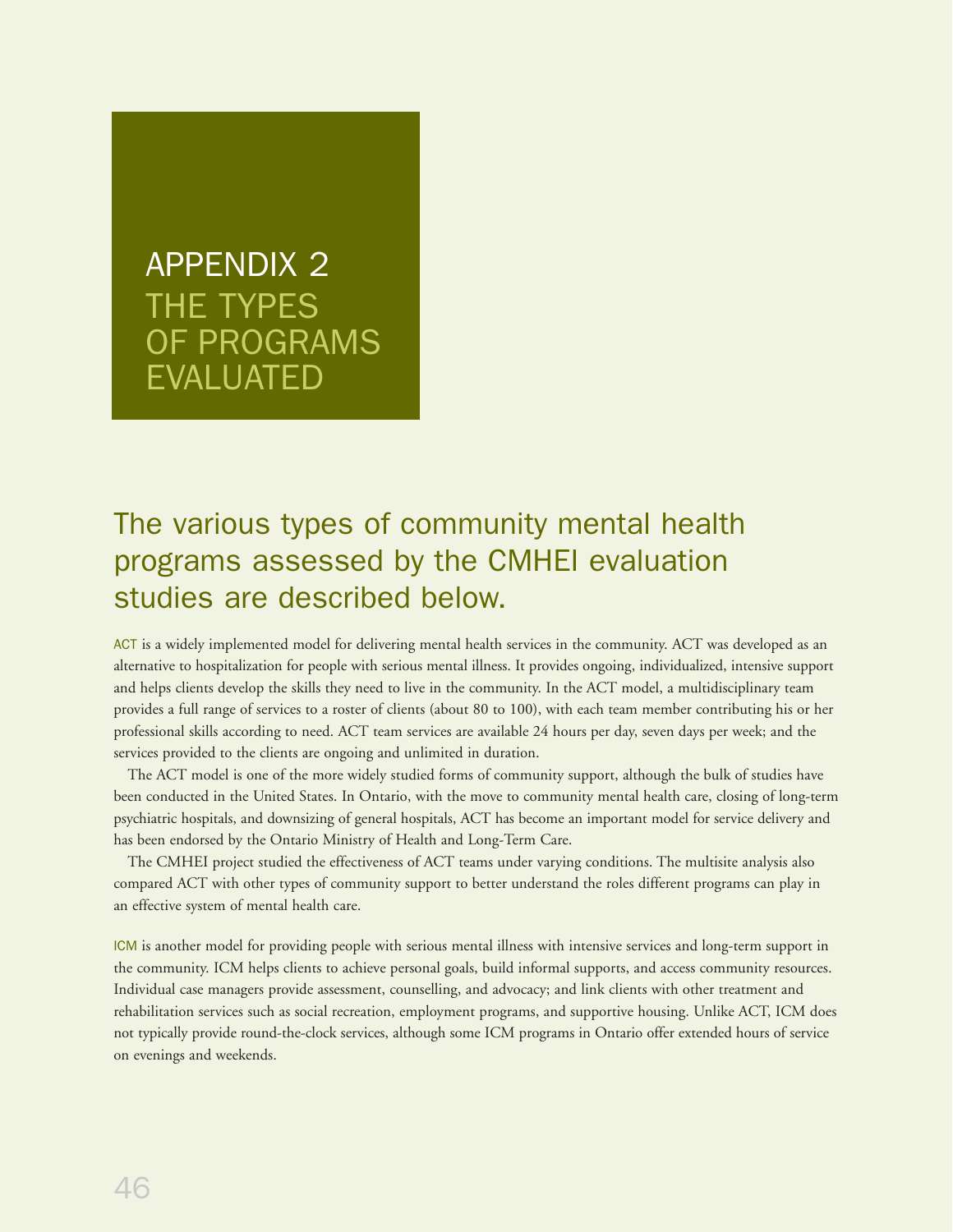#### The CMHEI project studied two ICM programs:

- The Ottawa program is a strengths-based, recovery-oriented case management program with strong psychosocial rehabilitation underpinnings. The roles and functions of case managers include assessments, goal-setting/planning of services, supportive counselling, skills teaching, health teaching and monitoring, crisis prevention and early interventions planning, advocacy, supports to community services, liaison with community services, and coordination of services and resources.
- The Toronto ICM program linked clients with community-based treatment and rehabilitation services, including social recreational programming, work programs, supportive housing, and volunteer companions. It developed a unique partnership with the Toronto Community Care Access Centre and was able to enhance the case management support with nursing and personal support services. Frequency and intensity of support were therefore increased and provided seven days per week, as necessary. The Toronto program also had some control over access to hospital beds through its hospital sponsorship.

CSIs are self-help/mutual-aid organizations funded by the Ministry of Health and Long-Term Care. Developed by and for people with serious mental illness, CSIs can include self-help and peer support groups, member-run businesses, and social recreational opportunities.

CSIs are guided by a set of values that include member empowerment and participation, social justice, a sense of community and peer support, and mutual learning. Activities of members can include education and training for mental health professionals and the public, advocacy and political action, community planning, and participatory action research.

The Consumer/Survivor Development Initiative, now called the Ontario Peer Development Initiative, began in 1991 with funding from the Ontario Ministry of Health and Long-Term Care. Currently there are more than 50 funded CSIs across Ontario.

Family self-help/mutual aid organizations provide a caring environment for people who have a relative with a diagnosis of serious mental illness. The organizations are established and administered by and for family members to provide mutual support, education, and advocacy. Family members are encouraged to participate at all levels of the organization through positions such as executive director, board member, support group facilitator, or crisis line volunteer.

Families make up the largest group of community caregivers for people with serious and persistent mental illness. Families and caregivers play an essential role in the community mental health system, yet very little research has been done to fully understand the nature and importance of their contribution. The CMHEI study was designed to fill this gap, in part, by examining the impact of self-help and mutual-aid organizations on the families of people with mental illness and on the mental health system.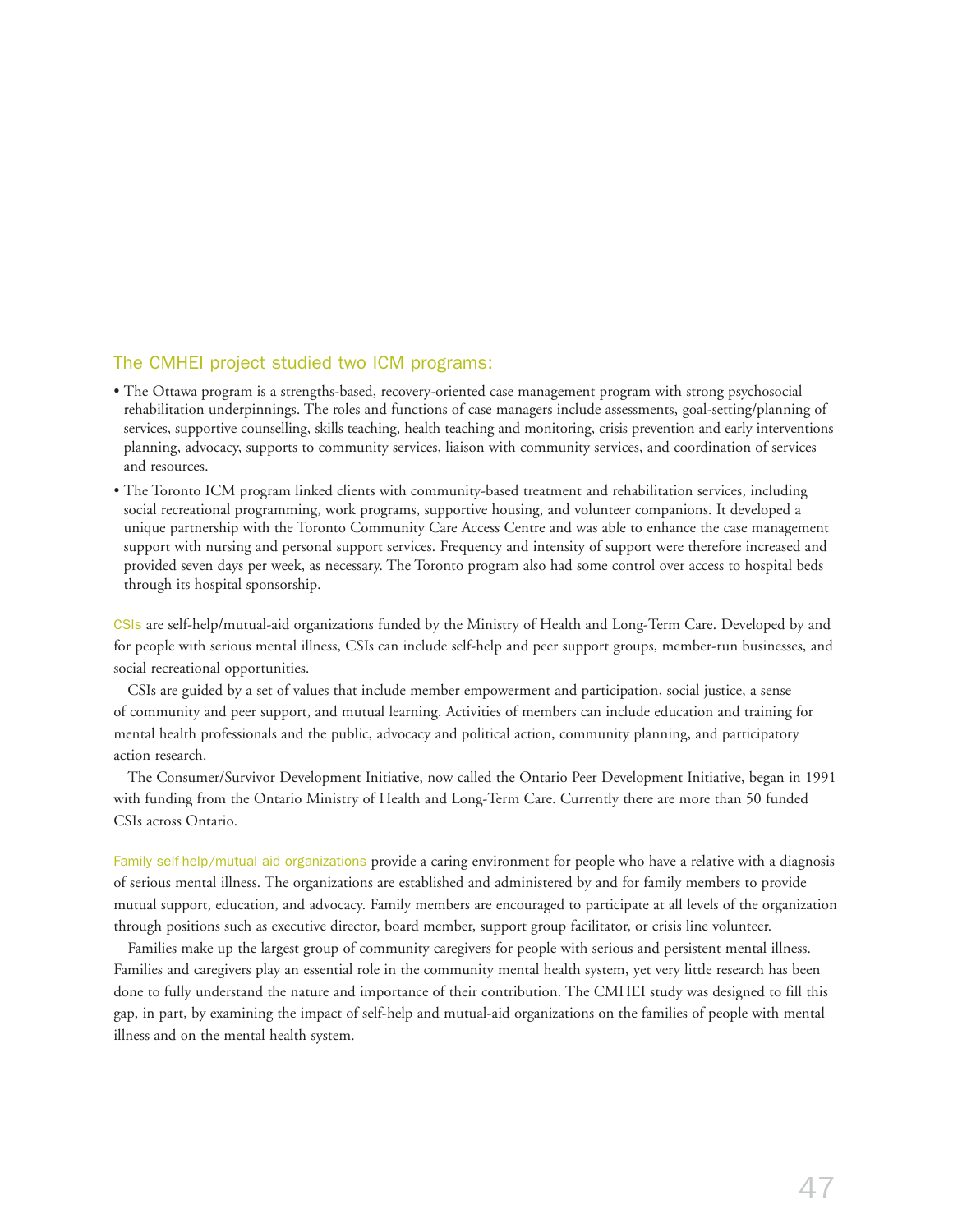FINDINGS FROM THE CMHEI PROJECTS CLEARLY SHOW THAT **COMMUNITY** MENTAL HEALTH IS MAKING A DIFFERENCE IN THE LIVES OF PEOPLE WITH SERIOUS MENTAL ILLNESS, THEIR FAMILIES, AND CAREGIVERS.